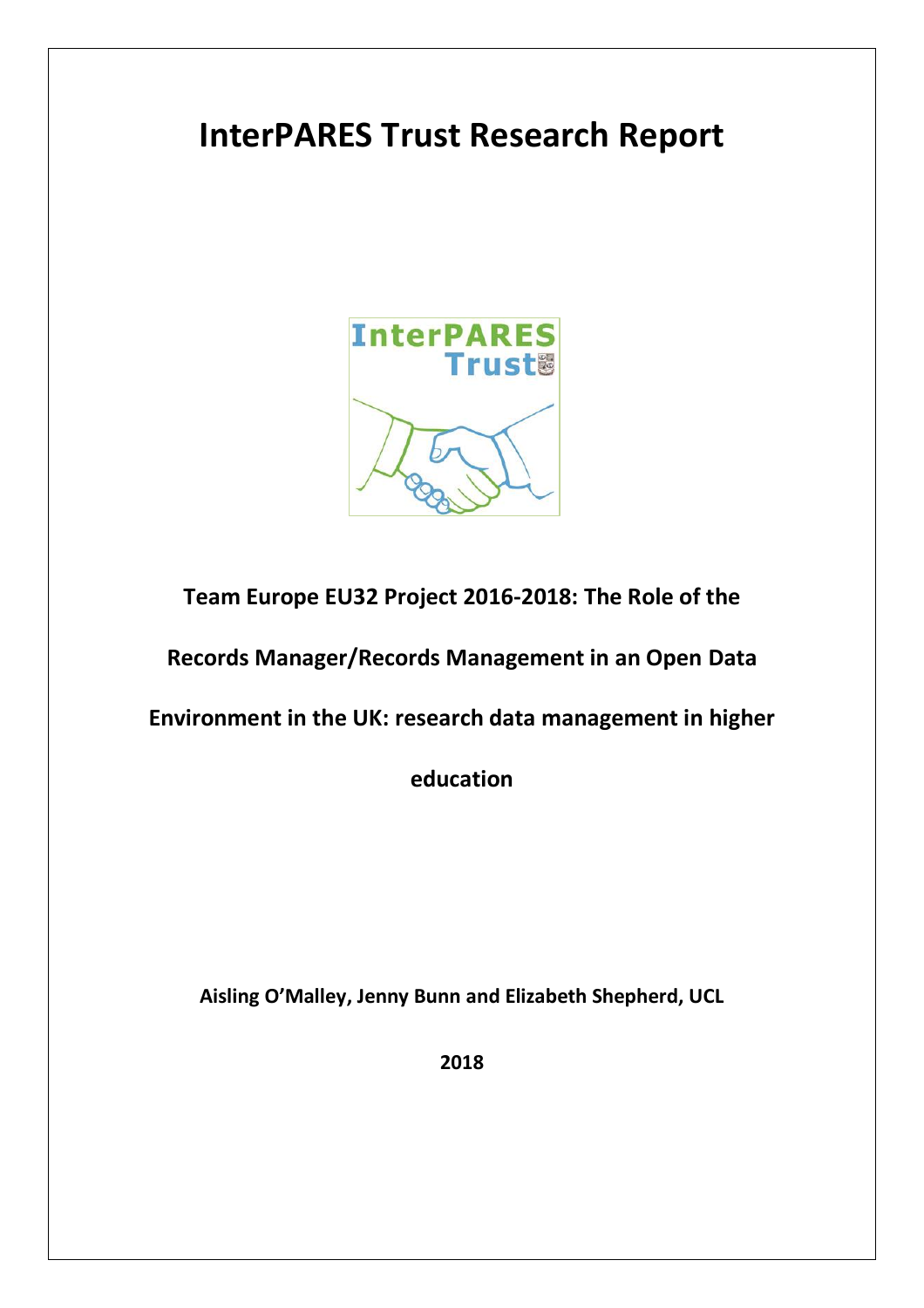## **Abbreviations**

| <b>ARM</b>  | <b>Archivist and Records Manager</b>              |
|-------------|---------------------------------------------------|
| <b>DCC</b>  | <b>Digital Curation Centre</b>                    |
| <b>DLCS</b> | Director of Libraries & Curriculum Support        |
| DP          | <b>Data Protection</b>                            |
| FOI         | Freedom of Information                            |
| <b>GDPR</b> | <b>General Data Protection Regulation</b>         |
| HE          | <b>Higher Education</b>                           |
| HEI         | <b>Higher Education Institutes</b>                |
| <b>HOR</b>  | <b>Head of Records</b>                            |
| <b>HRDS</b> | <b>Head of Research Data Services</b>             |
| <b>HRSC</b> | Head of Research & Scholarly Communications       |
| ITR         | <b>Interviewee Transcript Review</b>              |
| OGD         | <b>Open Government Data</b>                       |
| RD          | <b>Research Data</b>                              |
| RDM         | Research Data Management or Research Data Manager |
| <b>RDO</b>  | <b>Research Data Officer</b>                      |
| <b>RK</b>   | Recordkeeper                                      |
| RM          | Records Manager or Records Management             |
| SRM         | Senior Records Manager                            |
| <b>UCL</b>  | <b>University College London</b>                  |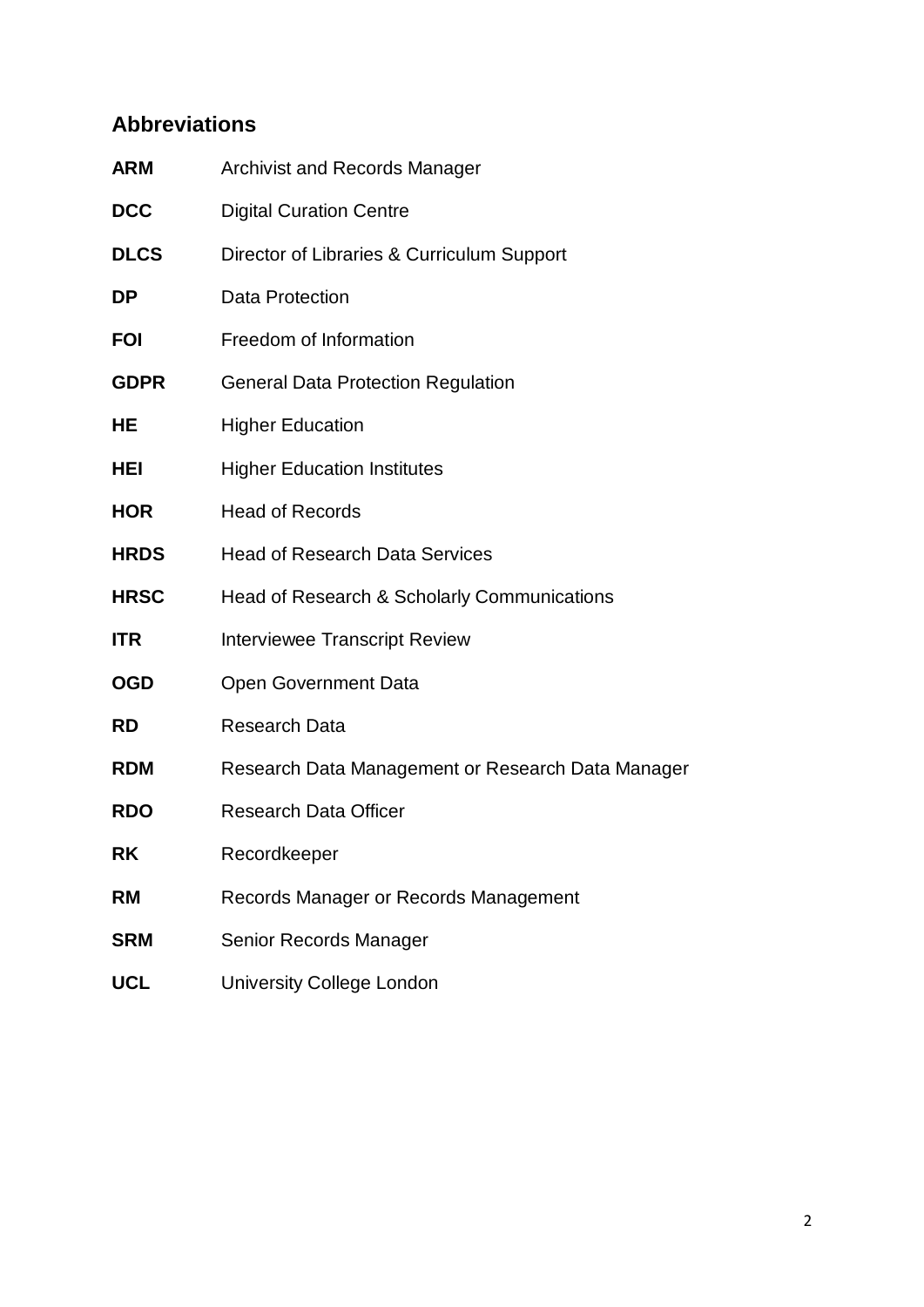#### **Introduction:**

Research Data Management has grown in prominence within UK HEIs in recent years due to: requirements from funders; expectations of researchers who benefit from well managed and accessible data; and the universities themselves, where research data are valuable commodities (DCC, 2018 c). In order to effectively manage research data, robust infrastructures need to be implemented, both in terms of technical considerations and leadership of the service. RDM services have been closely aligned with libraries and librarianship, with much of the literature surrounding RDM produced by librarians for librarians, who argue that RDM is a natural extension of the library's current work (Latham, 2017). Yet, there exists literature from recordkeeping disciplines that argue that recordkeepers can play a key role in RDM (Childs, 2014).

This report builds on the previous InterPARES Trust research projects, in particular, the EU32 Report, 'The Role of the Records Manager/Records Management in an Open Government Environment in the UK: higher education' (Brimble et al, 2016), that identified the expertise recordkeepers possess that are suited to the management of RDM. From the case studies gathered in EU32, it was concluded that recordkeepers have been hindered by their limited resources, lone working culture, and existing responsibilities, which has prevented them from taking the lead on RDM. Therefore, it is from this basis that this report will explore the role of the recordkeeper operating in an open government data environment in the UK HEI sector with a focus on research data management. It should be noted that this report does not include a literature review, in particular regarding Open Government Data, as this has been covered extensively in the EU32 Report, instead literature has been referenced during the discussion of the report's findings.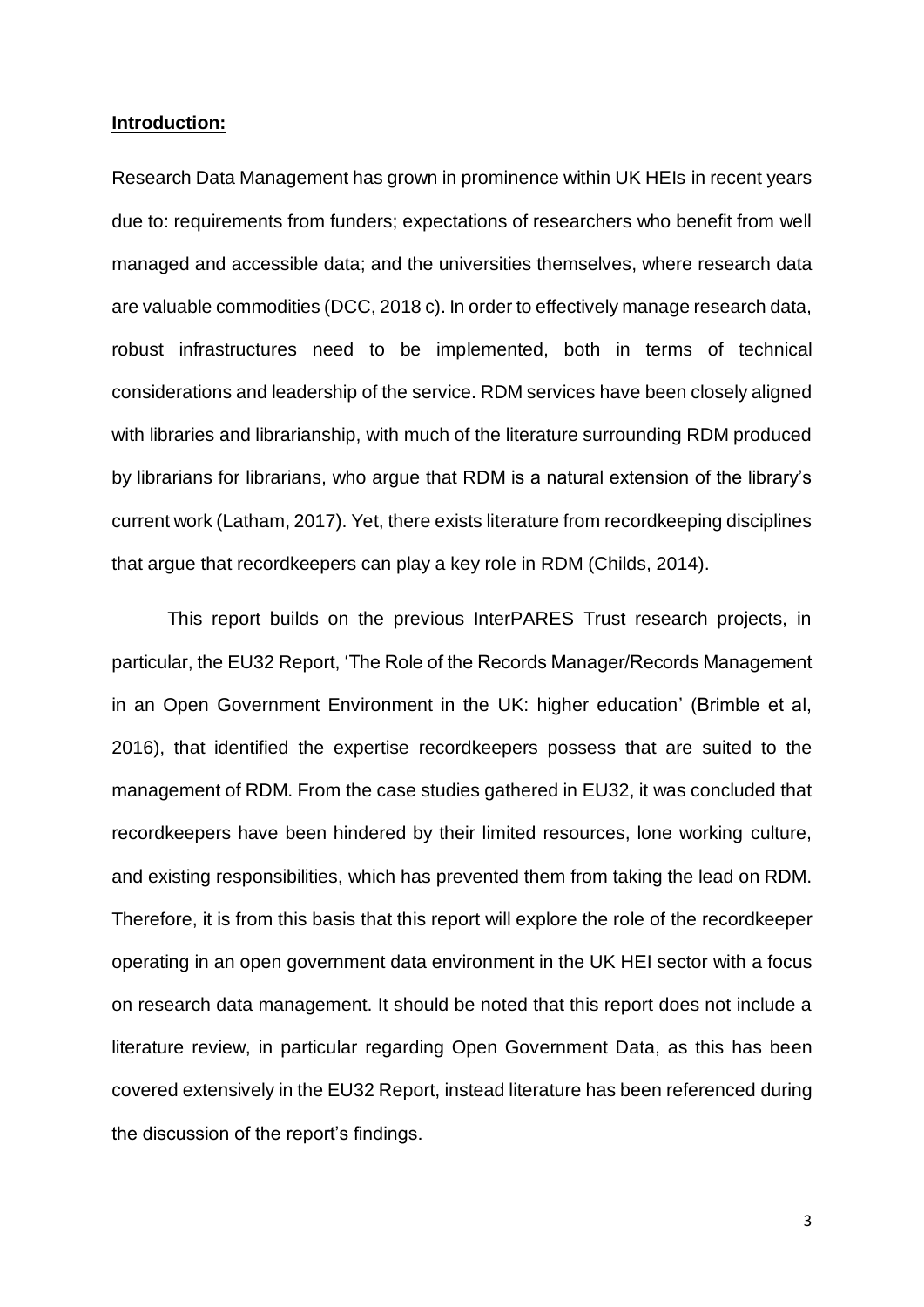The author began the study with the assumption that librarianship had monopolised RDM, since much of the literature on RDM had come from the librarian perspective and little from the recordkeeping sector. It was assumed that the expertise of the recordkeeper was being overlooked for the sake of convenience, rather than for the lack of a relevant skillset.

The aim of this report is to explore these assumptions by establishing the current landscape that RDM is operating in, what factors affect its placement with HEI, and what the role of the recordkeeper is in relation to RD. To achieve this, this report will explore three areas. The first establishes the framing of the report, in particular the relevance of Open Government Data to HEIs, and the question of whether or not there is a consensus (amongst participants) as to what RDM entails. The second explores the current practices and approaches to RDM at UK HEIs and determines what role, if any, recordkeepers have in the management of research data. The final discussion investigates the expertise required to effectively manage research data and lead an RDM service, with particular focus on the current, relevant knowledge of recordkeepers and knowledge they need to develop.

Each discussion will be reported using the data garnered from the qualitative interviews, conducted by the author, of the three HEI cases and relevant literature to explore these questions in depth. It should be noted that the term recordkeepers is used interchangeably in this report to denote records managers and archivists, unless otherwise specified.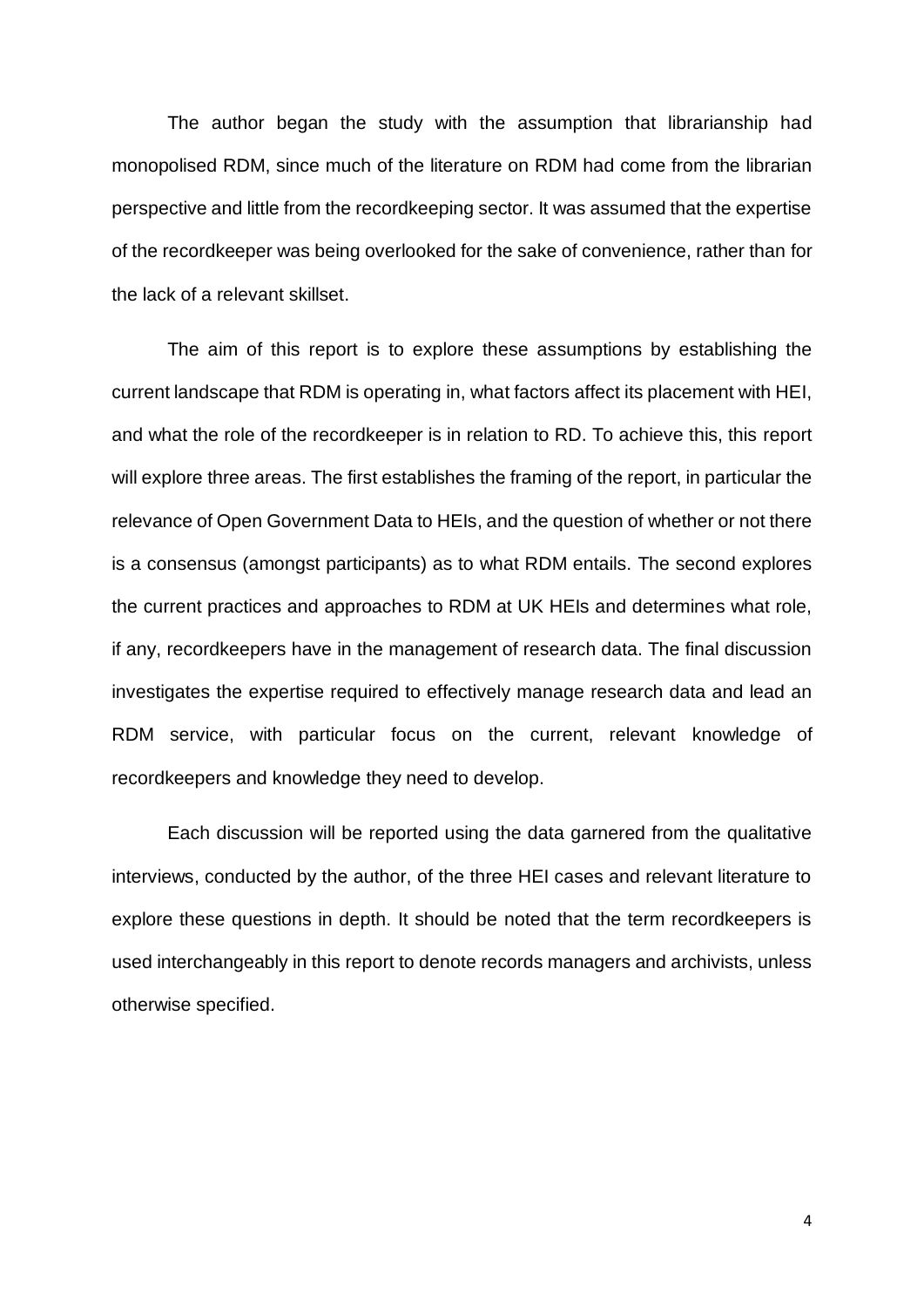#### **Methodology:**

#### **Qualitative Interviews**

The empirical research for this report was collected through eight semi-structured interviews, carried out on three cases. It should be noted that participants will be referred to by their identifying letter which can be found in the interview schedule in Appendix A.

Purposive sampling was used to determine the case subjects and although other sampling techniques can prevent bias in terms of selection (Palinkas et al, 2015) they would not guarantee those selected are knowledgeable and are willing to discuss the topic, especially within the time limitations. Participants were chosen on the criteria of a) having research data management responsibilities in their role, and/or b) being recordkeepers based at the chosen cases (regardless of whether or not they were involved in RDM.) The three HEIs were chosen for their structure and size in order to make a comparison between how RDM is being approached in different HEIs and to see if structure and size have any influence on who manages research data.

Initially, this report was going to be a comparison of case 1, a small postgraduate institute where RDM is based within the Library and Archives Service and under the direct management of the Archives service, against case 3, a large undergraduate and postgraduate institute where RDM is led by a designated Research Data Officer (G), who is based within the Library services and works with the Head of Research Data Services (C), based in the Information Service Division (ISD), to provide technical support. A comparison of the two would provide a distinction as to whether size and culture of an institution affected the approach and practice of RDM at a HEI. However, information gathered during case 1 led the author to case 2, a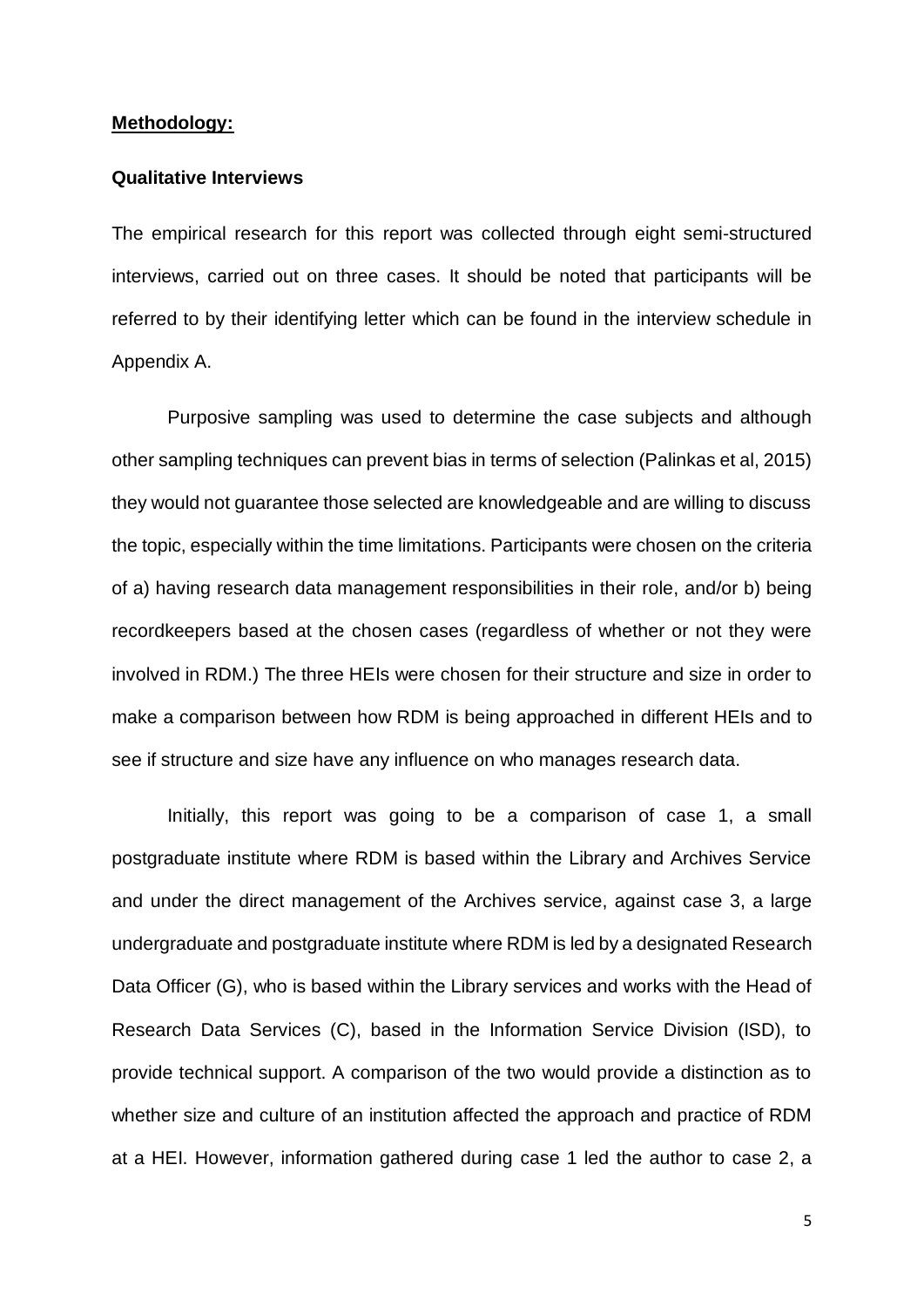large, former polytechnic institute, whose current Director, Libraries and Curriculum Support (D) was involved in developing the RDM service at case 1, where they were previously Head of Library & Archives Service; here D worked with the Archivist and Records Manager (A) at case 1 to develop the RDM service. It was decided that a third case would be used to see if working with recordkeepers, in relation to RDM and generally, impacted how RDM is practiced and approached.

#### **Data Collection**

All of the interviews were recorded on a Sony ICD-PX370 Mono Digital Voice Recorder, which were all transferred to a password protected laptop as soon as the interview concluded. The original recordings were then deleted in order to avoid data protection breaches during transportation. The limitations of this was the recorder was not encrypted and was powered by single use batteries which increased the risk of recording failure. The former issue was resolved by transferring the data immediately, and the latter resolved by testing and bringing spare batteries.

The interviews were transcribed in full, but semi-denaturalised and anonymised, soon after the date of the interviews, and were sent to the interviewees allowing them to review their transcripts. The purpose of this was to correct inconsistencies, errors, remove any information they felt could identify them, and give the interviewee control over their words. The aim of empowering the interviewee was fourfold, to uphold research ethics (Mero-Jaffe, 2011), validate the transcriptions, to put the interviewee at ease which in turn would provide a more candid interview, and provide additional insights that were not gathered during the recording (Dobrow, et al, 2009).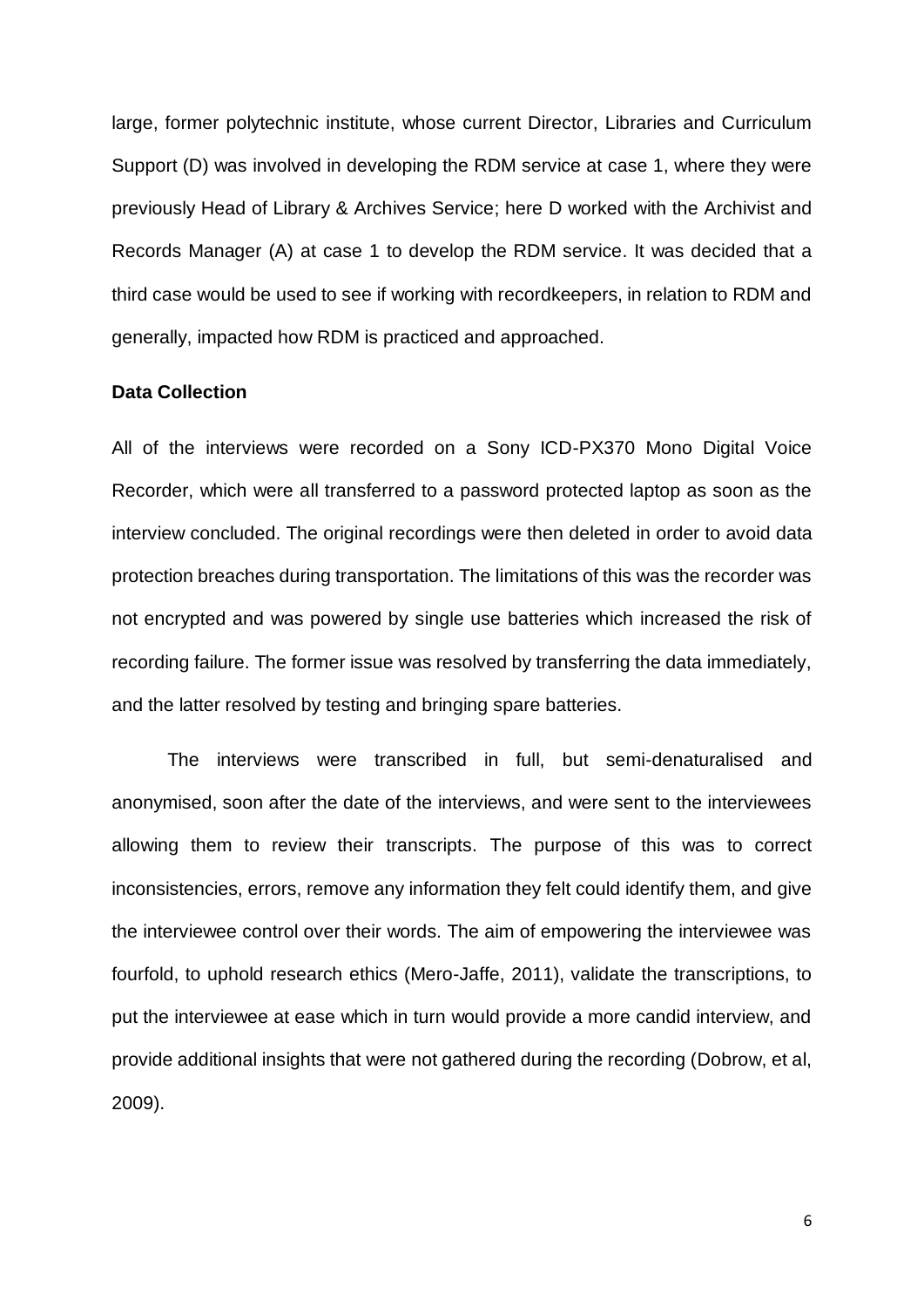Allowing interviewee transcription review (ITR) has its limitations: firstly, valuable responses may be removed; secondly, candid responses may be edited, no longer making it a valuable response; and thirdly, it increases the time spent by the researcher to gather the data (Dobrow, et al, 2009). Nevertheless, it was decided that by allowing participants to review their transcripts clarity of meaning, additional information, and assurance of confidentiality could be achieved.

#### **Research Ethics**

Prior to the interviews, each participant was provided an information sheet that outlined the purpose of the research and the intended use of the data gathered (Pickard, 2013), via email, and was afforded the opportunity to contact the researcher or the researcher's supervisor if they had any concerns or further enquiries. At the start of each interview, the participants were given an informed consent form based on a template provided by the UCL Ethics Committee that reflects the changes brought in by GDPR. Participants were made aware that they would be anonymised as would their place of employment – the cases – and would only be referred to by their job title that could be altered if deemed identifiable. For the purposes of clarity, participants are referred to as their identifying letter within this report (Appendix A). Additionally, participants were given the opportunity to review the transcripts of their interviews and suggest adjustments; only one participant requested any changes, therefore, only their altered transcript was used for analysis. Finally, the data gathered for this report may be used in future research projects, therefore the informed consent form has referred to this fact so that participant confidence is undiminished.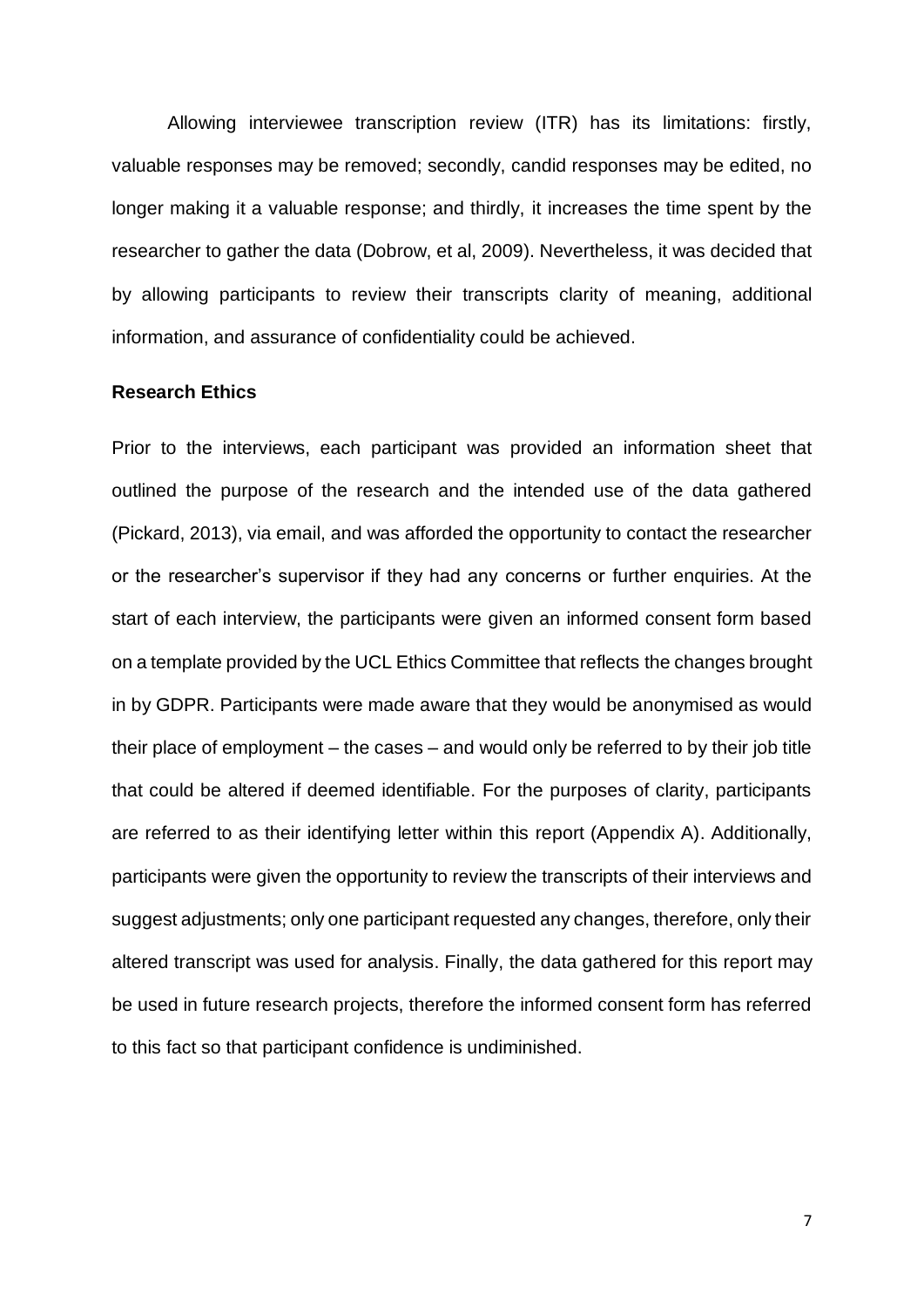#### **Research Limitations**

Although eight participants of varying professional backgrounds, in three cases of varying setting and culture, were interviewed for this report, their selection was partially due to their convenience to the author in terms of location, consequently the cases are only indicative of some of the approaches universities in Central London have adopted. Due to time limitations for the study and costs of travel, it was impossible for the author to interview HEIs outside of London. While this report only focuses on cases based in London, the variation in institution size and setting and the professional backgrounds of the participants gave diversity to the sample. Further study outside of London HEIs could provide additional perspectives.

Moreover, time with the participants were restricted due to their busy schedules, often the author was only able to secure one meeting with the participant and unable to get through all of the questions. In those cases, the author emailed the questions to the participants, often questions regarding RDM policies, but did not get many responses which meant the author was unable to analyse these questions. Resolution for this issue would be to streamline the questions or secure more time with the participants.

#### **Discussion:**

#### **Open Government Data (OGD) relevance to HEI**

The Open Government Data (OGD) framing for this report is unsuitable for exploring the recordkeepers' role in HEI. When asked, all participants displayed an understanding as to what OGD meant, with a vast majority determining that it was data produced by Government and made available, but there was a lack of consensus as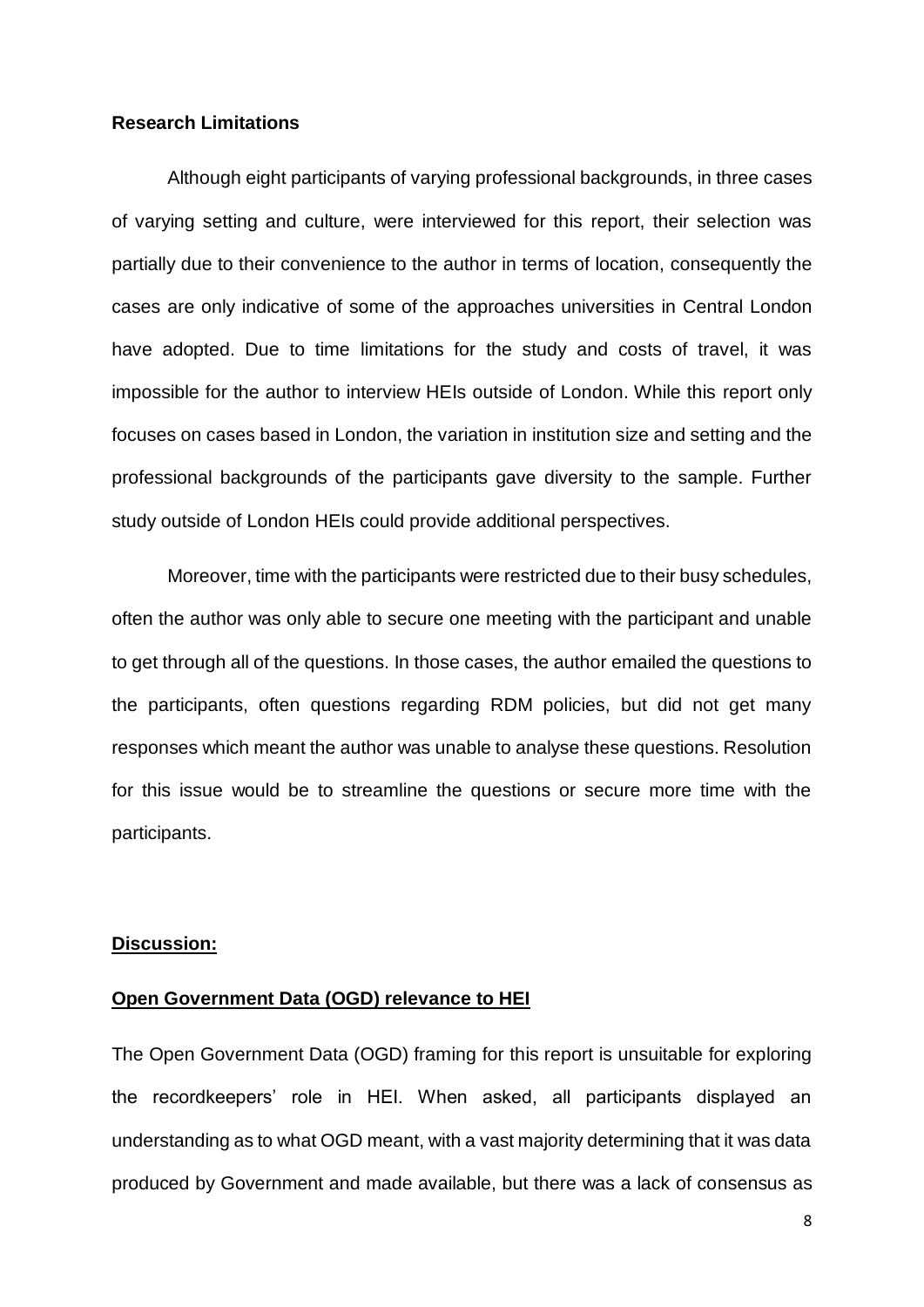to its relevance to HEI and the ultimate purpose of OGD. This section will outline the participants' responses to questions regarding OGD, including its definition and place in HEI.

The Research Data Manager (B) at case 1 stated, 'Open Government is more about making the resources that are produced or used by Government available' (B, 2017), this indicates that OGD is about making government information accessible. Indeed, this was a sentiment shared by other participants who used terms such as accessible, 'sharing' (D, 2018), and 'making practical' (D, 2018) the ultimate goal of OGD. Interestingly, there was no agreement as to the motivation in making OGD accessible. The RDM at case 1 argued that it is to promote the re-use of data, however others argued that it was to provide transparency and accountability in governmental decisions. At case 3 the Head of Research Data Services (H) concluded that OGD was 'data sets, so forth, that are gathered as part of civil service responsibilities to be able to report things to government' (H, 2018), namely, that civil servants need OGD to justify their actions to governmental bodies.

In contrast, the Senior Records Manager (E) at case 2, and Archivist and Records Manager (A) at case 1, cited the need to justify and provide evidence of government decisions to the public. Participant E reasoned that OGD ensures that 'government decisions are accountable, that evidence is there to ensure that they're accountable and transparent, that anyone can access this decision should they wish' (E, 2018).

Unlike the other participants, Head of Records (F) at case 3 did not provide a definition of OGD, instead dismissing it as 'something historical' and something they had not 'heard about in a long time' (F, 2018), suggesting that OGD is not relevant, at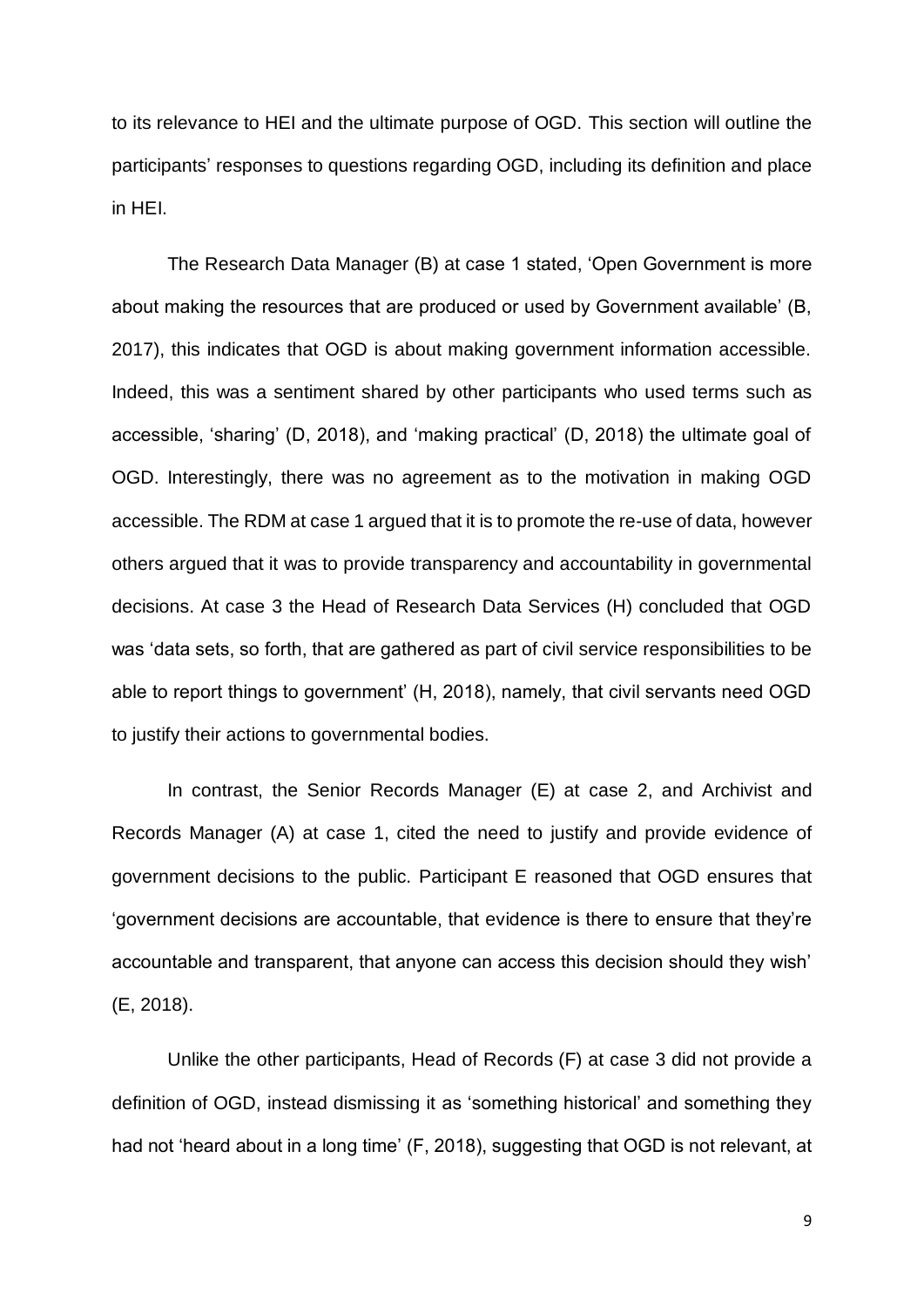the very least in a HEI setting. Instead, they aligned OGD's development with the Blair Labour Government and claimed that it was part of the movement that led to the implementation of Freedom of Information Act (FOIA). From their comments, it can be inferred that OGD was merely a political device in garnering the support of the public and that there were more effective tools in providing access to information in public bodies such as FOIA.

Although there is a division amongst the participants as to what the motivation for OGD is, there is consensus that OGD involves providing access to data produced by the Government to a wider audience. What is less clear is if OGD is applicable to HEIs.

Participants were unable to agree as to whether HEIs were government bodies, assuming that they would need to be, for OGD to apply to them. At case 1, participant B argued that OGD did not apply to HEIs as they were classified as 'charities' that are not 'government bodies in their own right' (B, 2017). By contrast, their colleague, A, felt that HEIs were public authorities and that OGD was applicable as public money was funding data to be collated. Nevertheless, participant A admitted that OGD, 'is not a term that I have come across much within kind of research data management…and my experience with…FOI and DP' (A, 20170).

Other participants saw OGD's relevance to HEIs in terms of use of data produced. Participant H, case 3, argued that the purpose of OGD is to be 'reused, being put out there as a resource for other people' (H, 2018). Hence if researchers are reusing OGD then they are fulfilling its aim and as a result it means it has relevance to HEIs. Similarly, D at case 2 determined that those working with HEIs are continually handling data, produced by HEIs relating to its administrative aspects, and for that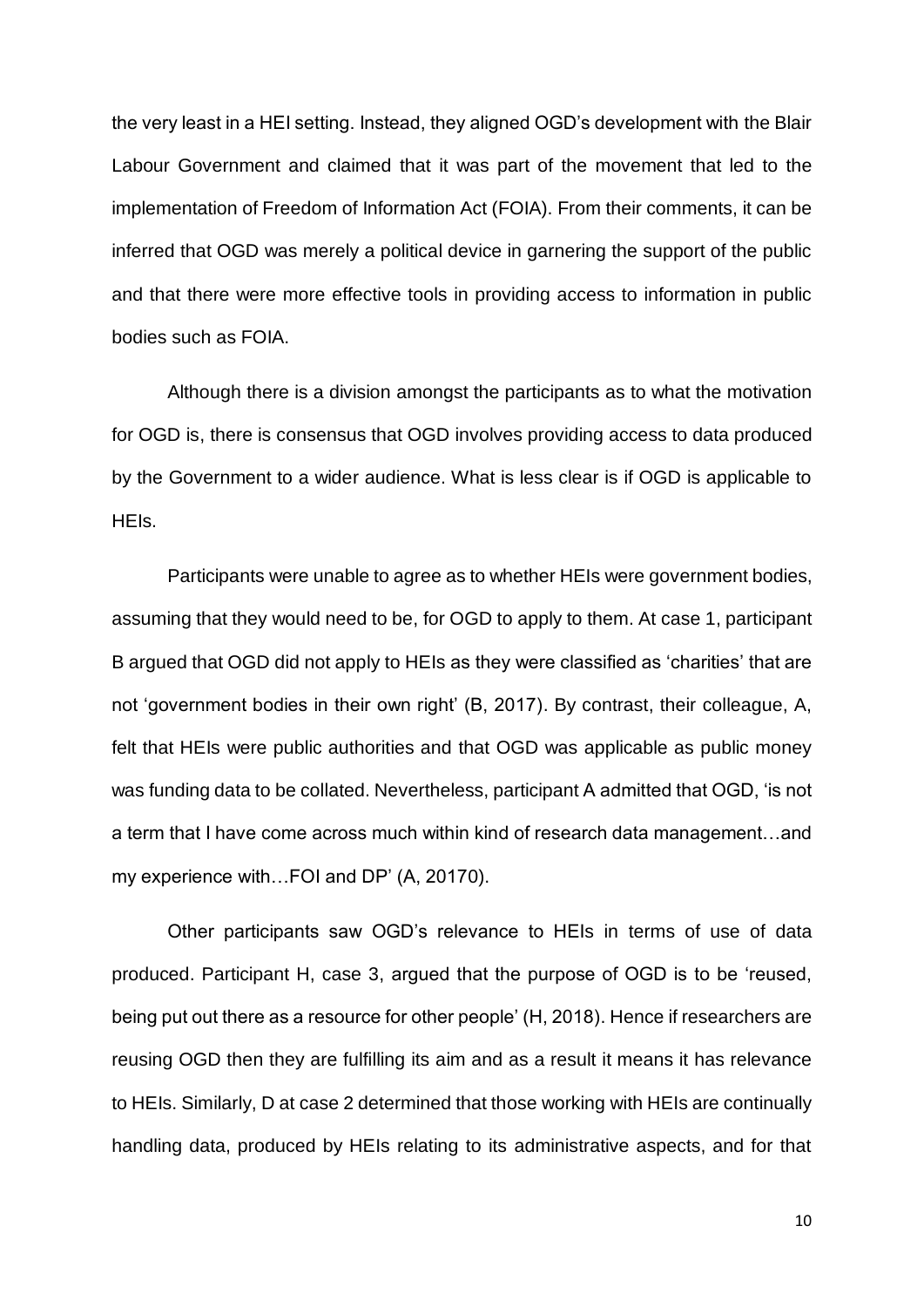reason they are subject to OGD. However they did not phrase it as OGD, rather as 'Open Government, Open Data agenda' (D, 2018). An assumption can be made then that OGD is closely aligned with the Open movement and not viewed as a separate agenda, especially within HEIs. This conclusion is supported by participant E, case 2, who admits their scepticism with the term Open Government, 'I don't think Open Government is particularly helpful phrase to apply to HE…I don't understand what Agenda is…apart from this loose idea they should be making more available' (E, 2018). Instead they argue that 'open' is more applicable to HEIs, referencing the importance of Open Access and Freedom of Information at HEIs.

In fact, all participants referred to open when attempting to define OGD, determining that its purpose was to provide access. Many described it in terms of 'freely available' (E, 2018) and 'available to anyone to scrutinise' (B, 2017), but with some making the distinction that open does not necessarily mean unrestricted access to information. Participant C, case 2, argued that open actually means 'Free to use' (C, 2018), overcoming the obstacle that can prevent access to information: money. The participants' familiarity with 'open' and a general shared understanding of what it entails arguably enabled participants to form a definition of OGD and to conclude that it held relevance for HEIs. This is evident in participants' references to Open Access, Open Data and Open Science. Moreover, participant A, case 1, who believed that OGD applied to HEIs admitted that they had not, 'come across it as much as other definitions…I know Open Access is more of a library term…we hear it that a bit more' (A, 2017).

Interestingly, those with records management responsibilities all referred to FOI legislation in their responses to what open and OGD means, and its relevance to HEIs. Participant E, case 1, and participant F, case 3, inferred that records management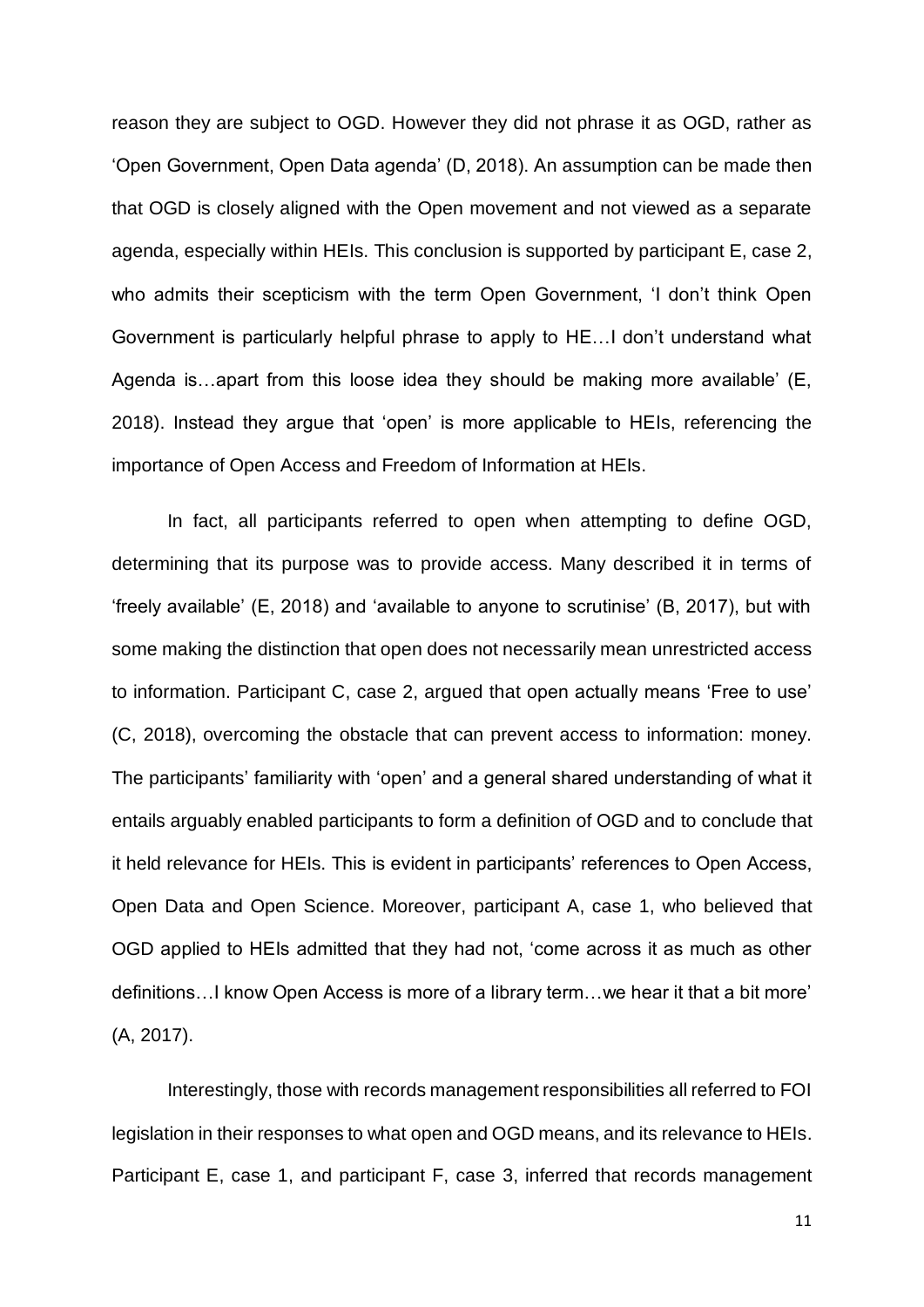have been fulfilling the ideals of the open agenda with FOI, where information, including research data stored within RM, is 'open by default unless you have a reason not to have them open' (F, 2018) and that in 'making stuff open that people can look at and scrutinise' (E, 2018), albeit perhaps not easily accessible in terms of searchability and quick access, FOI does make access free to use. Participant A, case 1, agrees, noting that, 'under FOI people could ask for that kind of data' but 'traditionally records management has been quite closed' (A, 2017), this indicates that record managers at HEIs have been proactively involved with the open agenda, although possibly not recognising it under those terms.

It would be inappropriate for this report to explore the role of the records manager/keeper within HEIs with OGD as its framing, as OGD is not applicable in this context. Although, the participants were able to provide a definition as to what OGD is, and some believed that HEI adheres, or least should, to the OGD agenda, the 'open' agenda is more influential at HEIs and significant in the participants' ability to consider OGD. The participants demonstrated that the open agenda has flourished in a number of ways within HEIs, such as Open Access and FOI. Research data management (RDM) is another part of this agenda that has recently emerged within higher education.

Although seemingly established in many universities, research data management grew in prominence only in the last few years when the 'guidance on Best Practice in the Management of research data' was produced by the Research Councils UK (RCUK), now known as the United Kingdom Research and Innovation (UKRI). This guidance outlined principles to correctly manage and share research data (Rouse, 2017). As this initiative was supported by the major research funders, universities were quick to implement RDM services. As a result, the position and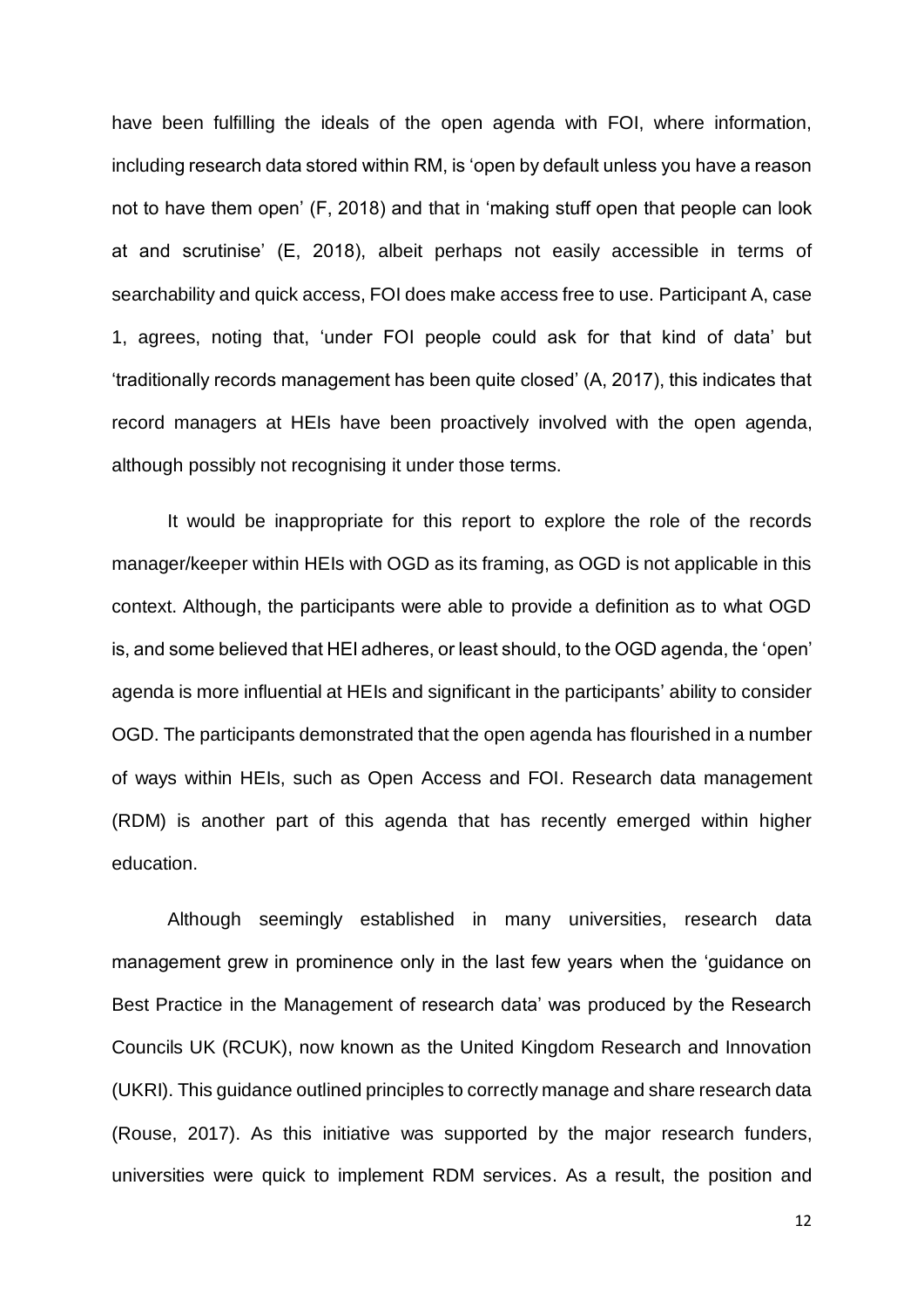management of research data varies depending on the culture and resources of individual HEIs, but often it has been paired with libraries and librarianship (Knight, 2015). Arguably, research data management is still establishing its place within HEIs and for that reason, this is ideal frame to explore the role of recordkeepers.

#### **RDM: Current practice approaches and the role of the recordkeeper**

To understand the role of the recordkeeper in the management of research data in HEIs, it is necessary to explore the context in which RDM is approached and practiced. The three cases were chosen for the variation in their size and varying discipline specialism to provide a wide-ranging exploration into how RDM is approached and practiced.

All three cases had library involvement in the service of RDM to varying degrees. At case 2, although under the remit of participant C within the library, providing an RDM service is a cross-institutional affair affecting primarily three teams, the Archives and Records Management team, the Scholarly Communications team, and IT services, two of which fall under the remit of the library services. Additionally, case 2 does not have a designated RDM, rather participant C co-ordinates the management of the service alongside their other responsibilities, delegating RDM actions to other teams, for example participant E provides advice and guidance in data management plans and the IT service provides support in storage, security, and data sharing. In sum, the RDM at case 2 falls under the remit of the library and under the direct management of a trained librarian, who delegates RDM actions to other staff members who have the expertise to effectively fulfil these tasks.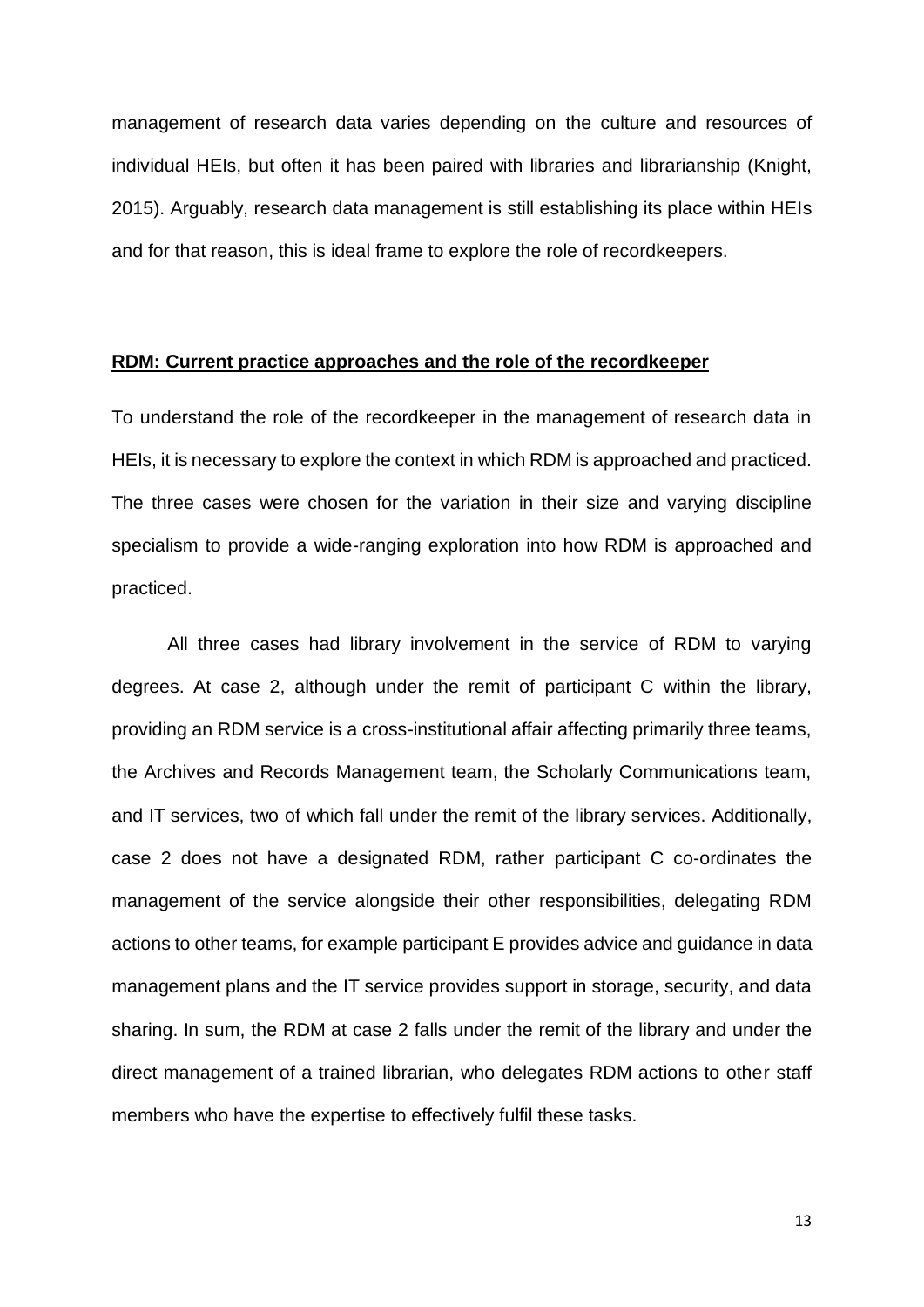Similarly, the RDM service at case 3 falls under the remit of the library services, however it is not managed by librarians, or by a trained librarian, rather they have a dedicated research data officer who reports directly to the Director of Services under its own division, the Research Support Team (figure 3). Like case 2, the RDM service requires the support of other departments, namely, participant H who is based within the ISD (figure 2), a division separate from the Library service. Initially, participant G was employed to raise awareness of the RDM service and foster relationships with a variety of stakeholders within the institution, in particular ISD who manages the University's data repository, but was previously underrepresented in the University. There are plans to implement a long-term repository which is being developed and will be managed by participant H. The management of the information, namely metadata, will fall under the control of participant G along with advocacy and supporting researchers. Participant F, whose division, Special Collections, Archives & Records Management, also falls under the Library services, currently only provides ad-hoc advice on compliance, especially in terms of clinical data.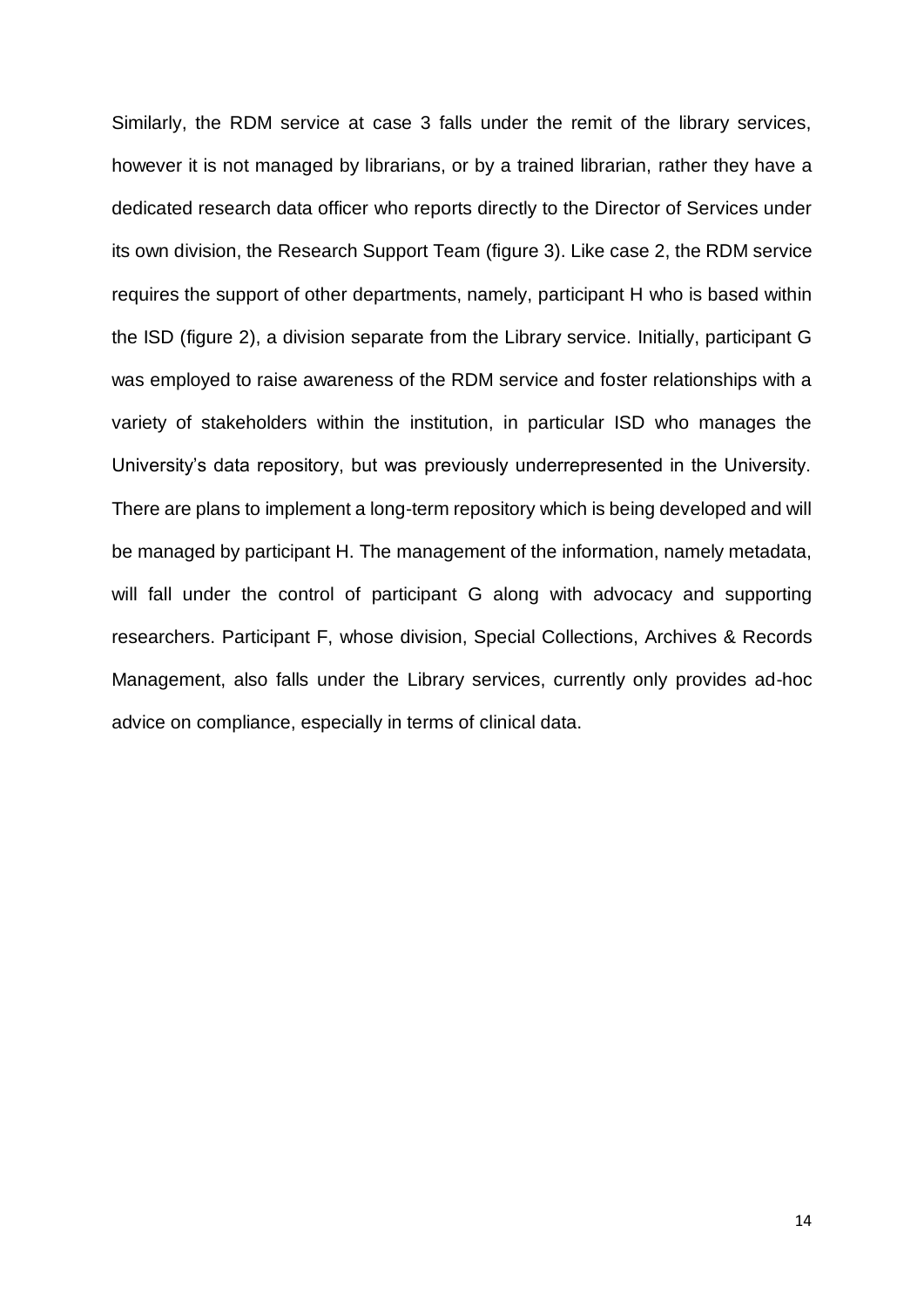## **Figure 1 Case 1: Library & Archives Service**

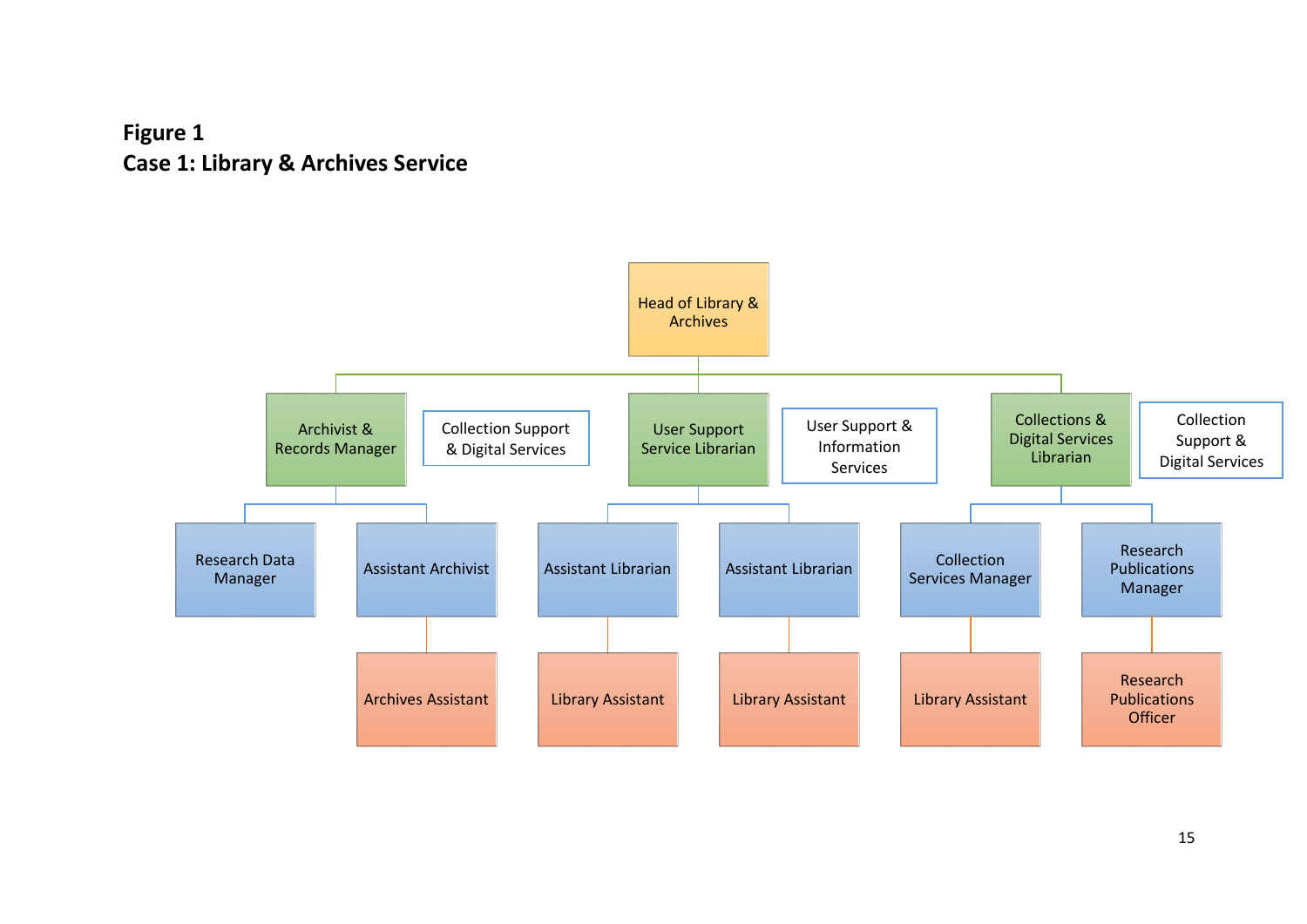

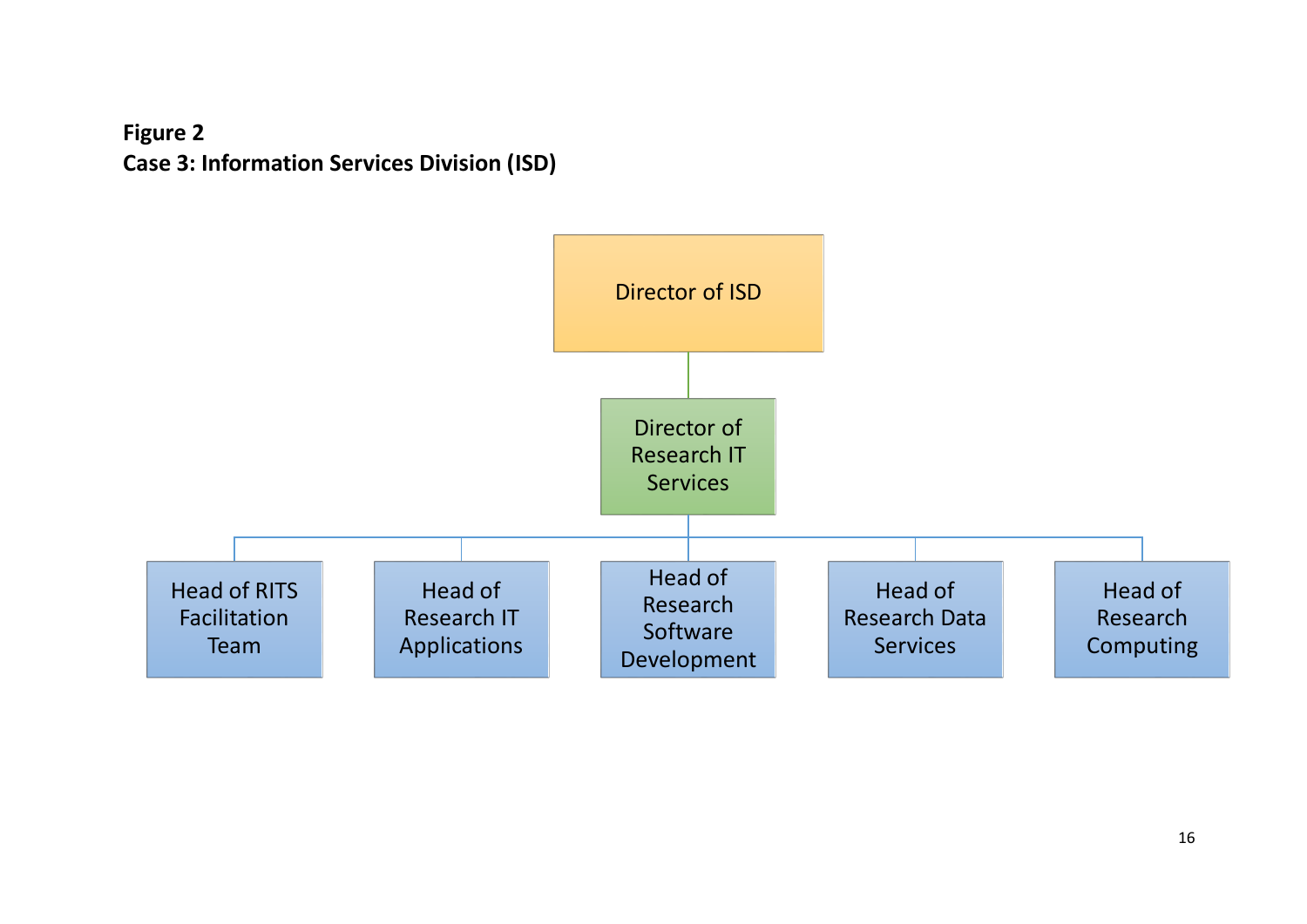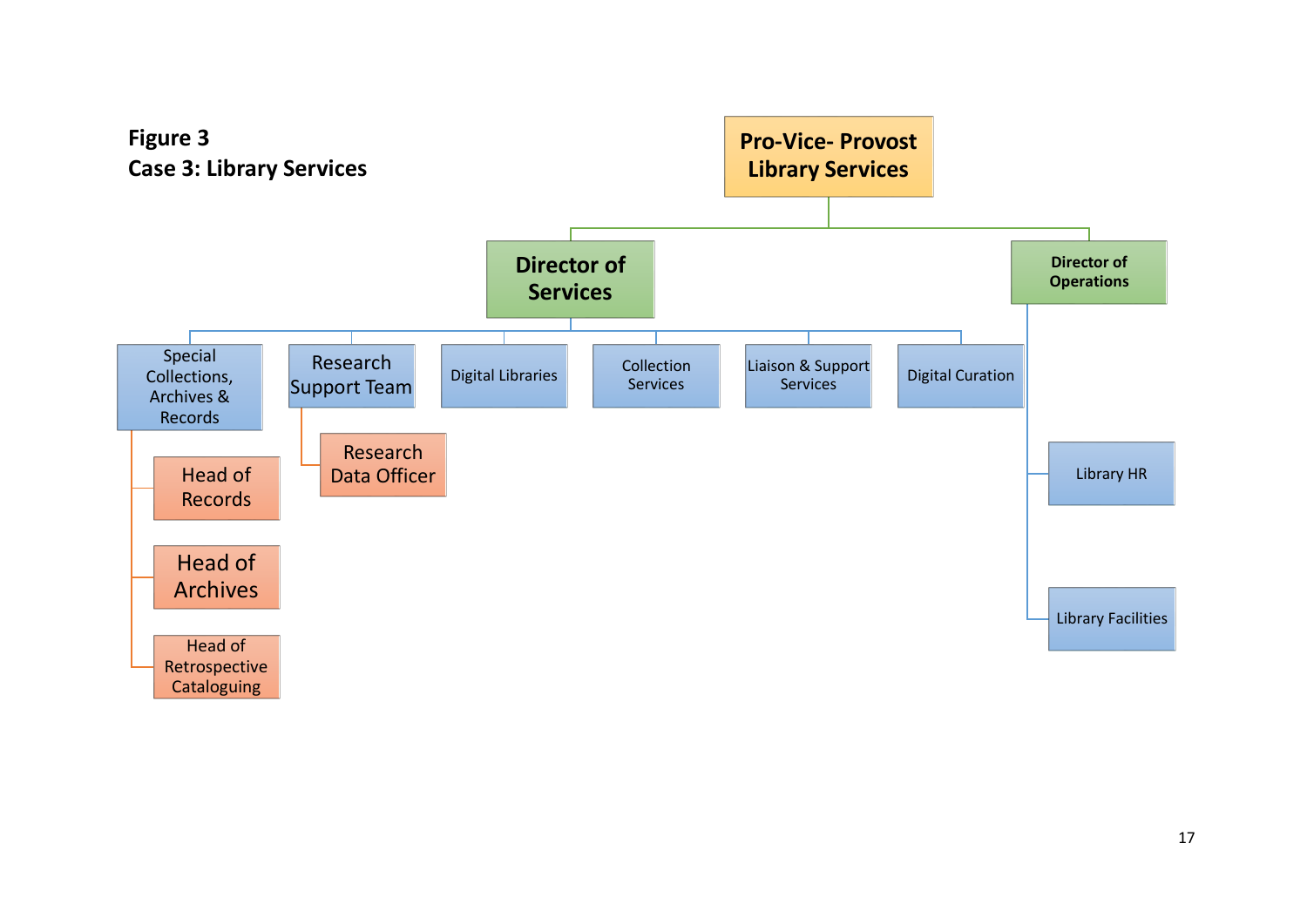Like case 2 and 3, the RDM service at case 1 is also based within the Library service, however falls under the direct management of the Archives and Records Management team (figure 1). Similar to case 3, case 1 has a designated member of staff to manage the service, the Research Data Manager (participant B), who is responsible for the management of deposited data, repository building, advocating the service, and supporting researchers including the development of DMP. The RDM (participant B) has support from IT services for storage advice, repository building, and security, but not for the day to day running of the service, which is their sole responsibility. Participant A is not involved in the day to day delivery of the service but was instrumental in implementing an RDM service at case 1, providing guidance on retention scheduling, and is the Research Data Manager's (participant B) line manager, responsible for the operational plan for the service.

The context of RDM at the three cases demonstrates that libraries have a significant influence on the delivery of RDM at HEIs. The question is why has RDM been closely aligned with libraries and why are there fewer recordkeepers taking the lead? Cox and Pinfield (2013) argue that records managers already practise many of the disciplines required to fulfil the actions for an RDM service, a fact garnered in the EU32 Report (Brimble et al, 2016). In fact the next section of this report outlines the key knowledge and expertise that the participants and literature notes that recordkeepers possess to effectively deliver RDM. Arguably then, due to their suitability to RDM, recordkeepers should be more active than they currently are. The rest of this section will explore what the participants and literature identified as reasons why RDM has been paired with librarianship and libraries and will consider if this is the only context RDM can operate in at HEIs, and why recordkeepers are less likely to be involved.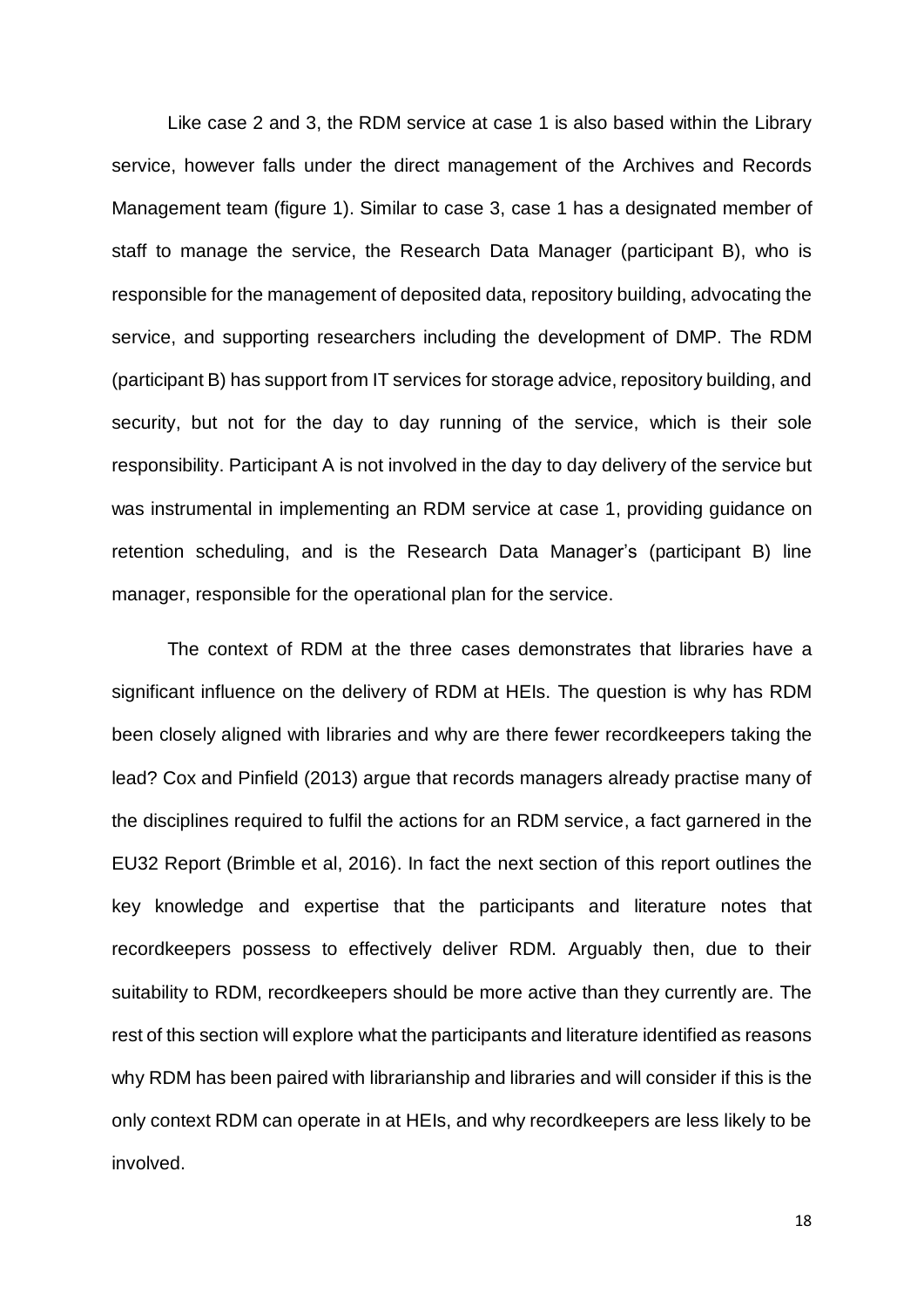#### **Prominence**

Many of the participants argued that RDM has commonly been paired with libraries due to the prominent place it has within HEIs. Participant C, case 2, believes that 'libraries tend to be bigger and louder, so they already have that presence' (C, 2018) of supporting researchers as evident in managing Open Access, RDM is an extension of their work. It is an assessment share by participant F, case 3, who describes libraries as a 'big information unit' (F, 2018) that absorbs new functions like RDM, inferring that other disciplines are overlooked, such as archives and records management, to take on these tasks as they do not have the same presence, therefore their relevant expertise is overlooked. Participant A, case 1, concurs with participant F, stating that libraries have a 'higher profile in an institution than archives do' (A, 2018), again attributing their status within HEIs as a reason they tend to manage research data as opposed to recordkeepers.

The literature also identifies libraries' status in HEIs as the reason RDM has been paired with librarianship. Cox & Pinfield (2013) note that records managers have relevant expertise to fulfil RDM, but libraries have a strong professional identify that can outmanoeuvre smaller professions like archives and records management. Henderson & Knott (2015) take a less cynical perspective, rather than undercutting other professions, libraries have a prominent status within HEIs whereby researchers traditionally start their research process from, hence it makes sense to pair the management of research data, and, in turn, ensure its accessibility, discoverability, and re-use, with a discipline that supports the research process. It is this affinity with researchers that Pryor (2014) believes is libraries' strength in managing research data, in that researchers may be reluctant to admit they do not know what RDM is, by giving the control of it to a familiar service the profile of RDM is increased and in turn quality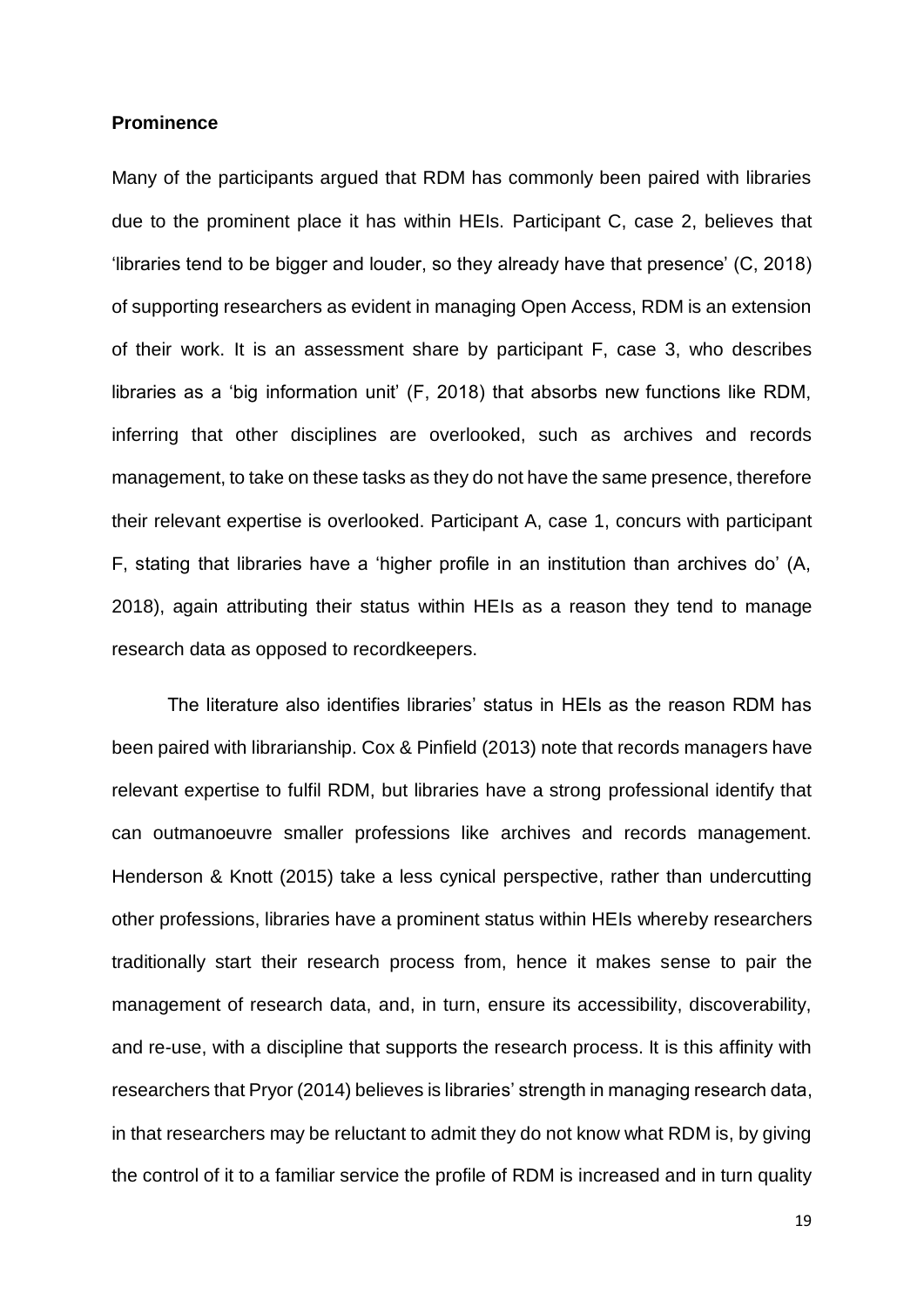datasets submitted. Nevertheless, Pryor also notes that RDM should not be fulfilled in its entirety by one unit, rather actions need to be delegated to other stakeholders. Consequently, RDM's placement within libraries is a necessity as 'someone has to take responsibility for the delivery of the whole service' (Pryor, 2014), simply put, libraries provide a placement for it but does not mean libraries or librarians have all the expertise to fulfil an RDM service.

#### **Education and Outreach**

Previously discussed, the role of libraries in teaching researchers was cited by the participants as a significant reason as to why RDM has seemingly been paired with librarianship. Participants C (2018) and D (2018) at case 2, both referred to the role of liaison librarians who have experience in teaching and interface with researchers. They both saw the role as having potential in their institute to teach about and advocate for RDM, but also to guide researchers to key stakeholders who are involved in the RDM service. To them, guidance on RDM could become an extension of the liaison librarian expertise. Participant G, case 3, agreed stating that liaising with users and other departments is a vital soft skill of librarians and important in providing an RDM service (G, 2018). These comments suggest that supporting, teaching, and guiding researchers is fundamental to a providing an effective RDM service and a skillset that librarians have a strong tradition (Henderson & Knott, 2015) in and can easily transfer to the management of research data. Liaison librarians already teach users how to be independent researchers, so it would not be difficult to extend their role to incorporate teachings on data management and planning (Gadridge, 2009).

Interestingly, the participants at case 1 do not touch upon these skills of the librarian. This is not to say that they do not recognise the importance of supporting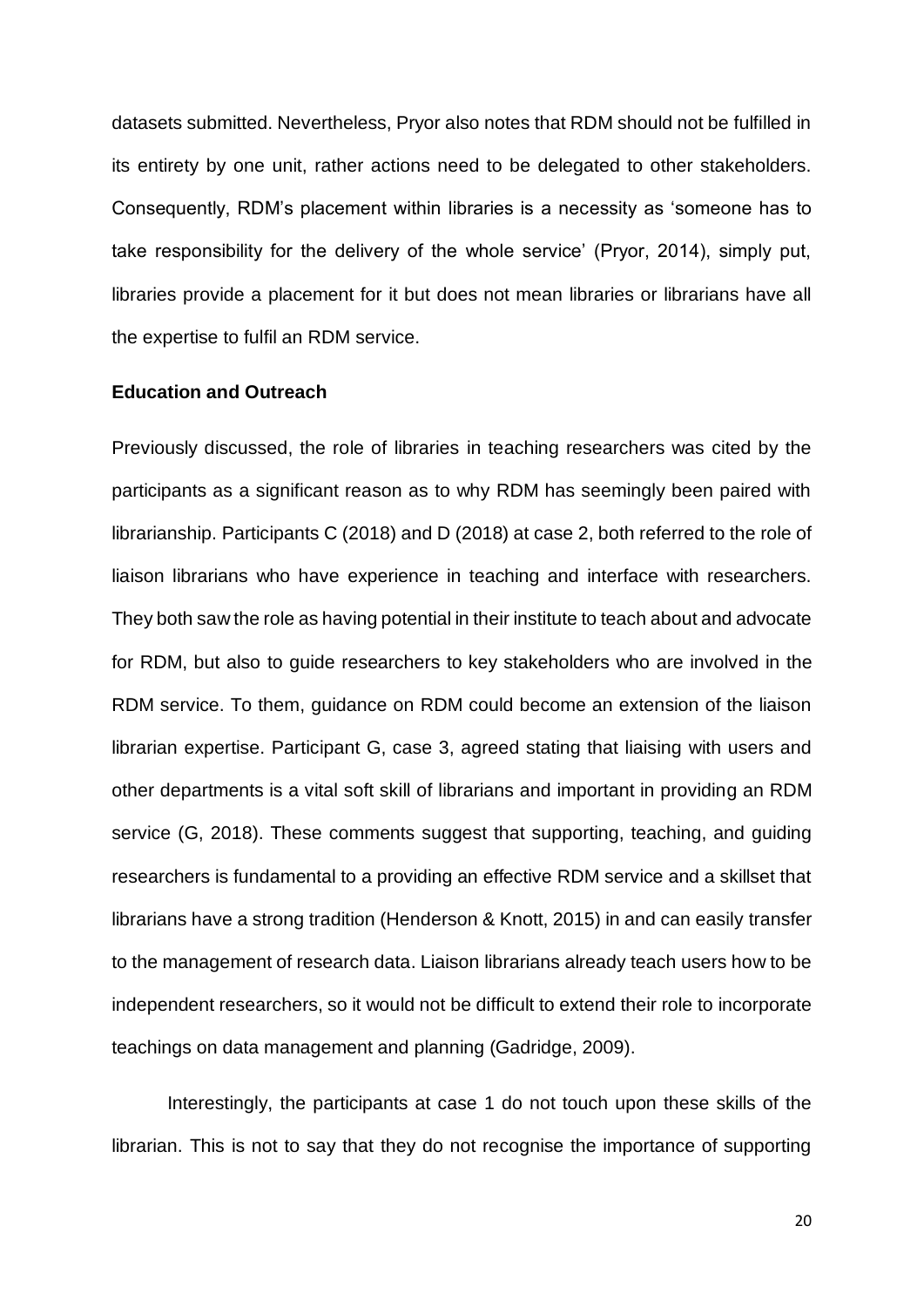and guiding researchers. Case 1 is a small institution with a designated Research Data Manager, who has built strong connections with various stakeholders throughout the institution. Additionally, the RDM service falls under the remit of the Archives and Records Management team, and although this is based within the Library directorate there is little cross over in terms of day to day activities. In sum, it is unlikely that support and guidance needs to be delegated to library staff, unless demand of RDM grows exponentially and the Research Data Manager is unable to cope.

#### **Open Access**

As previously outlined, RDM has been closely aligned with the Open movement within HEIs which encompasses initiatives, such as Open Access and Freedom of Information (FOI), with the former being managed by library services. JISC defines Open Access as a means to make publications freely available to read, re-use in research, and re-use the data, in particular through text mining (Jisc, 2016). Open Access is part of the wider 'Open' movement that allows access and re-use of knowledge without barriers, as discussed previously. RDM is part of the Open movement as it seeks to enable re-use of data (DCC, 2018 b), therefore it is unsurprising that some of the participants noted that librarian involvement in leading Open Access is a potential reason as to why RDM has been allied with librarianship.

Participant G, case 3, and participant A, case 1, both contend that there are clear links between RDM and the Open Access agenda. Participant G noted that RDM is 'a kind of continuity after Open Access' and that 'we could replicate what we've done for Open Access to research data' (G, 2018). Simply put, libraries already have established means to provide access to publications, therefore it would be easy to provide access and re-use of data in the same way. Participant A recognised that RDM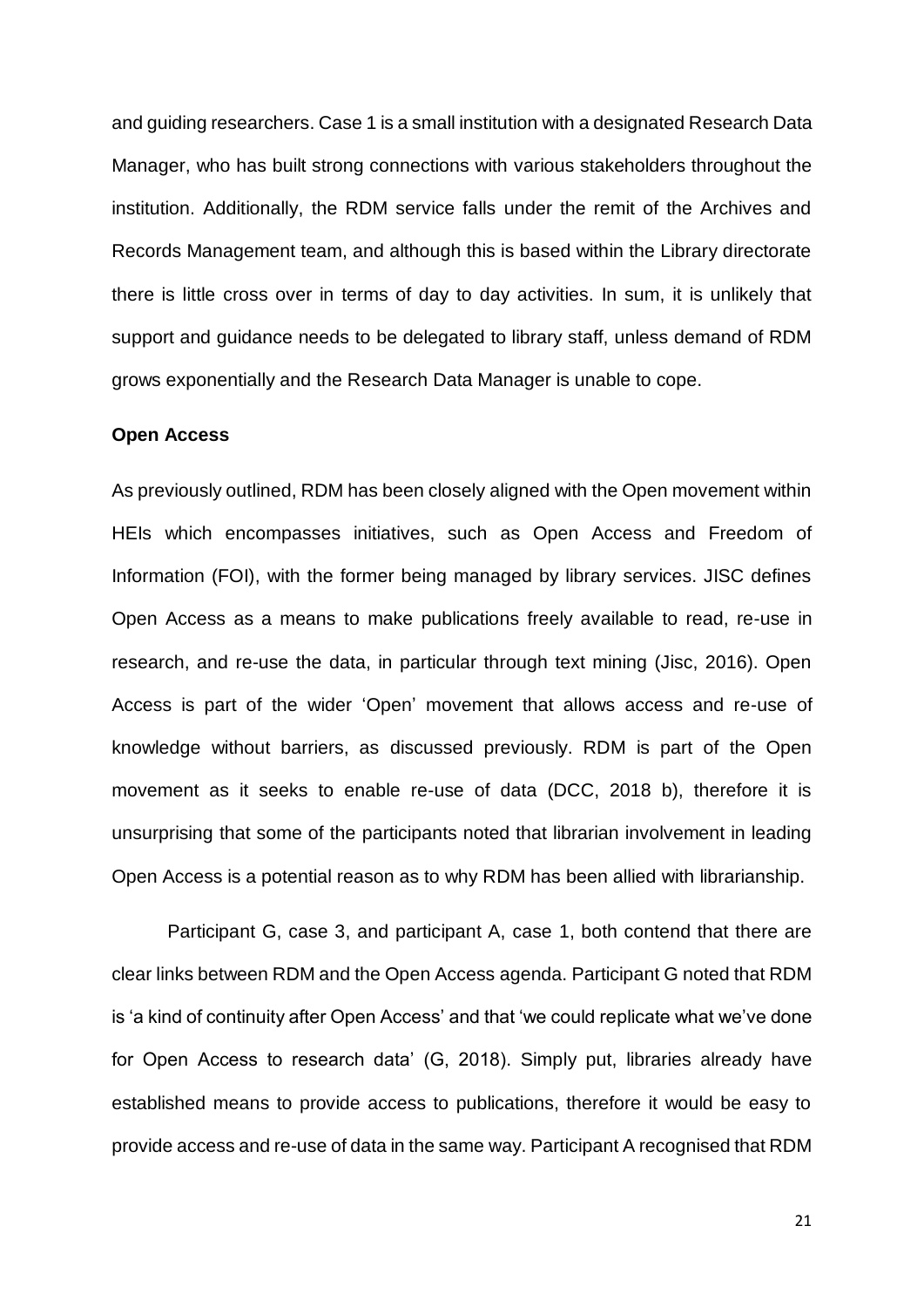could easily have been placed with the Open Access team at case 1, rather than with the Archives and Records management team as 'there are links with publications' (A, 2018) in relation to RDM. Indeed, Cox & Pinfield contended that RDM is a natural extension of libraries work in that there is a link between RDM and the Open Access agenda, an agenda that librarians have been actively promoting (Cox & Pinfield, 2013). Arguably then, with strong links in managing Open Access, it is unsurprising that another Open movement initiative, RDM, has been paired with a service experienced in its management. Nevertheless, Cox & Pinfield (2013) go on to state that although RDM has Open qualities it is not 'simply or necessarily related to openness', in fact other factors such as obligations to provide publicly funded data, increase academics' citation rate, and verification of findings (Higman & Pinfield,2015), also support the need for RDM.

Arguably, RDM is not limited to the Open movement, there are other factors driving its agenda, consequently, it would be narrow-minded to pair RDM with libraries simply because it has similarities to the management of Open Access. Instead libraries' expertise of promoting and managing Open Access should be a consideration when deciding on where RDM should sit in a HEI.

#### **Context and Institution Setting**

This section has so far explored the reasons that may have led RDM to be paired with libraries and librarians, reasons such as library status within HEIs, education and outreach skills of librarians, and their expertise with Open Access, all of which benefit the management of research data. Furthermore, the fact that all three cases have the involvement of libraries in their delivery of an RDM service suggests that librarianship is potentially the most suitable discipline to lead RDM and that this is the accepted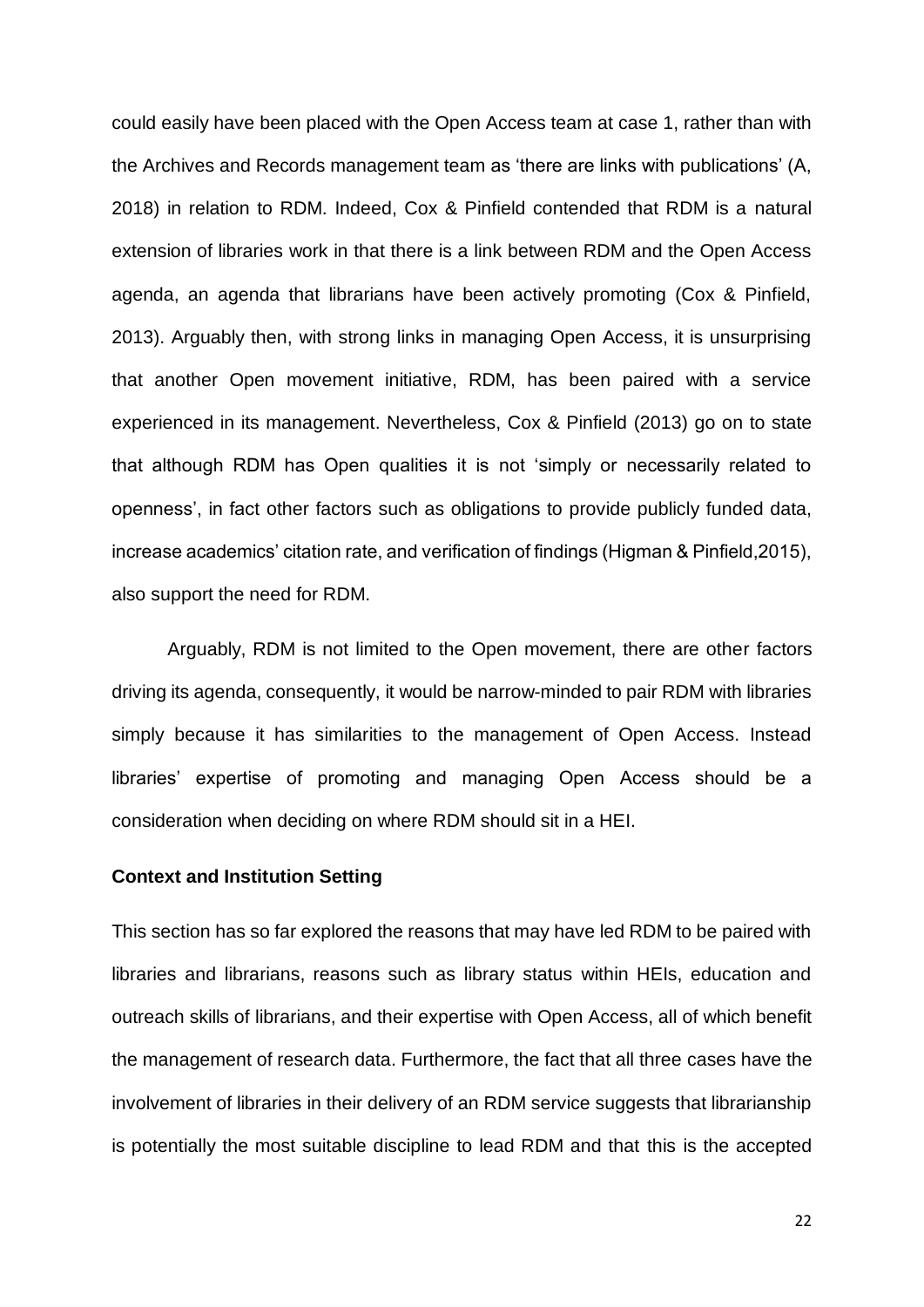approach within HEIs. However, these assumptions disregard the individual context in which RDM services are established.

Although all three cases have the varying involvement of libraries in their RDM service. The latter's placement is as much a result of institutional context and setting as it is of the prominence and expertise that libraries offer. Cox and Pinfield, whose paper recognised the significant role that libraries play in the management of research data, noted that context and institutional setting were 'important influencing factors in the development of an RDM programme' (Cox & Pinfield, 2013). This is evident in the structure of the RDM services at the three cases in this study, where size, resources, skillset, and an individual's status within the HEI, were influential factors.

At case 1, the size of the institution was identified as a significant factor for the service to be placed within the Library service and under the remit of the Archives and Records Management team. Participant A claimed that when the Library was approached to take the lead in the development of an RDM service, the Head of the Library – now participant D at case 2 – recognised the relevant skills of participant A to take the lead of the service (A, 2018). Participant A contends that the service could easily have been placed with the Open Access team who were establishing themselves at the time, but the skills of the individual were more important than where it should be placed (A, 2018). Yet, simply because an institution is small does not mean everyone's skills are widely recognised, rather participant A's involvement in the senior leadership of the Library was an important reason that led RDM to fall under the remit of the Archives and Records management team. Participant D stated that in most institutions, records management is not aligned with the library and the role of a RM is often a lone worker, therefore their presence and skills are overlooked, whereas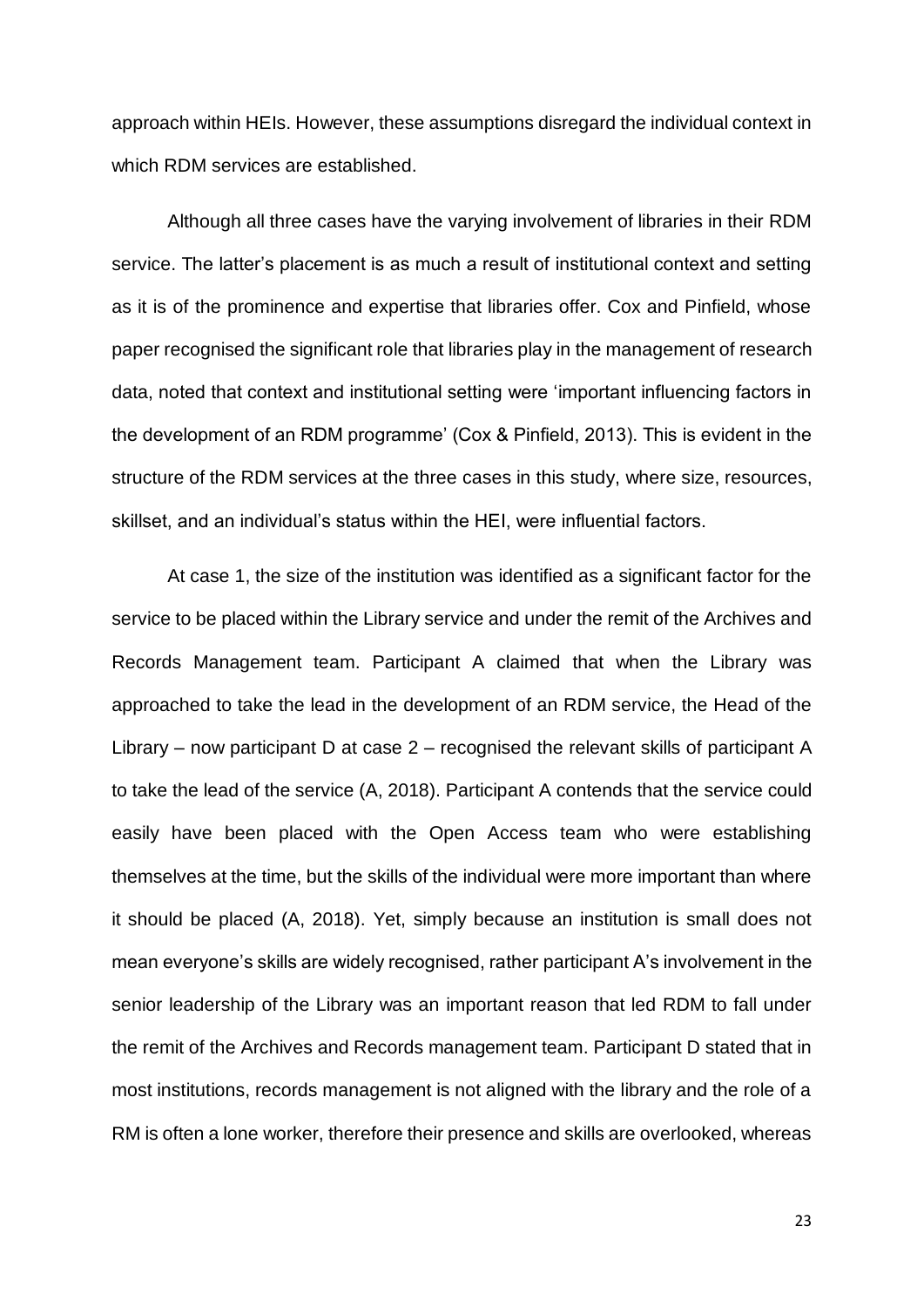at case 1, participant A had the influence to advocate their skills and collaborate with their colleagues (D, 2018).

This is evident in case 3, where, after initially providing draft policies, participant F claims that they were 'side-lined' (F, 2018) from the development of the RDM programme when participant G was employed, unbeknownst to them. Interestingly, participant H claims they tried to get the involvement of participant F but believed they were disinterested in the process (H, 2018) and ultimately not involved in any great depth. However, what is more telling is how both participants, H and G, describe participant F, where the former described them as having a 'low profile' (H, 2018) and the latter noting that the records office is 'quite small and busy' (G, 2018). Their perceptions of participant F indicate that without significant status, or resources, in terms of staff, it is difficult to demonstrate your suitability and expertise to take the lead of a service. Moreover, case 3 is significantly larger institute than the other cases, for example there are approximately 250 library staff members (F, 2018) across 19 separate libraries (UCL, 2018), hence it is more difficult to effectively communicate with other stakeholders to advocate expertise and services such as RDM. Difficulties in communication can be common in most organisations, but more problematic in a larger one, so it is no surprise that a designated research data officer was employed to advocate the service and participant F was not considered.

Unlike other cases, case 2 does not have a designated research data manager or similar role, instead its management falls under the remit of participant C alongside their other responsibilities, and who delegates actions to other stakeholders such as participant E who provides retention and DMP guidance, and IT services who provides storage support. Participant C notes that resources have been a significant factor in how RDM has been managed within case 2, stating 'funding wise, we aren't able to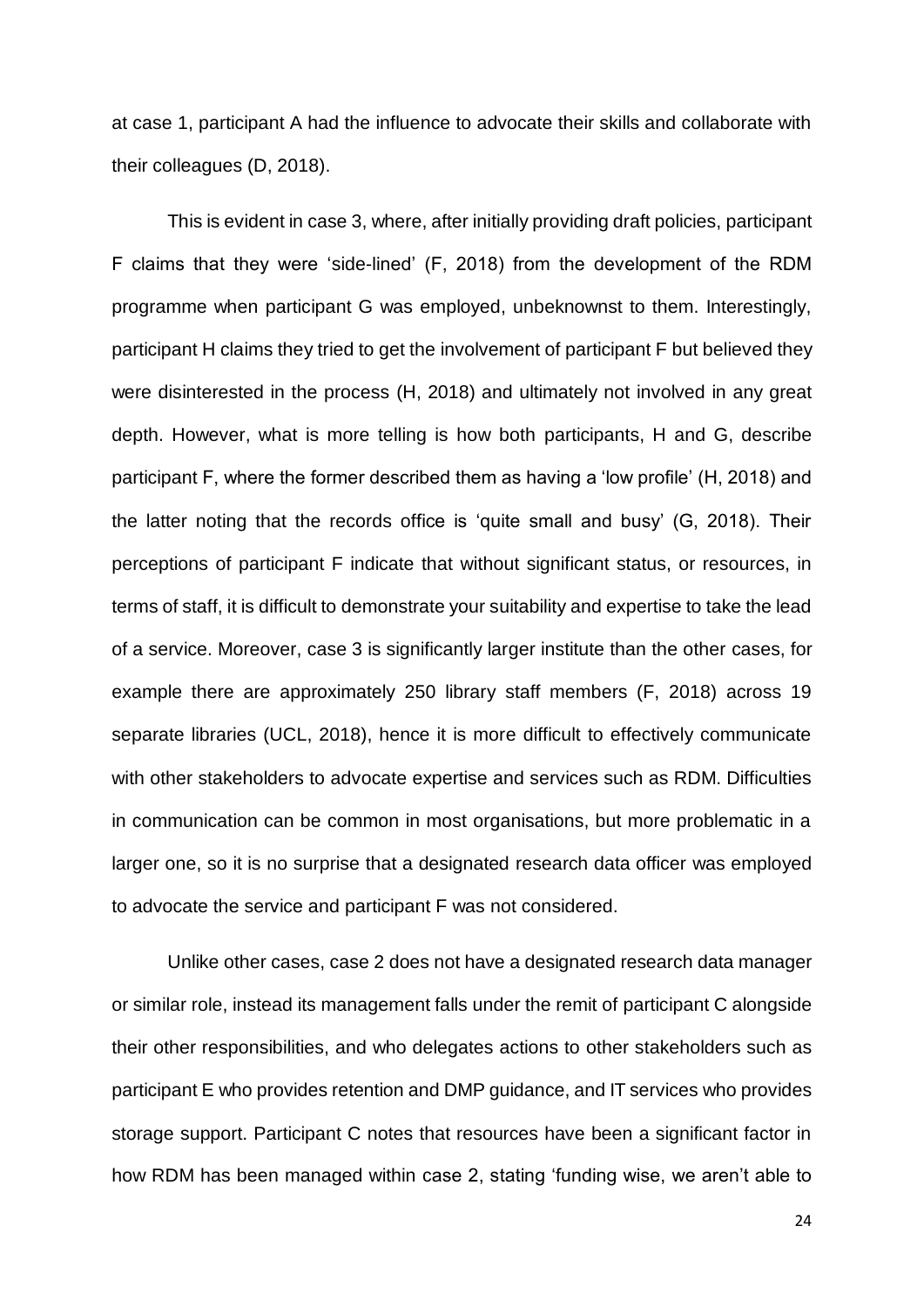get a post for that right now' (C, 2018). Namely, if the resources were available a designated RDM would be employed to develop the service further, something which is impossible due to participant C's other responsibilities. Participant D noted, that although implementing a RDM would benefit the service, by delegating the service to other departments it prevents it from being siloed (D, 2018). By involving others it increases it recognition within the HEI. Moreover, although resources have impacted how RDM is approached at case 2, participant D's experience of working alongside participant A, when they were Head of the Library and Archives service at case 1, exposed them to the role of archivists and records managers and the benefits that they could bring to the management of research data. Arguably, if they did not have this previous experience, the RDM service could easily have overlooked the skills of participant E, or diminished their involvement to ad hoc advice.

The three cases have shown that the approaches and practice of RDM in HEIs is dependent on the institutional culture and resources available. Smaller institutions have the advantage that building connections with other stakeholders is less complicated and advantageous to the recordkeeper who is often a lone worker and unable to advocate their valuable skills, but again, it is dependent on the culture of the organisation and the placement of recordkeepers in relation to RDM. Larger organisations have issues in terms of communication, not just for recordkeepers advocating their skillset, but with other stakeholders within the institution, hence a designated role is required to lead RDM so that its importance is recognised by the research community, simply tacking it onto existing roles can stunt its growth and importance within the HEI. This is evident in organisations which do not have the resources to hire an RDM and have to delegate the actions of the service to other stakeholders. Aalthough it can prevent RDM from being siloed and its importance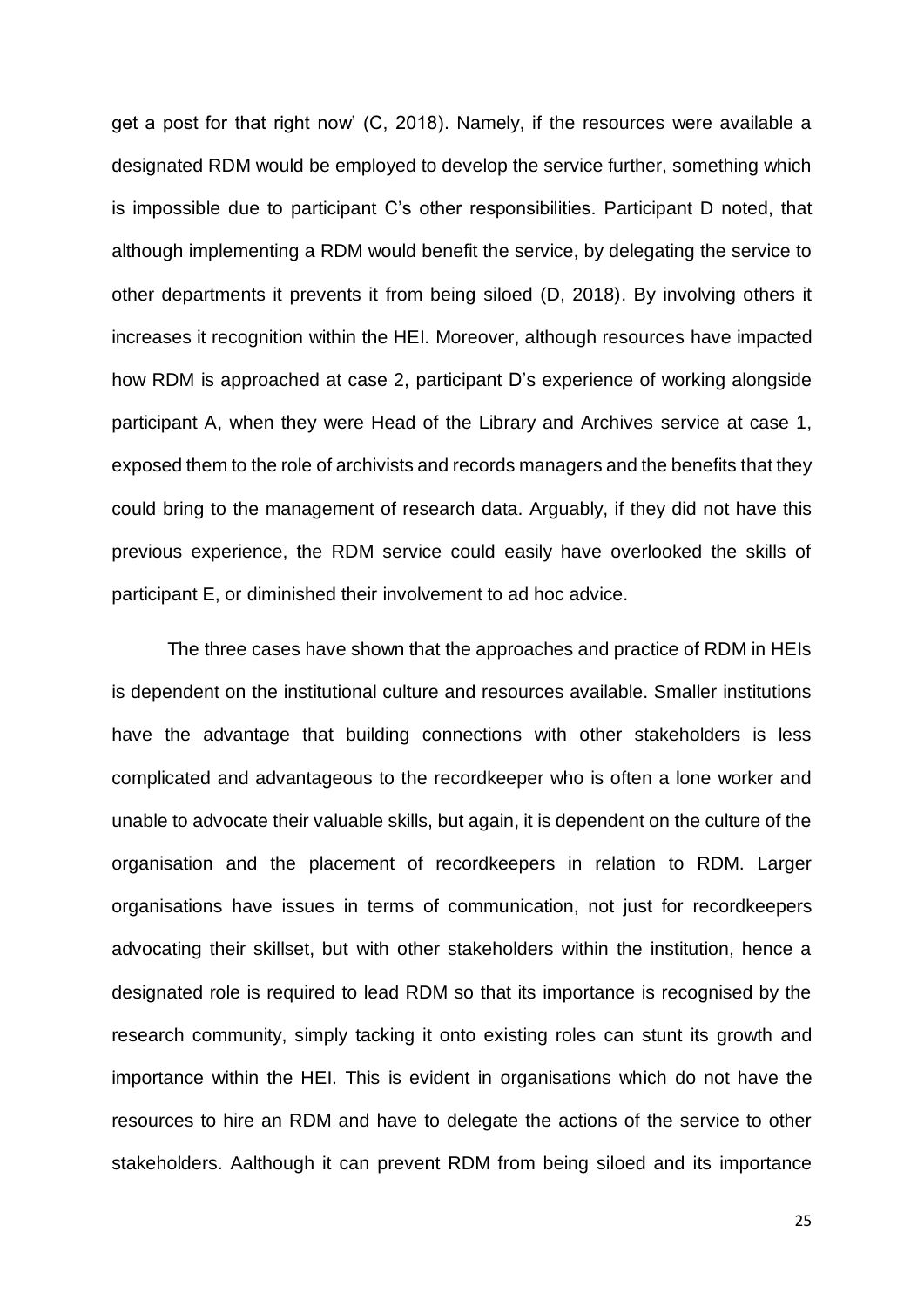diminished, it can potentially prevent the service from growing as there is limited time and resources to devote to its development.

This section has shown that librarianship and libraries have the skillset and prominence within a HEI to deliver an RDM service. Indeed, the three cases all have their RDM service based within their library, suggesting that the management of RD is, perhaps, best placed with libraries. Nevertheless, the context of the cases reveals that the practice of RDM is also dependent on the resources and setting of the institution, which suggests that one approach does not fit all. Furthermore, the cases all reveal that RDM is not solely under the control of one unit, each case has input from other stakeholders, even if they have a designated Research Data Manager, in terms of support from IT services and records management. This is expressed by the DCC who contend that meeting all of the needs required to deliver an RDM service cannot be provided by one unit and must be delegated to others within the HEI (DCC, 2018 c). Indeed, Sue McKnight, who recognised that RDM is an extension of libraries' current work, noted that the 'infrastructure, skills and culture change' (McKnight, 2010) required to effectively manage RD requires the actions of various stakeholders.

## **The enhanced knowledge needed by recordkeepers to fulfil their responsibilities in this environment**

This section will explore the knowledge and expertise that recordkeepers have that enable them to effectively manage research data. The section will also explore what RDM is by examining the participants' responses and what the literature states. This is to determine what knowledge and expertise are required to approach research data.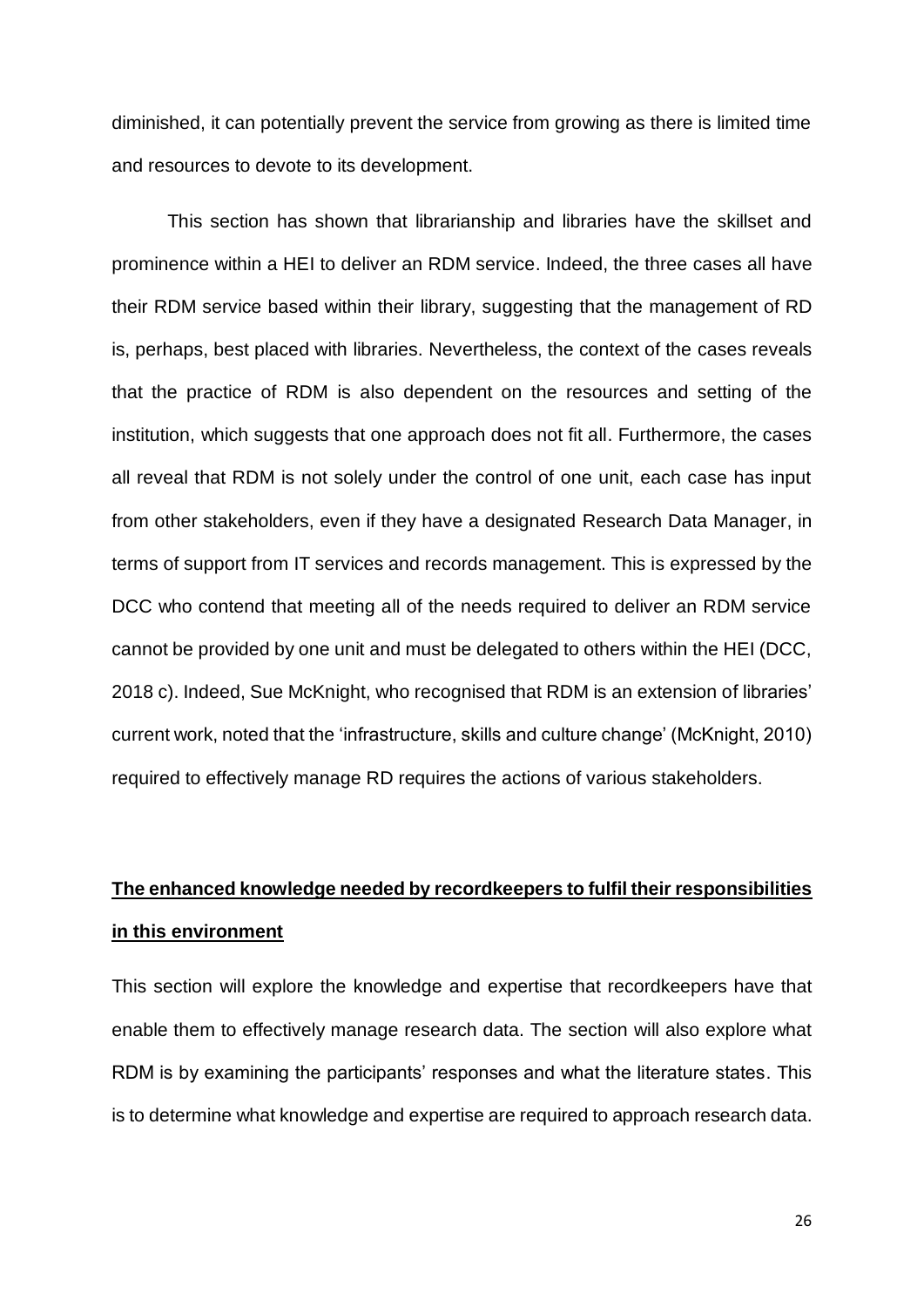Finally, this section will identify expertise that recordkeepers need to develop in order to become involved in RDM.

The DCC (2018 b) define RDM as an 'explicit process covering the creation and stewardship of research materials to enable their use for as long as they retain value'. This is a broad definition that covers numerous activities in the management of research data but does not specify what they should be. It does not assign importance to any one approach and skillset for RDM, but rather appears concerned with the ultimate goal of enabling reuse of data. A majority of the participants also cited making data accessible and shareable to 'the wider research community and public as well' (A, 2017) as the main purpose of RDM. Seemingly, this could imply that the participants believed that RDM is about having hard skills, in terms of digital curation, however all the participants emphasised the importance of working with researchers and the latter's role in making data accessible. Participant D, case 2, spoke about how RDM is responsible for implementing infrastructures that enable researchers to make their data accessible, participant F, case 3, cited these infrastructures as 'formats to use, research funders' requirements, policies, all of the tedious stuff' (F, 2018). The role of RDM is as much ensuring that researchers are meeting funder compliance without overburdening them with information.

Some of the literature surrounding RDM contrasts this view, not in terms of emphasising the value of preserving data, but by also emphasising some activities involved in managing data and in turn, the skillset required. Latham (2017) determines that RDM is, 'essentially a subset of data curation', whereby it is primarily concerned with the preservation and management of digital research data. It can be assumed that Latham's view, therefore, puts emphasis on hard skills, technical abilities, as essential attributes required in RDM. Tammaro and Casarosa (2014), similar to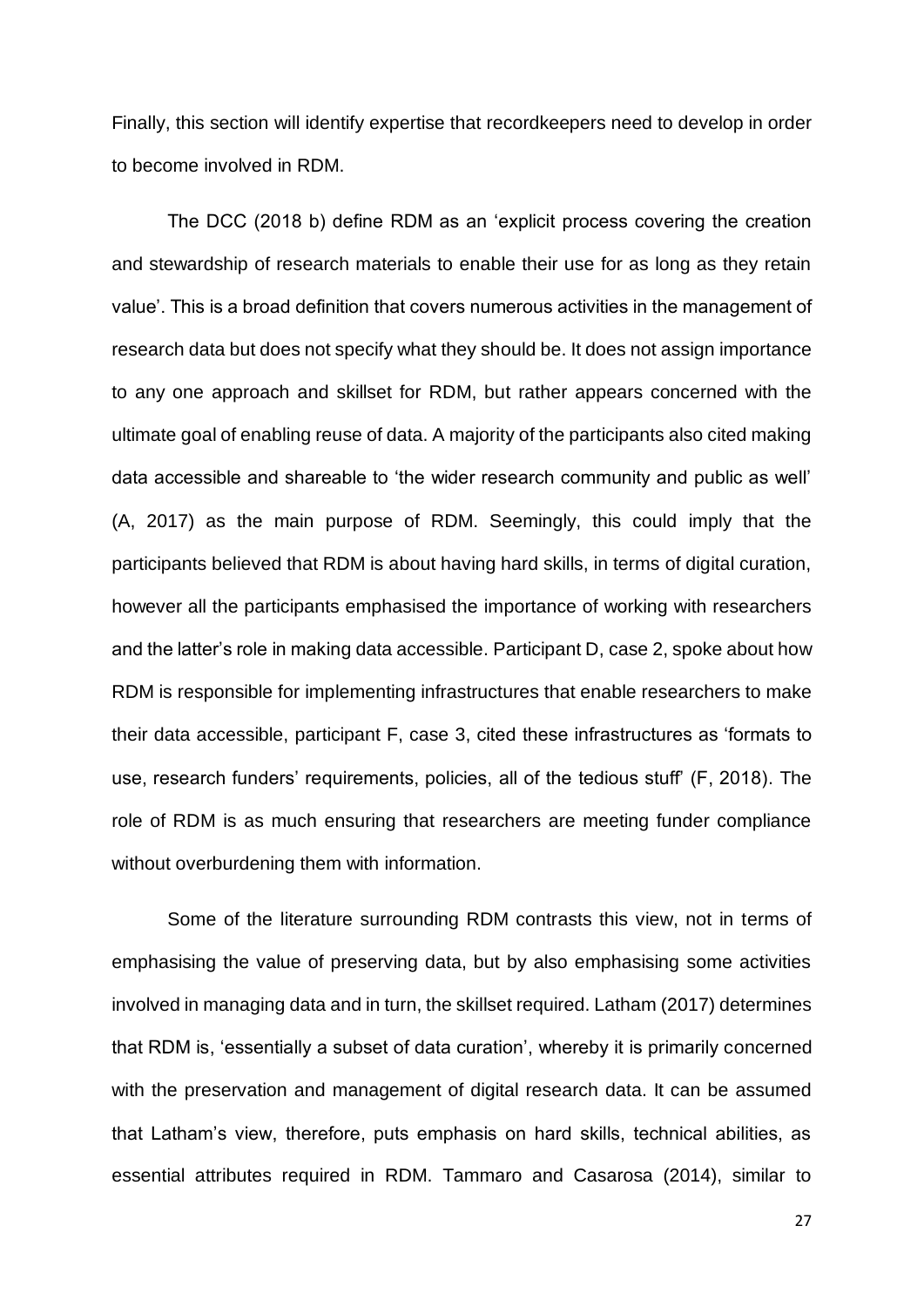Latham, initially speak of RDM in terms of digital preservation where it is concerned with maintaining 'digital information that is produced in the course of research in a manner that preserves its meaning and usefulness as a potential input for further research'. Again, emphasis is placed on technical skills and knowledge in the management of digital data. Tammaro and Casarosa later concede that RDM is not simply a 'technical/engineering issue'; rather research data managers should be knowledgeable of the context in which they are operating and involved in the entire life-cycle of digital material. Simply put, they recognise that other expertise are required rather than just technical, hard skills.

Others see RDM as a service to support the researcher to enable them to manage their own data. Knight (2015) concluded that supporting researchers to manage their research data was intrinsic in providing an RDM service. It is a sentiment shared by Surkis and Read (2015), who reasoned that RDM is to make sure that, 'a researcher's data collection process is organized, understandable, and transparent'. Participant H, case 3, concurred, clarifying why it was important to encourage researchers to manage their data, 'to be given the raw data and expect to be able to draw good descriptive metadata for discovery…would be in most cases extremely difficult…the researcher needs to help out by basically saying what it is they are giving you' (H, 2018). This suggest that even if you possess the hard and soft skills needed to manage and curate research data, you will not have in depth knowledge of all data that is deposited to effectively describe it so that it is accessible. This focus on supporting the researcher to manage their own data indicates that RDM is more than ensuring the physical data is accessible; rather it is also about providing infrastructures and guidance to make the data accessible. This suggests that RDM also requires soft skills, such as communication, in addition to hard, technical skills.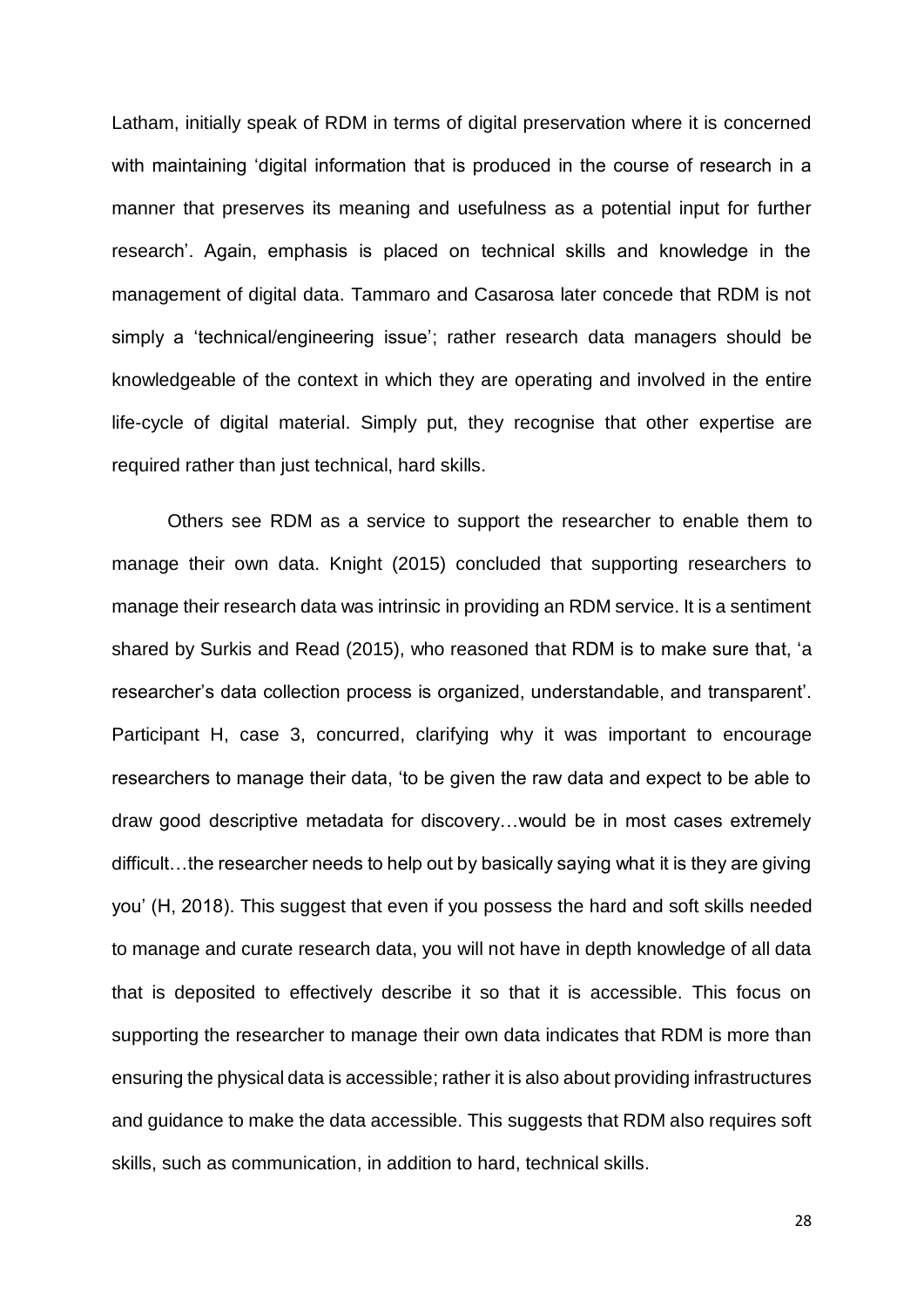It would be inappropriate to suggest that the author of this report only views RDM in terms of hard or soft skills. It is also important to consider the knowledge required for an RDM service, as evident in the research lifecycle, where different expertise is required at different stages. Jones et al (2013) break the research lifecycle into three stages: pre-award, where support is required for drawing up a data management plan; throughout the project, where support for formats, storage, and compliance is required; and post-project, where advice on making the data accessible and selecting data for long-term value is needed. Jones el al demonstrate that RDM is a multifaceted service that necessitates the expertise and skills of many groups within HEIs, it cannot be provided by any one individual or unit. This suggests that those from varying disciplines, including archivists and records managers, have expertise that that can support an RDM service. The question then is, what knowledge and expertise do recordkeepers have or need to have to be involved in RDM?

#### **Appraisal**

Childs et al (2014), contend that 'effective appraisal of research data is crucial, as its value through time will differ enormously'. This sentiment is supported by the DCC Curation Lifecycle Model (Whyte & Wilson, 2010) that sees it as a fundamental stage to successfully curate and preserve data.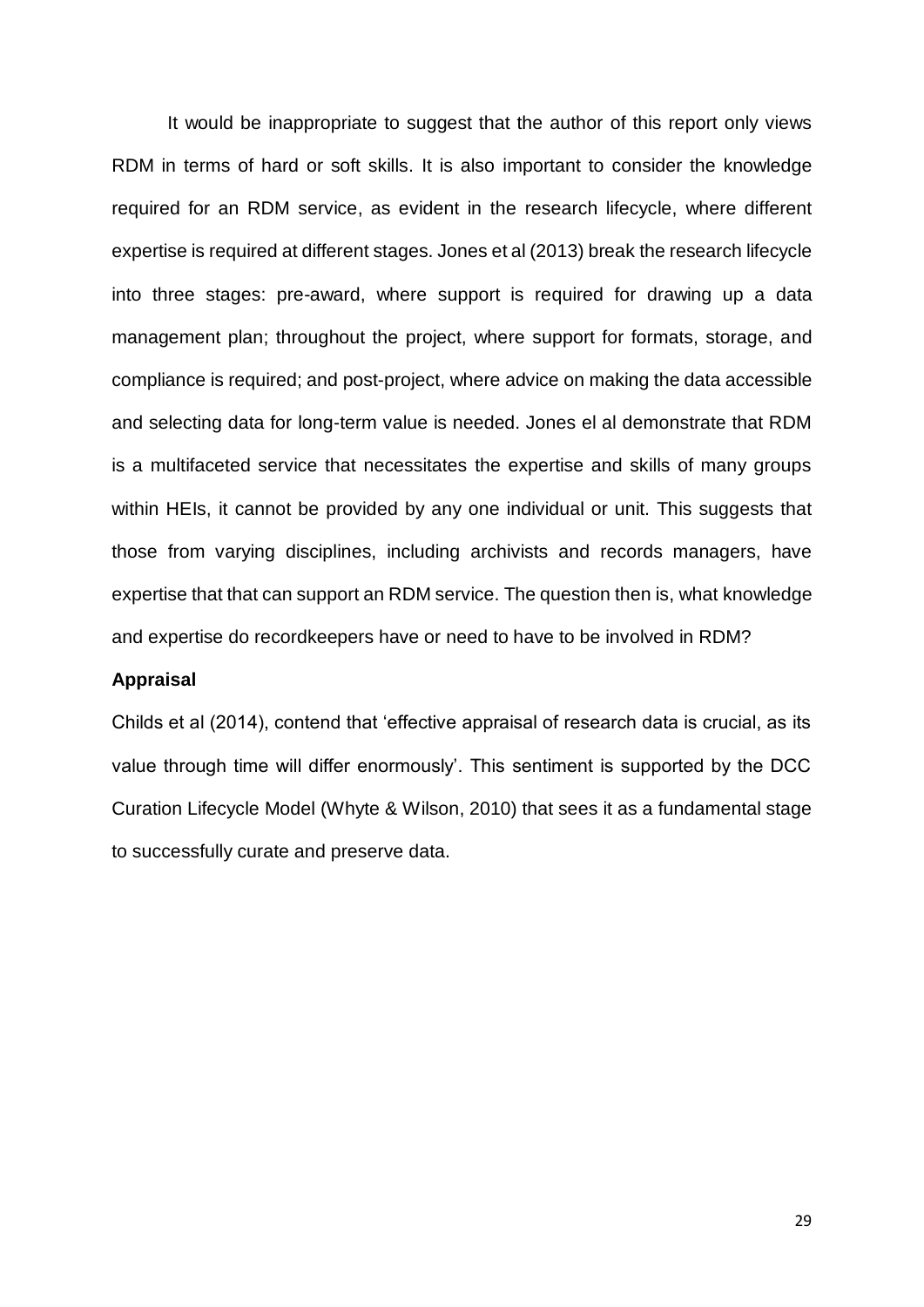#### Figure 4: DCC Curation Lifecycle Model



As figure 4 shows, it is a sequential action that occurs at the early stage of digital curation and again during the preservation action stage when data is reappraised. Appraisal of data at these stages is crucial to research data management when storing, preserving, backing up, and managing data incurs continual costs, and more importantly, reduces its discoverability when searches are saturated with research data (Whyte and Wilson, 2010).

Recordkeepers, archivists and records managers, are well versed in appraisal techniques, with the work of T. R. Schellenberg (1975) and his idea of records having primary and secondary value taught as foundational knowledge in recordkeeping courses. It is likely the reason as to why the participants cited appraisal as one of the strengths that recordkeepers bring to RDM.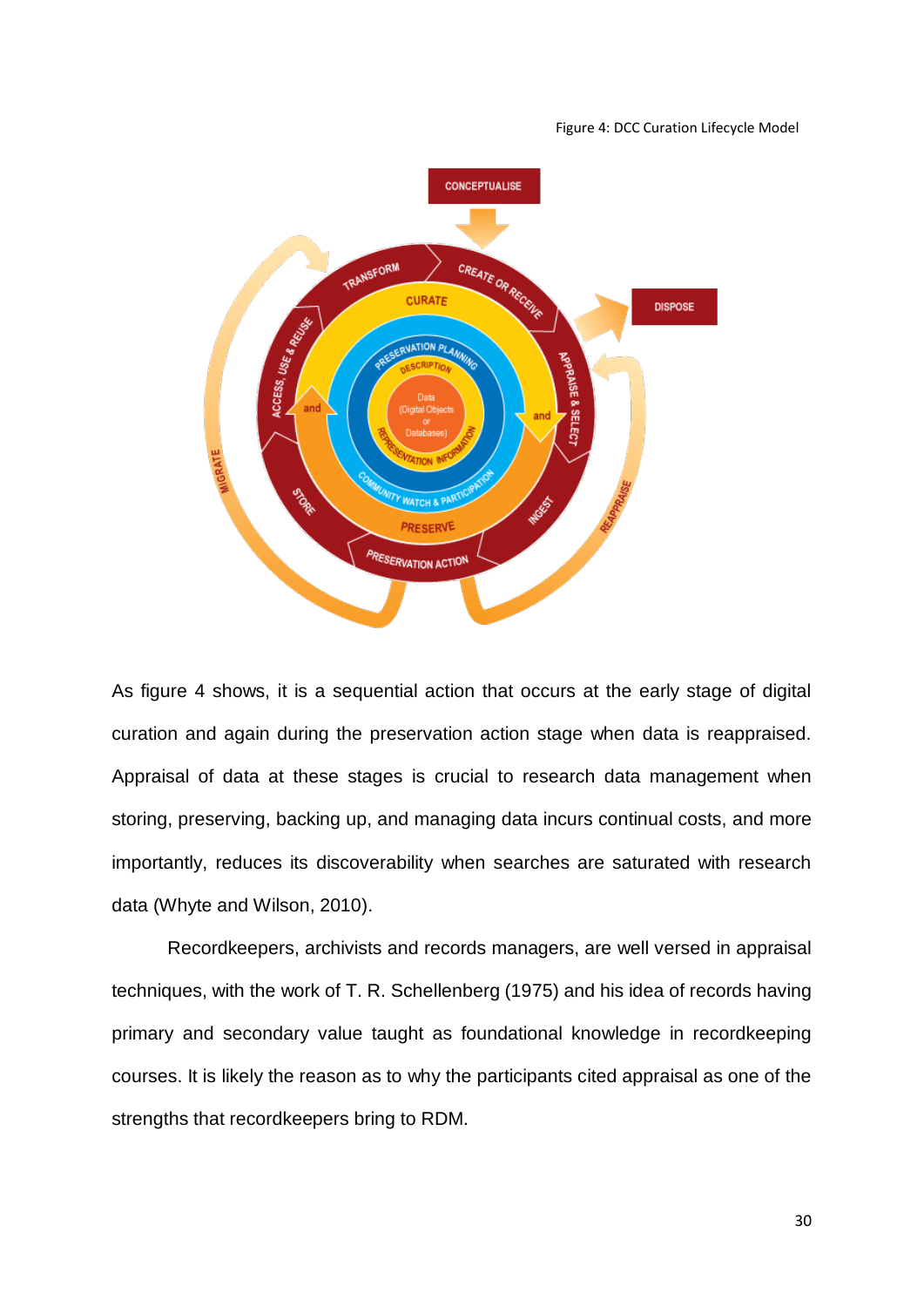The participants concurred that RDM currently lacks appraisal knowledge. Participant A (2018), case 1, argued that it is one of the main differences they have struggled with when approaching RDM, 'with RDM there seems to be a view that everything will be kept, which is obviously very different to archives'. Moreover, participant E (2018), case 2, discussed their hope that appraisal will become a part of 'data management planning' as it is something not currently considered in depth. Their comments demonstrate that although appraisal is noted as an important step in the management of research data, evident in the DCC Curation Lifecycle, it is yet to be fully realised in the practice of RDM.

Interestingly, participant C and E discussed appraisal as an expertise that records managers need to educate researchers to develop, noting that researchers and academics are 'very bad at' (C, 2018) or do not consider it. The researcher is fundamental in the appraisal process of research data as their understanding of the research project and of what data may be valuable in the future ensures that relevant and valuable data is selected. This is knowledge that recordkeepers are unlikely to develop sufficiently, but their expertise in appraisal can be shared (Childs et al, 2014). This is similar to the point that H, at case 3, made about the importance of the role of the researcher in describing research data. They have the knowledge of the topic to make informed decisions that a recordkeeper, RDM or librarian could not be expected to know.

In contrast, participant A, case 1, discussed the appraisal process as something that recordkeepers personally undertake and assign value to, 'we will do an appraisal of it, and we'll select it and we will look at our selection criteria on how important it is and obviously its evidential value' (A, 2018). Their comment implies that they also believe that research data should be appraised but by those who are managing the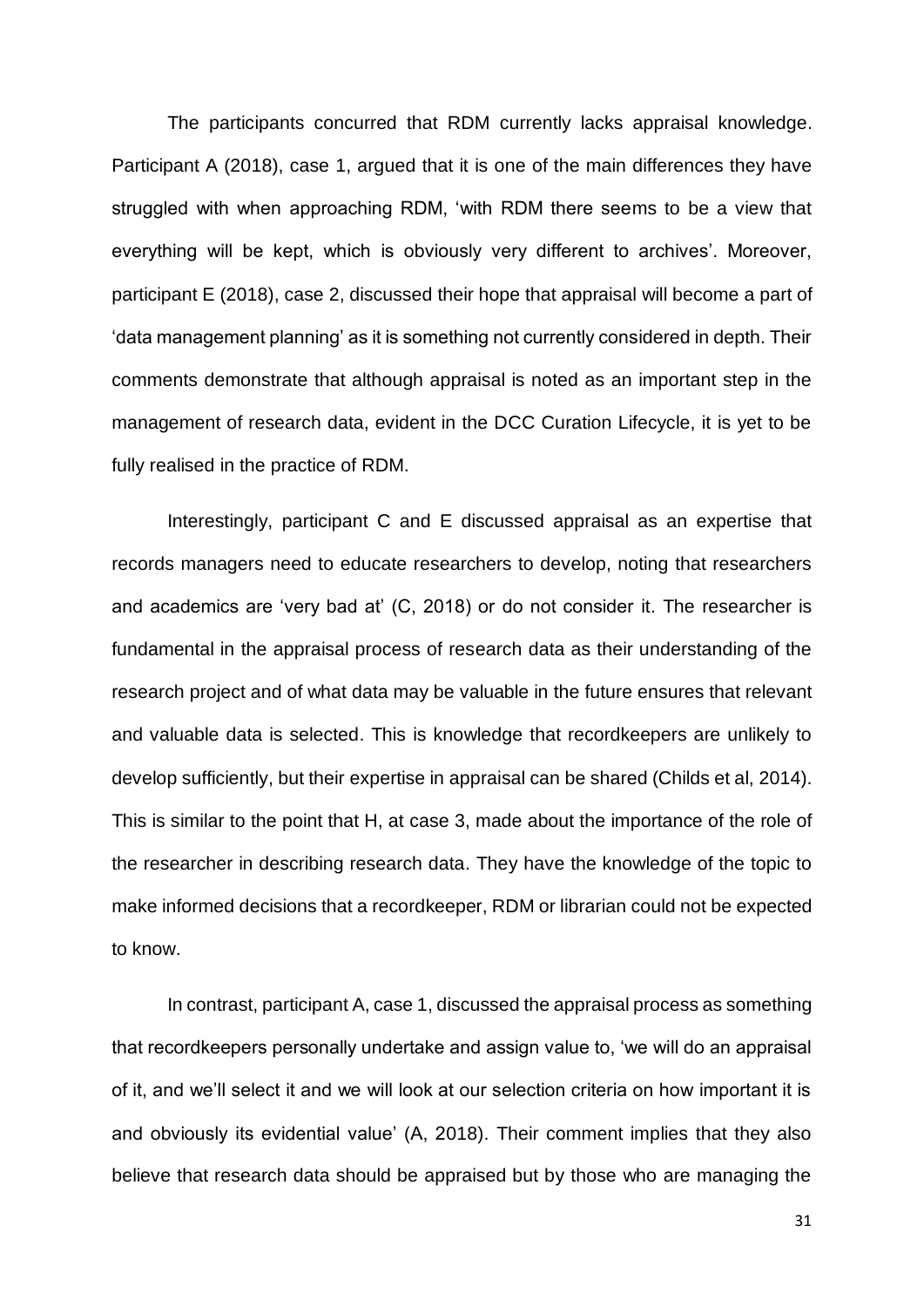data, rather than the creator. Participant A does not explain why they understood appraisal as the responsibility of an RDM, but it can be inferred that it is discipline driven as recordkeepers are usually tasked with making the appraisal decisions, and can therefore transfer this understanding to the management of research data.

Although the participants disagreed on who should be responsible for appraising research data, the value of appraisal is evident in their responses. Furthermore, while the DCC Curation Lifecycle Model emphases the importance of appraisal and reappraisal, the participants' responses suggest that it is under represented in the practice of RDM and is an action that needs to be developed. It is this lack of practical appraisal that recordkeepers can bring to RDM as the participants concurred they have significant expertise in it.

#### **Retention**

Connected to appraisal, many of the participants noted expertise in retention schedules that recordkeepers can bring to RDM. As noted previously, it is unfeasible and inefficient to keep all research data deposited in an institute's repository, with reasons ranging from cost of backing up and preserving data, to its discoverability. Nevertheless, with UK research funders stipulating that research data with long-term value is preserved and remains accessible for reuse in the future (DCC, 2018 c), appraising data can be challenging.

The retention of data varies depending on the research funder, for example the Biotechnology and Biological Sciences Research Council (BBSRC) stipulates that research data should be kept for 10 years after the completion of the research (DCC, 2018 d), whereas other funders like the Wellcome Trust (DCC, 2018 e) and the MRC (DCC, 2018 f) do not specify a retention period. Rather they specify that data should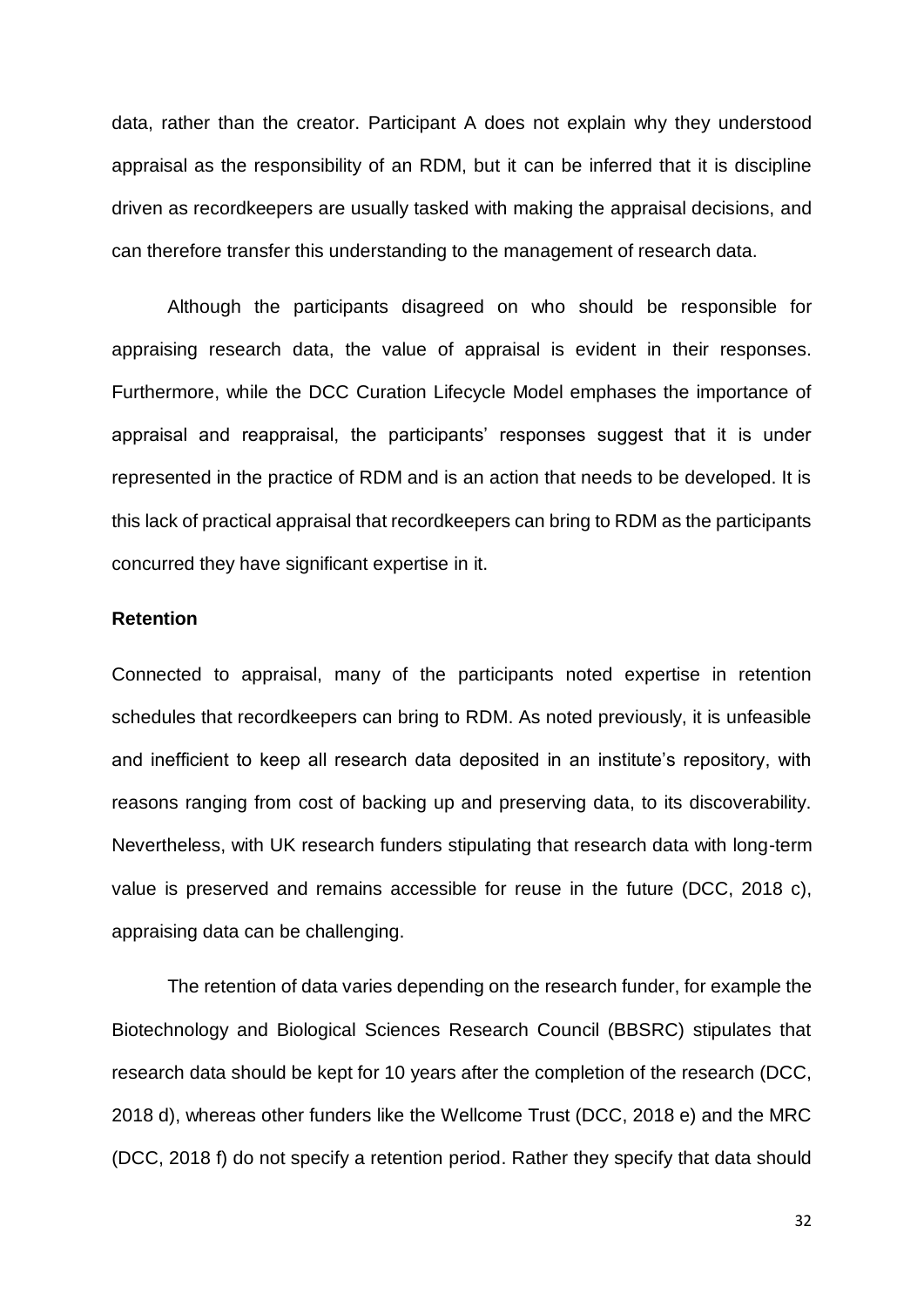be made available either before or at the time of publication but provide no guidance to suggest how long data or what data should be retained. Regardless, even if the research funders provided specific guidance there are other factors that affect what information can be kept, namely legislation such as the Freedom of Information Act (FOIA) and the General Data Protection Regulation (GDPR). Significantly, legislation is dependent on the context of the institution and the discipline.

Records managers have expertise with creating retention schedules; after all, one of the principles of records management is managing, capturing, and creating records based on the business' legal, regulatory, and societal context (BSI, 2016). In other words, records managers are acutely aware of the context that their organisation is working in and the records they should retain and what to dispose of.

Participants E and C, case 2, and participant G, case 3, all cited records managers' expertise in retention as a fundamental expertise they can bring to RDM. Participant E acknowledged that researchers are familiar with legislation that affects their research data, but that they are unaware of the precise requirements, which has led them to 'advise quite a bit around retention' (E, 2018). It is an advisory role recognised by participant C who described records management as a 'key stakeholder' (C, 2018) in RDM, citing participant E's understanding of statutory requirements as a significant contribution to the management of research data. Participant G concurred with participants E and C, in that expertise in retention is valuable to RDM. Moreover they acknowledged that it is an expertise that RDM is lacking and one 'we need to work more on' (G, 2018). The participants' comments demonstrate that retention is an important tool in the appraisal of research data. It goes above the idea that appraisal should only seek to preserve data of future value and re-use and takes into consideration legislation that could have significant impact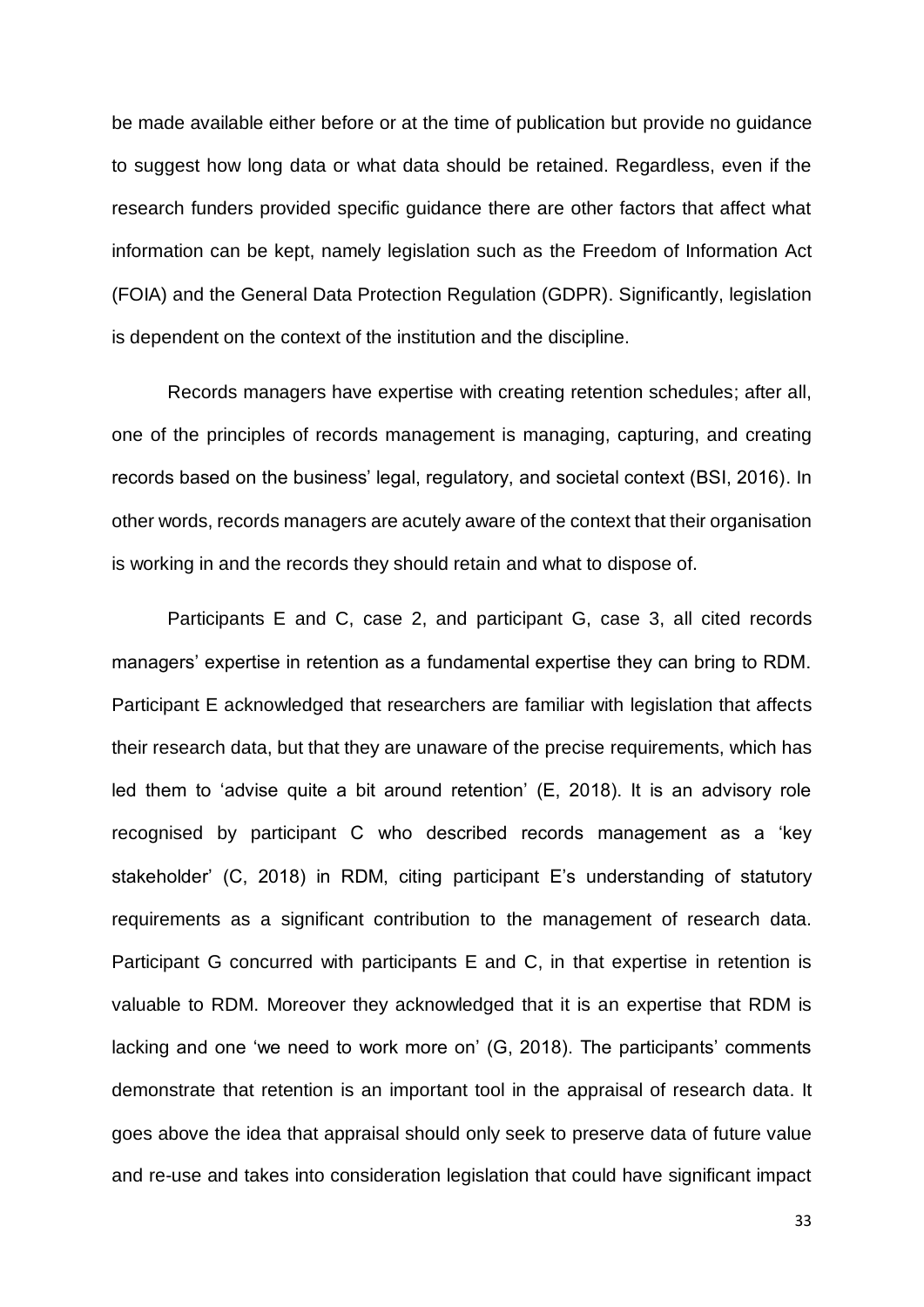on the HEI if not adhered to. Additionally, the participants validate the role of records management in this as they all associate knowledge of retention schedules with records managers.

#### **Preservation**

Preservation knowledge was noted by participants as an expertise that recordkeepers could bring to the management of research data. The DCC (2018, b) defines RDM as 'an explicit process covering the creation and stewardship of research materials to enable their use for as long as they retain value'; the key aim being capturing and maintaining the integrity of the research data to ensure access and re-use. This has been equated to the goal of recordkeepers by participant A, case 1, who noted that 'preserve the material' was a common aim of RDM and recordkeepers. Nevertheless, they indicated that there was no consensus on how long research data should be maintained.

As the DCC definition and the previous exploration of funder requirements demonstrates the length of time that research data should be maintained is subjective dependent on legislative requirements, value, and quality of the data. Whereas when a recordkeeper discusses retaining information for the long-term they view it in terms of historical value, rather than how long it is deemed useful. This distinction is important as RDM may find itself having to manage research data for longer periods of time than the retention periods funders currently ascribe. For example the MRCs have recently recommended the retention of clinical data for a minimum of 25 years (MRC, 2017) and it is likely that other funders will follow suit. Already, recordkeepers are experts at preserving information for immeasurable periods of time. It is unsurprising that the participants saw recordkeepers' preservation knowledge as transferable to RDM.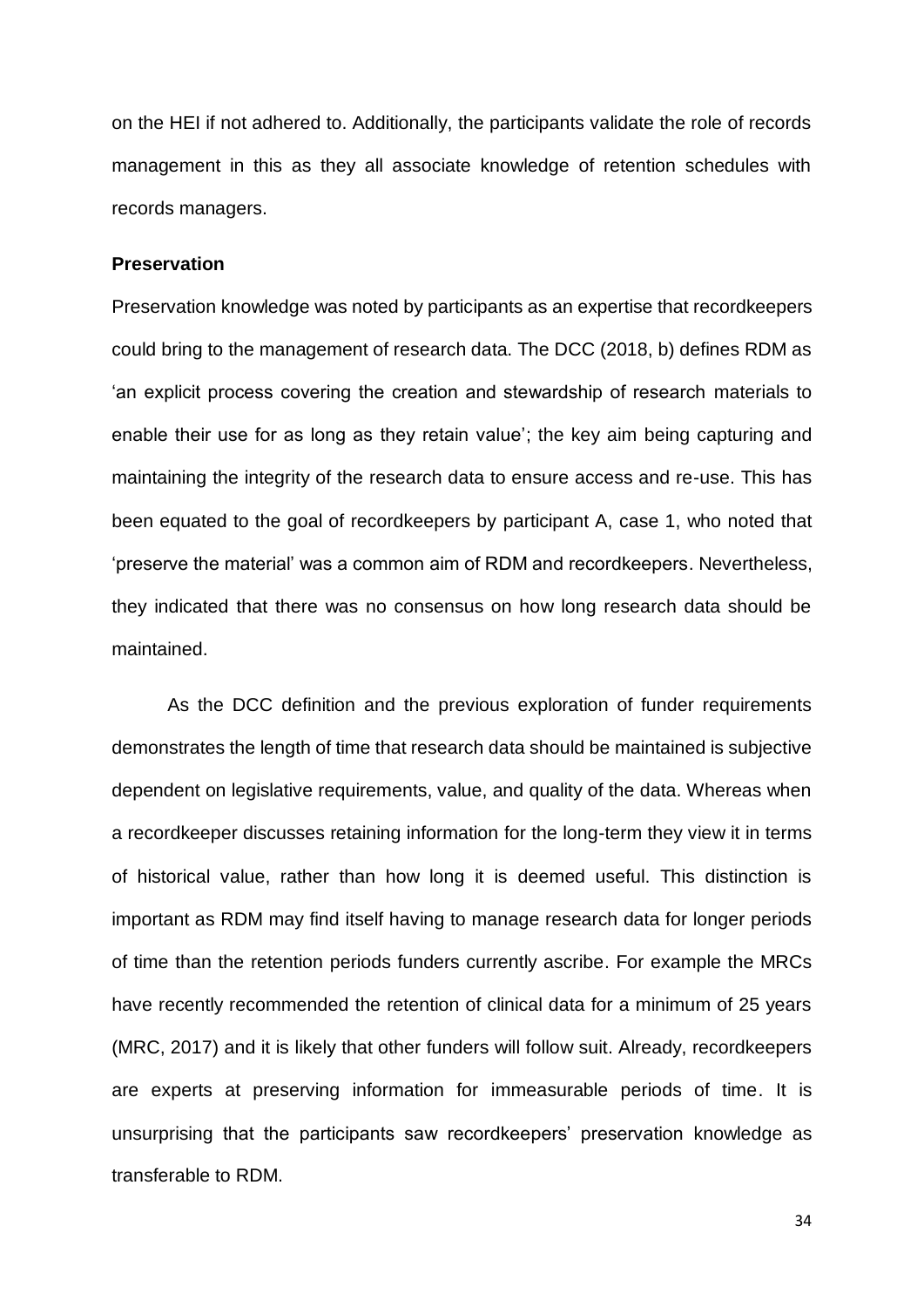The participants noted that recordkeepers were knowledgeable in 'file naming and versioning' (C, 2018), were capable of cataloguing to item level (D, 2018), and argued that recordkeepers, as a profession, are interested in digital curation developments (F, 2018), as evident in recordkeeper membership in organisations such as the Digital Preservation Coalition (DPC). Interestingly, the participants do not isolate individual preservation actions any further, instead they just state that recordkeepers have preservation knowledge. This could be because some of the participants are not overly familiar with the recordkeeping discipline or due to the nature of the questions, which did not require the expertise to be broken into minute detail, but regardless, the participants recognised that recordkeepers were knowledgeable in preservation.

Curiously, knowledge of metadata, which is important to digital preservation, was seen by participant C, case 2, as a strength that librarians could bring to RDM. They admitted it was an expertise that they have developed throughout their career, 'I never knew that it would be part of my job being a librarian' (C, 2018), but one that features within their job. In contrast, participant A, case 1, considered metadata as something recordkeepers have knowledge and expertise in, comparing it to the cataloguing of an archival collection; 'you're working with ISAD (G) and the way you catalogue information…you've got that level of knowledge about metadata in order to make it accessible' (A, 2018). Their comments do not suggest that they believe their discipline is more knowledgeable in metadata than the other; instead they indicate that there is a shared proficiency that both can contribute to RDM.

#### **Knowledge and expertise recordkeepers need to develop**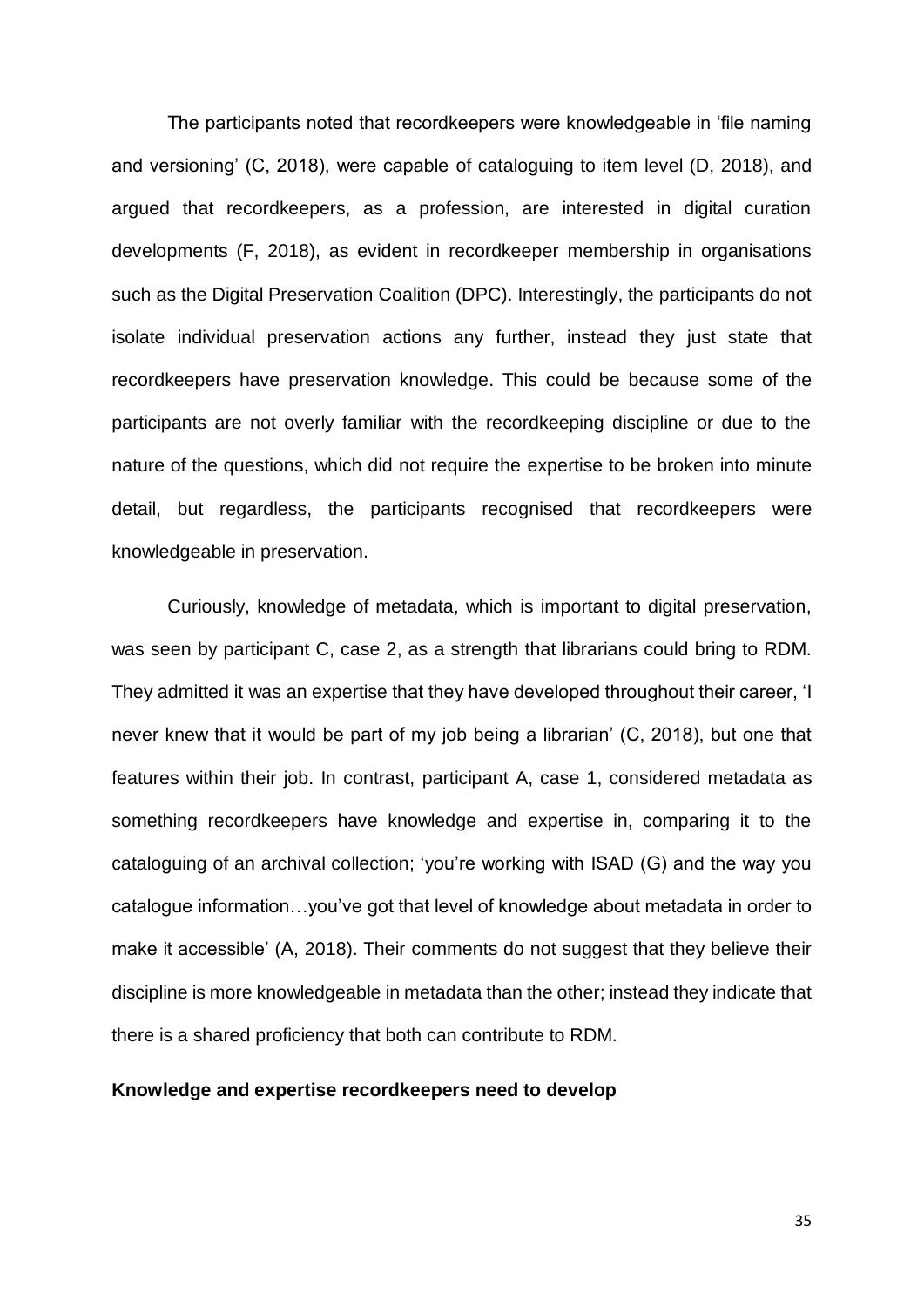Several of the participants considered that recordkeepers lack the ability to advocate for their expertise. It was determined that in order to effectively get involved in RDM recordkeepers needed to demonstrate their knowledge and how they could directly benefit the management of research data.

Participant A, case 1, believed that by advocating their expertise to participant B, they are able to demonstrate their similarities and differences, which helped to develop an overall RDM service (A, 2018). Simply put, through advocacy recordkeepers can improve an RDM by providing expertise that can otherwise be lacking, such as knowledge of appraisal and retention. Similarly, participant C, case 2, sees advocacy as a means for recordkeepers to promote their skillset and avoid duplication of work, but contrastingly they saw it was the recordkeepers' responsibility to approach libraries to raise their profile (C, 2018). Tellingly, HRSC's (participant C) comments suggest that they view RDM as primarily a library concern and that advocating recordkeeping knowledge only enables the recordkeeper to contribute to an existing service.

In contrast, participant F, case 3, saw advocacy as a means for recordkeepers to reassert their value to the organisation, determining that RDM was another 'badge for something that we'd been doing for a really long time' (F, 2018). Through advocacy the recordkeeper not only gets involved in RDM, but reaffirms their importance to the organisation. Participant F's comment infers that RM should involve themselves in RDM as their expertise and knowledge already meet the aims and actions of RDM. Childs et al concur stating, 'RDM is records management for research data' (Childs, 2014). Therefore, advocacy allows the recordkeeper to put themselves forward, leading RDM, rather than supporting a service already established and in turn reaffirm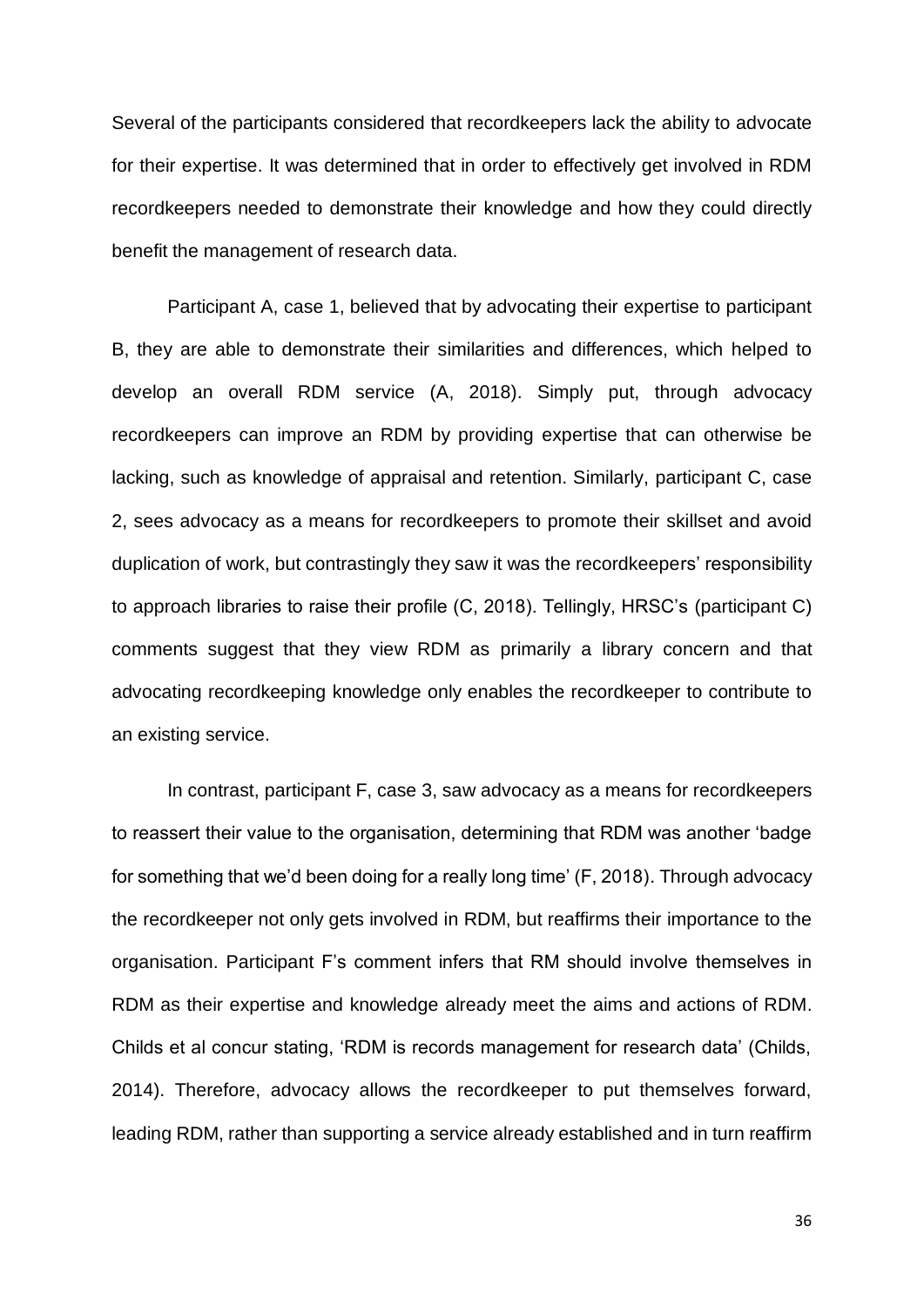the importance of the recordkeepers' skillset to an organisation beyond traditional ideas of just managing traditional records.

In summary, it is interesting how the participants view advocacy as enabling recordkeepers to involve themselves in RDM. There is agreement that recordkeepers have valuable skills that can benefit RDM, but that they are not recognised, in part, due to lack of awareness within HEIs. They all agree that recordkeepers need to advocate this expertise so that they are not overlooked in the management of research data. Nevertheless, their comments are telling in how they would contribute. Participant F, from a records management perspective suggests that recordkeepers should be leading RDM in HEIs, whereas participant C sees the recordkeepers' role in an advisory position.

#### **Conclusion:**

#### **Framing of the report**

This report has determined that Open Government Data is unsuitable for the exploration of the recordkeepers' role in RDM at HEIs. This was determined by the participants' responses and the way in which they were unable to clearly define what OGD entailed and whether it had relevance to HEIs. Rather participants were divided as to whether HEIs constituted government bodies and others argued that OGD was relevant to HEIs as collaborators with local governments. Instead, participants described OGD in terms of the Open agenda, referred to Open Access and recordkeepers discussed Freedom of Information (FOI) as having more relevance to HEIs. It was for these reasons that the focus was shifted to the open agenda, a movement that RDM has been closely aligned with. The author believes that the OGD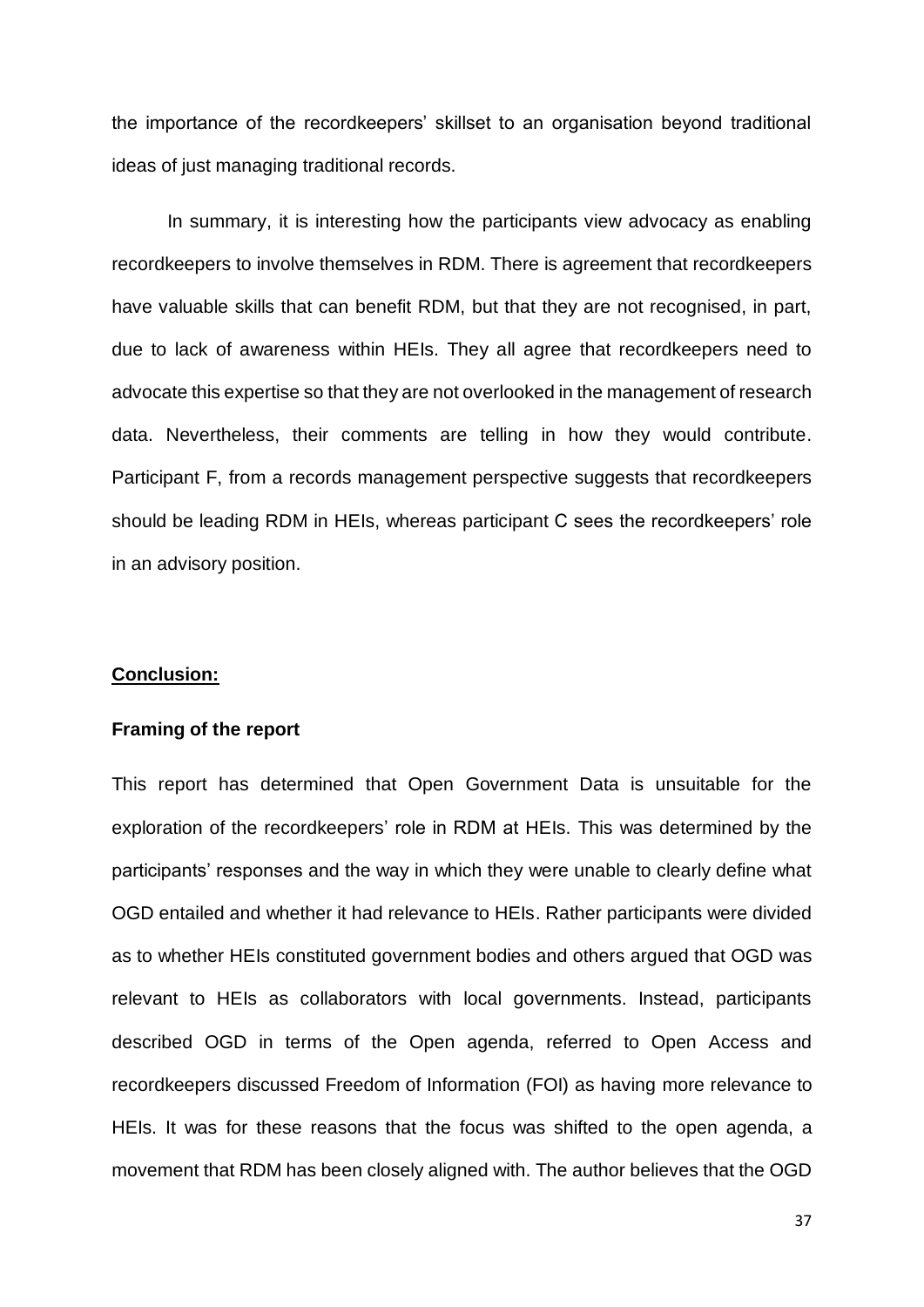agenda is not a suitable framing for HEIs. This is not to say that they unfamiliar or reluctant to make data freely accessible, instead they are involved in other open agenda initiatives, such as Open Access and FOI. It is necessary to make this distinction to properly explore the environment that RDM is operating in within HEIs.

#### **Current practice approaches to RDM and the role of the recordkeeper**

The author's assumption, that librarianship has taken a prominent role in the management of RD at HEIs, with recordkeepers having limited involvement, was superficially confirmed. This was evident in the cases where all three had varying involvement of the library service in the RDM service, Even in case 1, where RDM fell under the direct management of the Archives and Records Management team, this team was part of the Library directorate. Nevertheless, in cases 1 and 2, the designated role for managing research data was not held by a trained librarian. At case 3, the RDM service was led by a trained librarian, participant C, but this was due to limited resources and a designated role would have been implemented if this was not the case, but they did not specify if this would be given to someone with a library background. Nevertheless, the cases demonstrate that libraries are involved and the participants and literature indicated that the prominence of a library within a HEI, the teaching expertise of liaison librarians, and libraries' experience with the Open Access movement, are all valuable in providing a robust RDM service.

However, all three cases also had some involvement of a recordkeeperin RDM, with some more prominent than others. It illustrates that although libraries have valuable skills, knowledge, and resources to lead a RDM service, they require the support of other units to provide an effective service, evident in participant E, case 2, who provides data management plan guidance, and apparent in all three cases where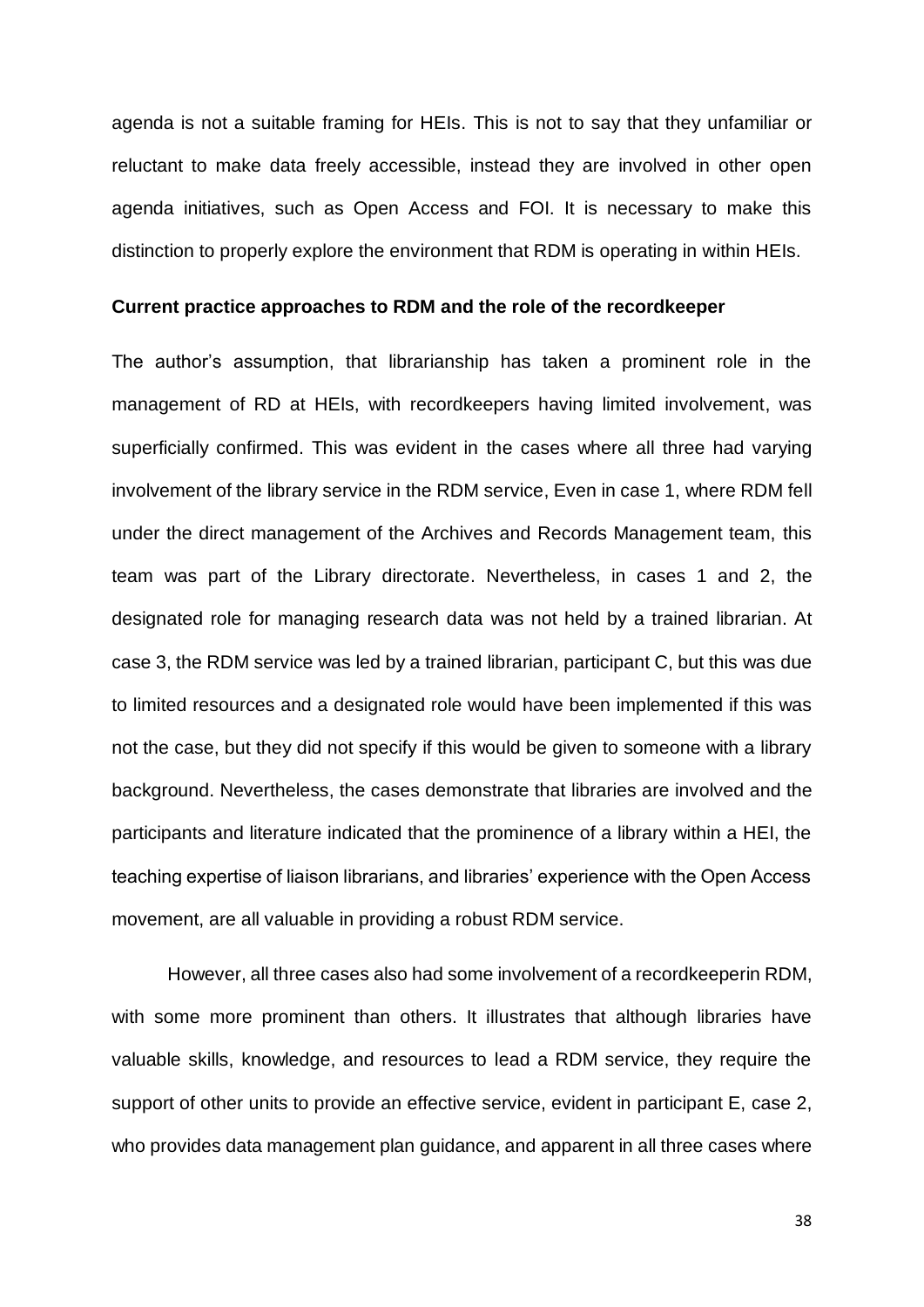IT services are involved for technical support. The cases prove the DCC's (2018 c) point that 'all of these needs cannot be delegated to a single unit' and that librarianship alone is not suitable to lead RDM. Instead, the context and setting of the institution has a strong influence on the placement and delivery of a RDM service, where resources, communication, placement of services, and ability to influence, are important factors.

Although, the cases outwardly demonstrate that libraries have a prominent role in the delivery of RDM services, other disciplines, including recordkeepers, are involved in the management of research data, indicating that the context of the institution is a significant factor in the direction of a RDM service. Therefore, the author's assumption could not be definitively proved.

#### **Skills and expertise required for the management of RDM**

Defining RDM through the literature and the participants, a view of a multifaceted service emerged, where technical skills, in terms of data curation, and soft skills, such as supporting the researcher to manage their own data, were all viewed as intrinsic to RDM. These skills also included knowledge in appraisal, retention, and preservation; expertise that recordkeepers possess.

Appraisal was viewed as lacking in RDM, by the participants, and of utmost importance, in the literature, evident in the DCC Curation Lifecycle Model (Whyte & Wilson, 2010). Although there is a consensus that appraisal is important in the management of research data and is an expertise that recordkeepers can bring to RDM, there was a divide amongst the participants on how this should be achieved. Some participants advocated the importance of researchers appraising their own data, whereas others viewed it as a responsibility of the recordkeeper. The author of this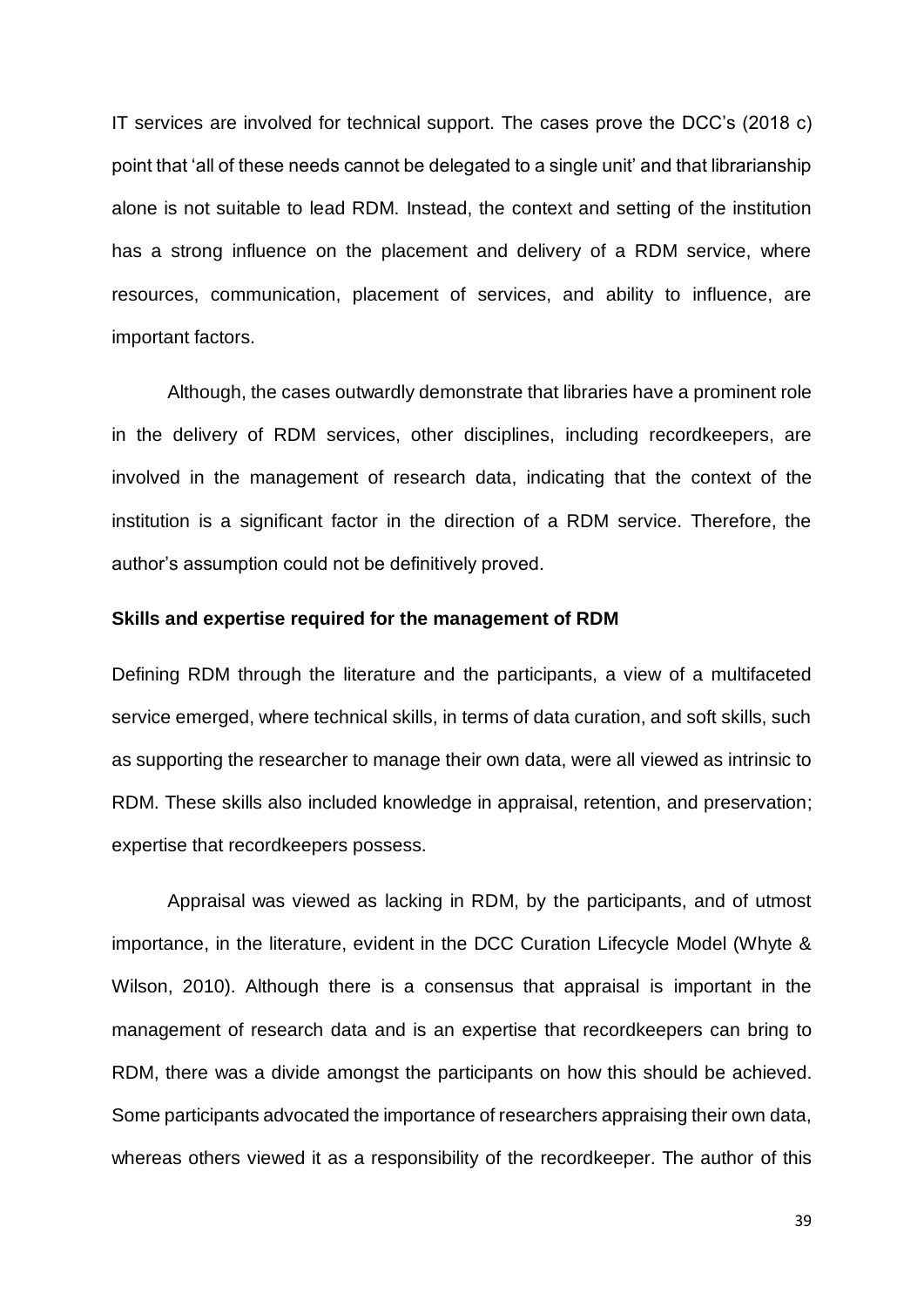report believes that this is inconsequential and dependent on the context that the RDM service is placed in. After all, some institutions may not have the resources to actively appraise research data, so it would be convenient for the RDM service if the researcher took on this responsibility.

Leading on from appraisal, retention was noted by the participants as another significant expertise that recordkeepers could bring to RDM, in order to reduce unnecessary research data from being stored, and more importantly, to ensure that the organisation is complying with relevant legislation. This is knowledge that records managers are able to provide. Retention is important in RDM, as research funders stipulate their own retention periods for research data, so it is important to provide guidance to ensure that data, that should not be kept, is disposed of.

Finally, preservation was noted as an expertise that is prominent in recordkeeping. This is also an area that RDM is already active in, but recordkeepers provide experience in the practicalities of long-term preservation; something of which RDM are yet to see the full implications of. It was also noted that recordkeepers were able to provide expertise in file naming, versioning, and metadata. These, however were skills also shared by disciplines like librarianship. The author believes that recordkeepers' experience and knowledge of preserving material for the long-term, benefits RDM who likely will retain research data past the retention dates stipulated by research funders.

The inability to effectively advocate their expertise was determined by participant A, case 1, and participant F, case 3, as a weakness of recordkeepers' that needs to be developed. Interestingly, these participants saw the function of advocacy in contradictory terms. For whereas participant F saw it as a means to elevate the role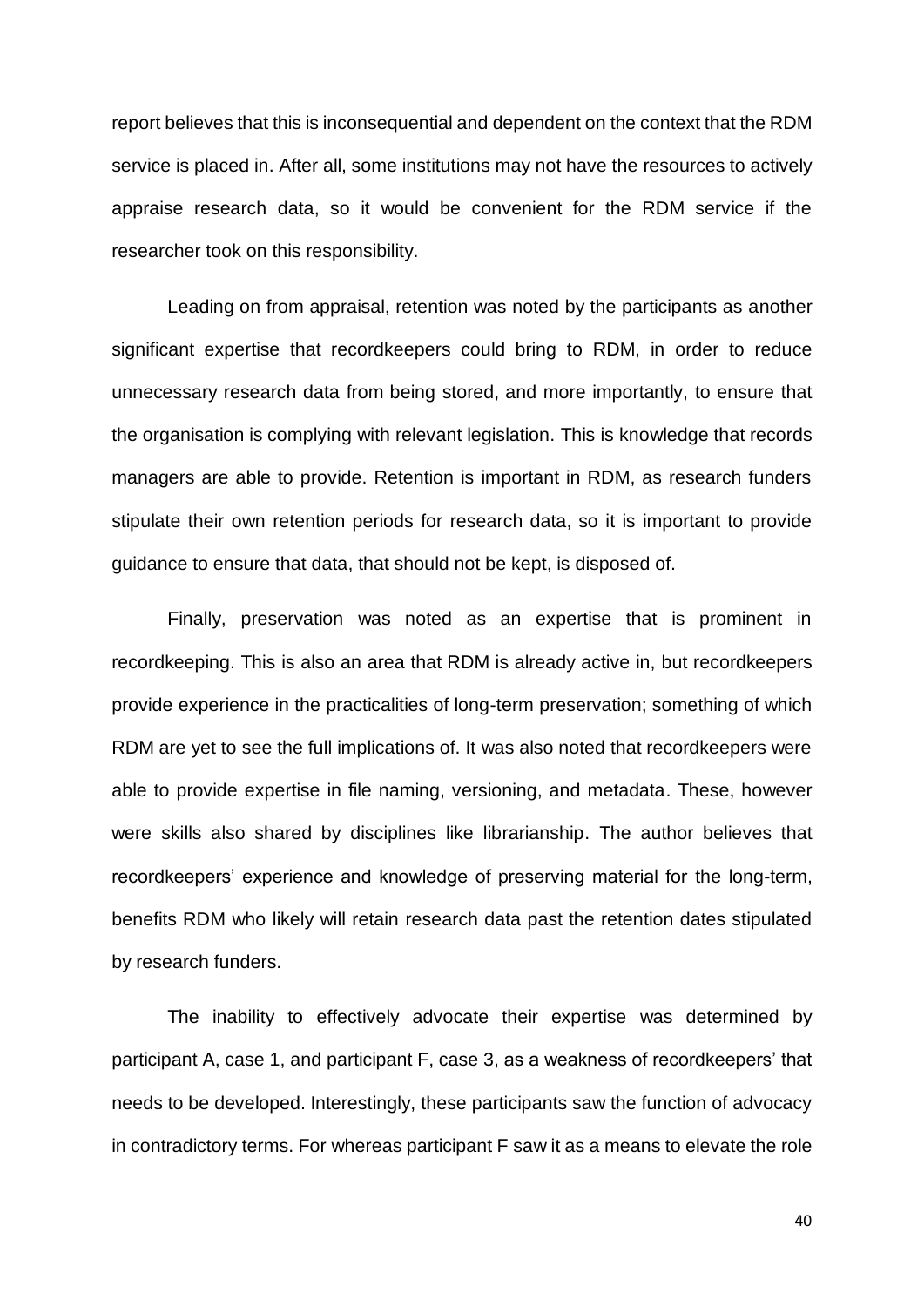of the recordkeeper and take a leading role in an RDM service, participant A viewed it as a means to bolster an RDM service by providing expertise. Nonetheless, there is agreement that recordkeepers have valuable expertise that can benefit RDM.

In conclusion, RDM is often paired with libraries and librarianship rather than any other discipline, including recordkeeping. This pairing does not however, always equate with librarians taking the lead in an RDM service, as evident in cases 1 and 3 where roles with RDM responsibilities are implemented but the individuals do not have librarian backgrounds. Instead, RDM placement and management as a service is influenced by the context that it is being placed in, such as case 2 where limited resources mean it is absorbed into an existing role. Furthermore, simply because RDM has often been placed within libraries does not mean that this is the only discipline fit to lead RDM services, as evident in the valuable skills and expertise that recordkeepers possess. Libraries have prominence within HEIs as the traditional starting point for researchers, but, as the DCC (2018 c) explains, RDM cannot be managed by one unit, the task is too big and the variety of requirements, such as storage guidance, outside the remit of the library. This means that recordkeepers should not be disheartened that libraries have seemingly monopolised RDM; rather recordkeepers have a role in supporting a RDM service. To what extent and how they provide that support is dependent on the context they are operating in, but it is also dependent on recordkeepers advocating for their skills and expertise and exploring means to develop them further.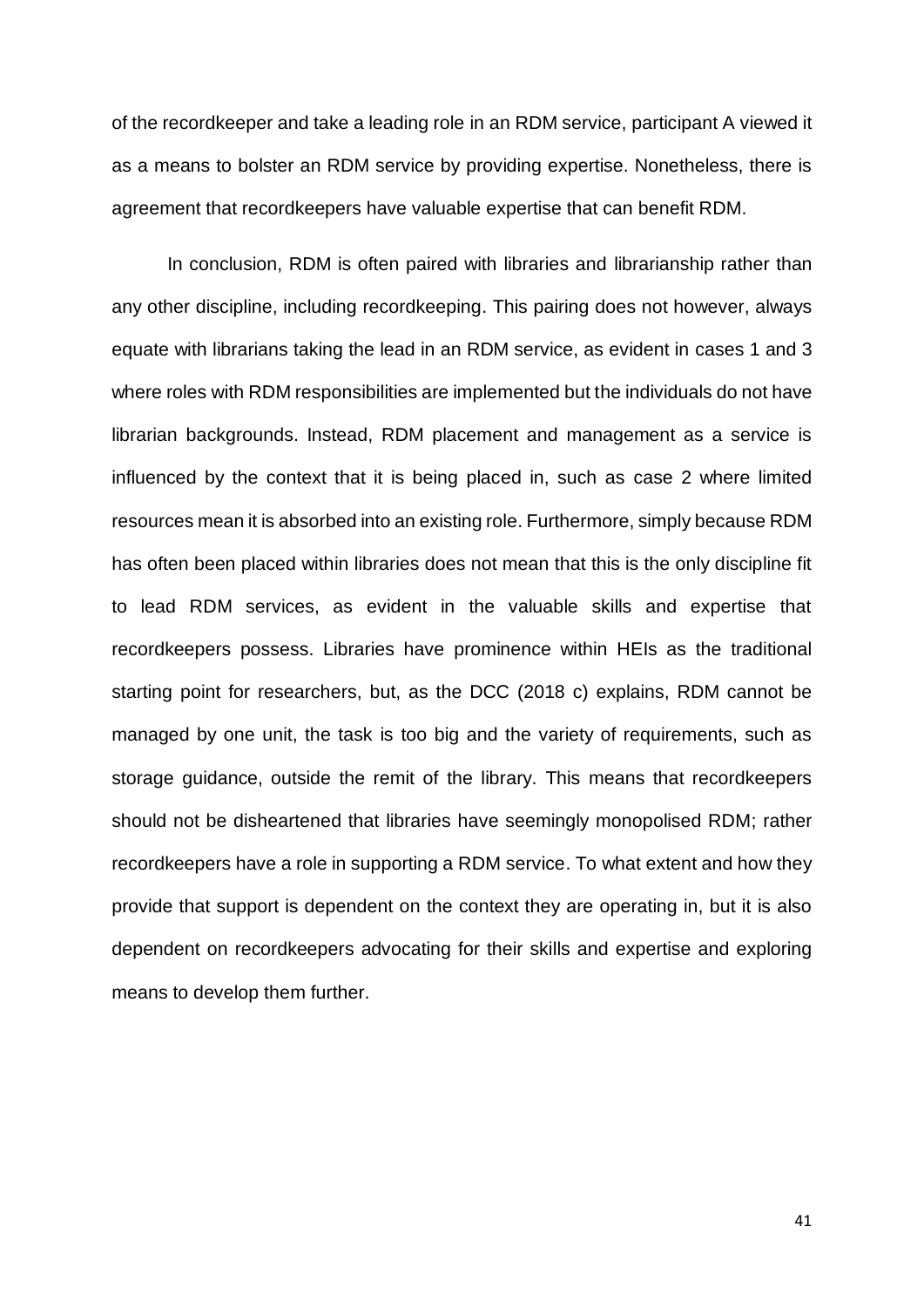### **Bibliography**

Blasio, E. de and Sorice, M. (2016), 'Open Government. A Tool for Democracy?', Medijske Studije, Vol. 7 No. 14, pp. 14–31.

Borglund, E., Engvall, T., & Thurston, A, (2014), 'Open data?' Records Management Journal, 24(2), pp.163–180.

Brown, S., Bruce, R., Kernohan., (2015), Directions for Research Data Management in UK universities [online]. Available at: <https://www.fosteropenscience.eu/sites/default/files/pdf/1240.pdf> [Accessed 29 August 2018]

BSI (2016) BS ISO 15489-1-2016 – Information and documentation -- Records management -- Part 1: Concepts and principles, British Standards Online, British Standards Institution [online] Available at:<https://www.iso.org/standard/62542.html> [Accessed 20 August 2018]

Childs, S., Lomas, E., McLeod, J., (2014), 'Opening research data: issues and opportunities'. Records Management Journal, 24(2), pp.142–162.

Clark, D., (1996). 'Open government in Britain: Discourse and practice'. Public Money & Management, 16(1), pp.23–30.

Cox, A.M., & Pinfield, S. (2013), 'Research data management and libraries. Current activities and future priorities', Journal of Librarianship and Information Science, Vol. 46 No. 4, pp. 299–316.

De Saulles, M., (2013) Open Data and Open Government in the UK: how closely are they related? In: Proceedings of the 13th European Conference on eGovernment, University of Insubria, Como, Italy, 13-14 June, 2013.

Digital Curation Centre – DCC. (2018) a. DCC Curation Lifecycle Model, [online] Available from: http://www.dcc.ac.uk/resources/curation-lifecycle-model [Accessed 20 August 2018]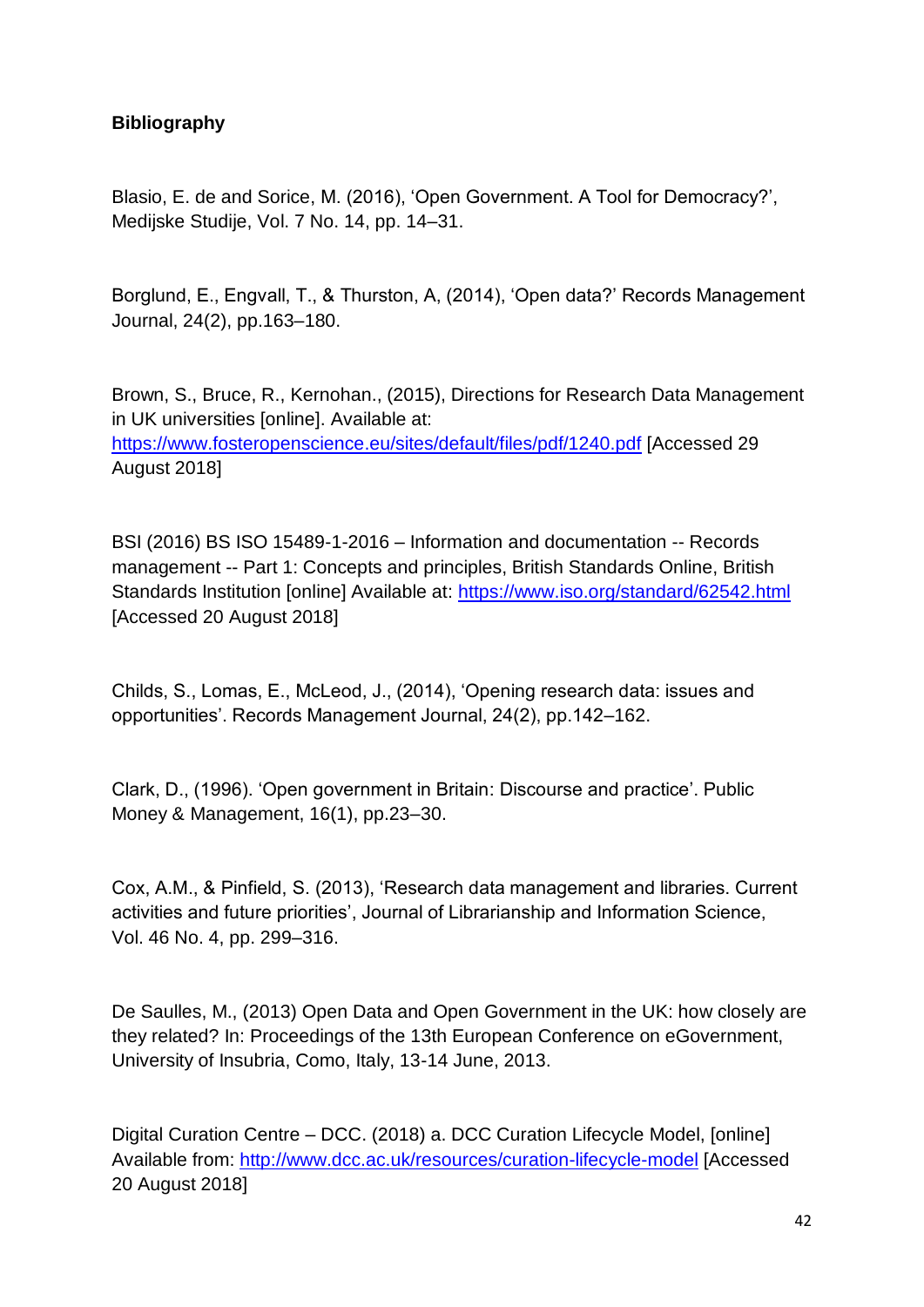Digital Curation Centre – DCC (2018) b. Glossary, [online] Available from: <http://www.dcc.ac.uk/digital-curation/glossary#R> [Accessed 20 August 2018]

Digital Curation Centre – DCC (2018) c. How to Develop RDM Services - a guide for HEI, [online] Available from: [http://www.dcc.ac.uk/resources/how-guides/how](http://www.dcc.ac.uk/resources/how-guides/how-develop-rdm-services#Selection)[develop-rdm-services#Selection](http://www.dcc.ac.uk/resources/how-guides/how-develop-rdm-services#Selection) [Accessed 20 August 2018]

Digital Curation Centre (2018) d. Research Funding Policies – bbsrc, [online] Available from: [http://www.dcc.ac.uk/resources/policy-and-legal/research-funding](http://www.dcc.ac.uk/resources/policy-and-legal/research-funding-policies/bbsrc)[policies/bbsrc](http://www.dcc.ac.uk/resources/policy-and-legal/research-funding-policies/bbsrc) [Accessed 20 August 2018]

Digital Curation Centre (2018) e. Research Funding Policies – Wellcome Trust, [online] Available from: [http://www.dcc.ac.uk/resources/policy-and-legal/research](http://www.dcc.ac.uk/resources/policy-and-legal/research-funding-policies/bbsrc)[funding-policies/bbsrc](http://www.dcc.ac.uk/resources/policy-and-legal/research-funding-policies/bbsrc) [Accessed 20 August 2018]

Digital Curation Centre (2018) f. Research Funding Policies – MRC [online] Available from:<http://www.dcc.ac.uk/resources/policy-and-legal/research-funding-policies/mrc> [Accessed 20 August 2018]

Dobrow, M.J., Hagens V., Chafe, R., (2009). 'Interviewee Transcript Review: assessing the impact on qualitative research'. BMC Medical Research Methodology, 9(1), p.47.

Fitt, A, Rouse, R., Taylor, S, (2015). 'RDM: An Approach from a Modern University with a Growing Research Portfolio'. International Journal of Digital Curation, 10(1), pp.154–162.

Gabridge, T. (2009) 'The Last Mile: Liaison Roles in Curating Science and Engineering Research Data'. Research Library Issues: A Bimonthly Report from ARL, CNI, and SPARC, no. 265, pp 15-21 [online]. Available at: <https://doi.org/10.29242/rli.265.4> [Accessed 29 August 2018]

Grant, R., 2017. 'Recordkeeping and research data management: a review of perspectives'. Records Management Journal, 27(2), pp.159–174.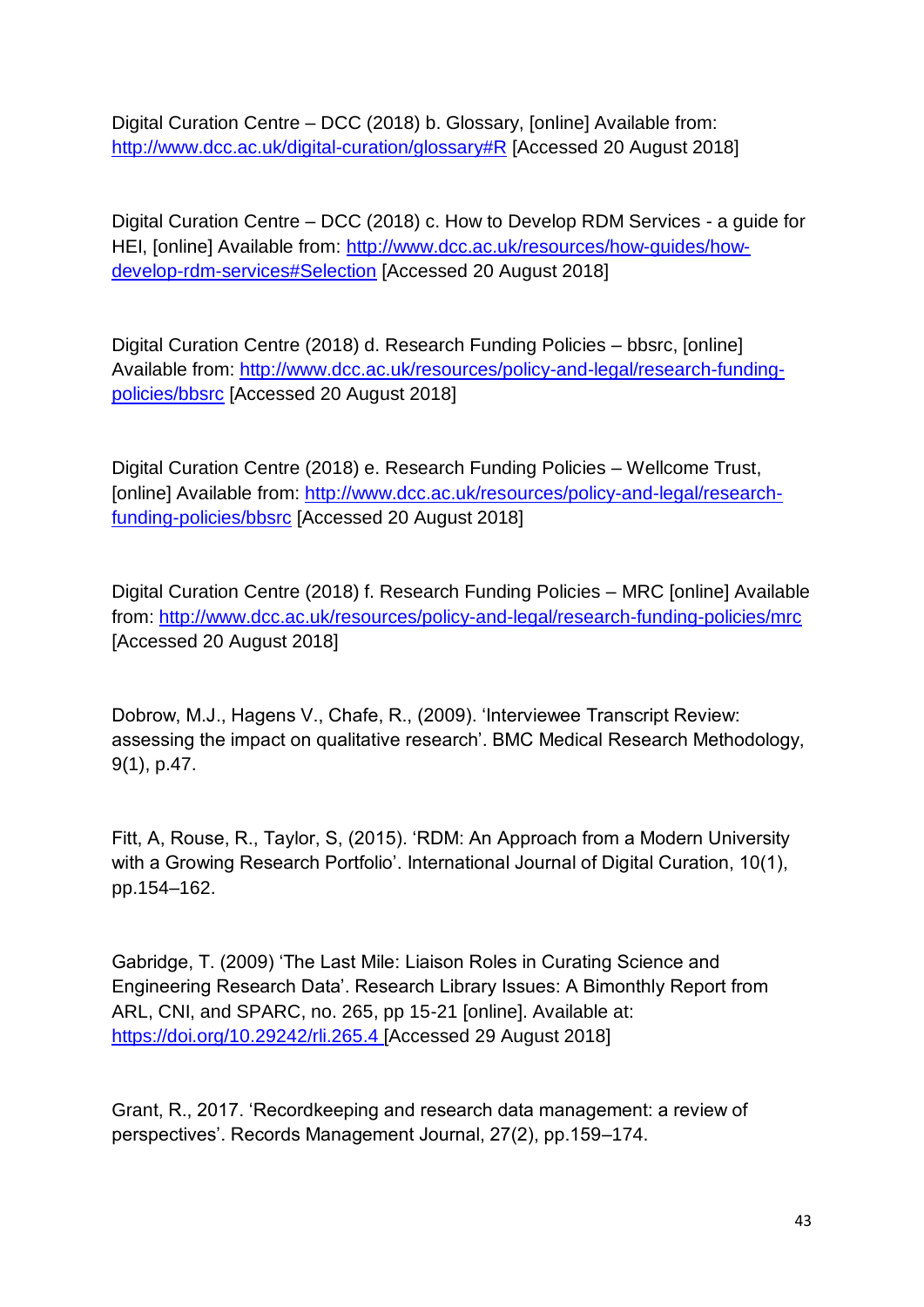Henderson, M.E. and Knott, T.L. (2015), 'Starting a research data management program based in a university library', Medical reference services quarterly, Vol. 34 No. 1, pp. 47–59.

Higman, R. & Pinfield, S., (2015), 'Research data management and openness'. Program: electronic library and information systems, 49(4), pp.364–381

Jisc (2016). An introduction to open access [online] Available from: <https://www.jisc.ac.uk/guides/an-introduction-to-open-access> [Accessed 20 August 2018]

Jones, S., Pryor, G. & Whyte, A. (2013). 'How to Develop Research Data Management Services - a guide for HEIs.DCC How-to Guides. Edinburgh: Digital Curation Centre'. [online] Available from:<http://www.dcc.ac.uk/resources/how-guides> [Accessed 29 August 2018].

Jubb, M. (2012), 'Freedom of Information in the UK and its Implications for Research in the Higher Education Sector', International Journal of Digital Curation, Vol. 7 No. 1, pp. 57–71.

Jubb, M. (2017), Research Data Infrastructures in the UK: Landscape Report [online]. Available at: [https://www.universitiesuk.ac.uk/policy-and-analysis/research](https://www.universitiesuk.ac.uk/policy-and-analysis/research-policy/open-science/Documents/ORDTF%20report%20nr%201%20final%2030%2006%202017.pdf)[policy/open](https://www.universitiesuk.ac.uk/policy-and-analysis/research-policy/open-science/Documents/ORDTF%20report%20nr%201%20final%2030%2006%202017.pdf)[science/Documents/ORDTF%20report%20nr%201%20final%2030%2006%202017.](https://www.universitiesuk.ac.uk/policy-and-analysis/research-policy/open-science/Documents/ORDTF%20report%20nr%201%20final%2030%2006%202017.pdf) [pdf](https://www.universitiesuk.ac.uk/policy-and-analysis/research-policy/open-science/Documents/ORDTF%20report%20nr%201%20final%2030%2006%202017.pdf) [Accessed 29 August 2018]

Knight, G., (2015). 'Building a research data management service for the London school of hygiene & tropical medicine. Program: electronic library and information systems, 49(4), pp.424–439.

Latham, B. (2017), 'Research Data Management. Defining Roles, Prioritizing Services, and Enumerating Challenges', The Journal of Academic Librarianship, Vol.43 No.3, pp. 263–265.

Lyon, L. (2012), 'The Informatics Transform. Re-Engineering Libraries for the Data Decade', International Journal of Digital Curation, Vol. 7 No. 1, pp. 126–138.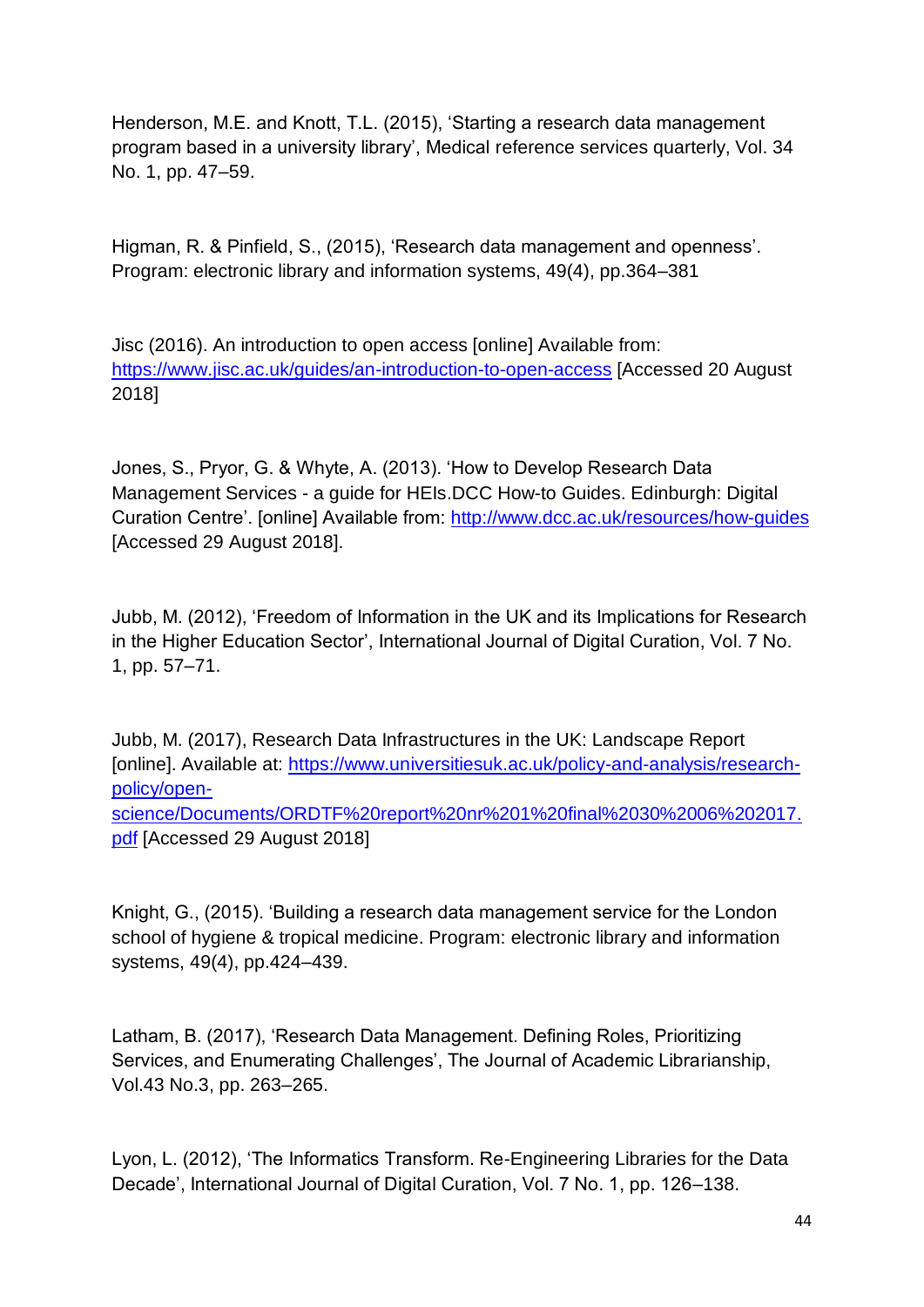Martin, C., (2014), 'Barriers to the Open Government Data Agenda: Taking a Multi‐ Level Perspective', Policy & Internet, 6(3), pp.217–240.

McKnight, S., (2010). Envisioning future academic library services: initiatives, ideas and challenges / edited by Sue McKnight, London: Facet.

Mcleod, J., (2012), 'Thoughts on the opportunities for records professionals of the open access, open data agenda', Records Management Journal, 22(2), pp.92–97.

Mero-Jaffe, I., (2011), 'Is that what I Said?' Interview Transcript Approval by Participants: An Aspect of Ethics in Qualitative Research, International Journal of Qualitative Methods, 10(3), pp.231–247.

MRC (2017), MRC Regulatory Support Centre: Retention framework for research data and records [online]. Available at: [https://mrc.ukri.org/documents/pdf/retention](https://mrc.ukri.org/documents/pdf/retention-framework-for-research-data-and-records/)[framework-for-research-data-and-records/](https://mrc.ukri.org/documents/pdf/retention-framework-for-research-data-and-records/) [Accessed 20 August 2018]

Oliver, D.G., Serovich, J.M. & Mason, T.L., (2005), 'Constraints and Opportunities with Interview Transcription: Towards Reflection in Qualitative Research', Social Forces, 84(2), pp.1273–1289.

Palinkas, L.A., Horwitz, S.M., Green, C.A., Wisdom, J.P., Duan, N. and Hoagwood, K. (2015), 'Purposeful Sampling for Qualitative Data Collection and Analysis in Mixed Method Implementation Research', Administration and policy in mental health, Vol. 42 No. 5, pp. 533–544.

Pickard, A.J., (2013), Research methods in information, London, Facet

Pinfield, S., Cox, A.M. and Smith, J. (2014), 'Research data management and libraries. Relationships, activities, drivers and influences', PloS one, Vol. 9 No. 12, e114734.

Pryor, G., (2012), Managing research data / edited by Graham Pryor, London, Facet.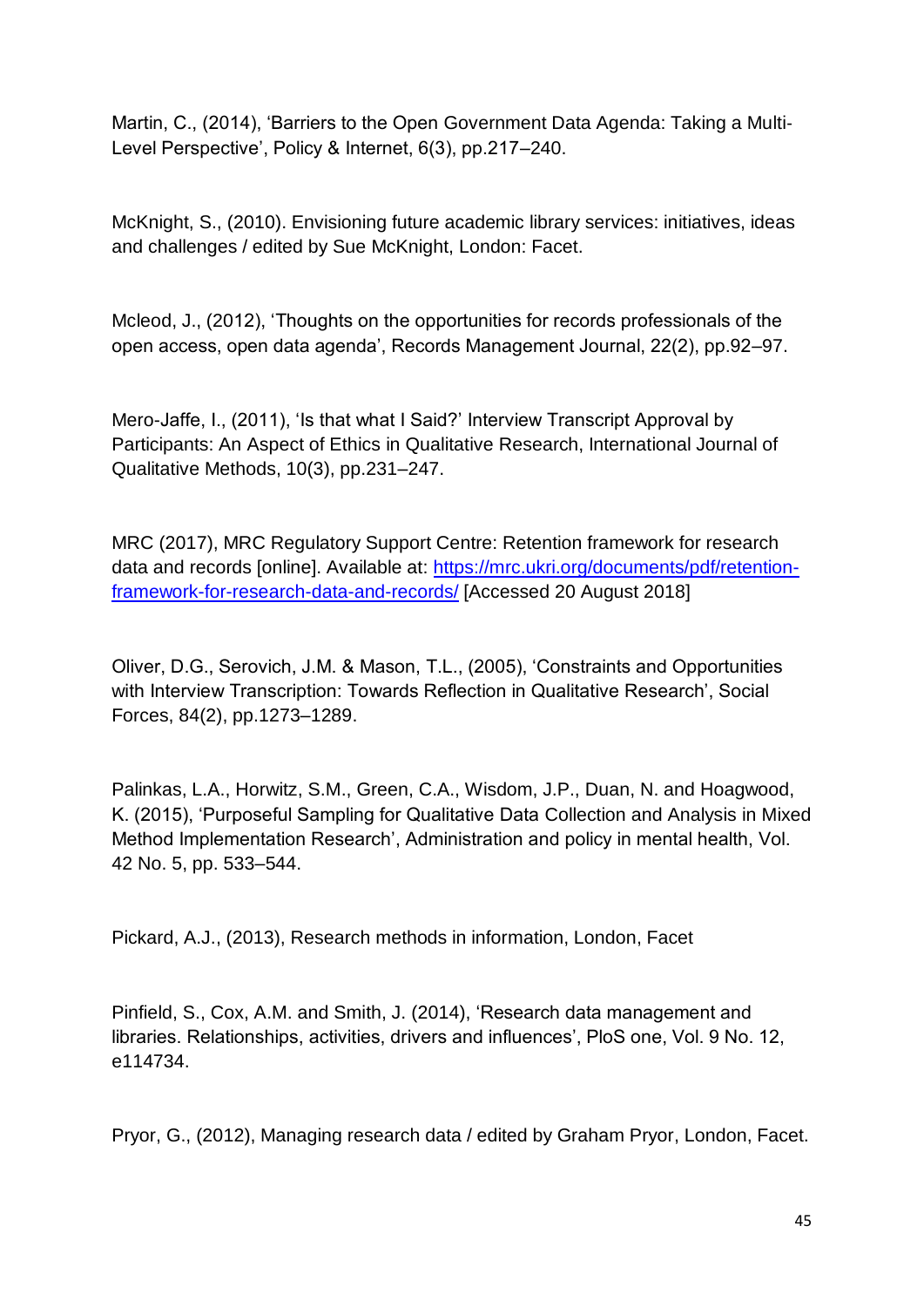Pryor, G., Jones, S., Whyte, A., (2014), Delivering research data management services: fundamentals of good practice, London, Facet

Rouse, R. (2017), RDG 09-46 RCUK Strategic Framework Update [online]. Available at<https://www.ukri.org/files/legacy/documents/oa-faqs-sept-17-pdf/> [Accessed 29 August 2018]

Schellenberg, T.R. (1975), Modern archives: Principles and techniques, Midway Reprint, University of Chicago Press, Chicago.

Shepherd, E.J. (2013) 'Open government, open data: where is the records manager?', paper presented at First Annual Conference of ICA, Brussels, 2013. ICA [online]. Available at:

[https://www.ica.org/sites/default/files/AC2013\\_Shepherd%20paper.pdf](https://www.ica.org/sites/default/files/AC2013_Shepherd%20paper.pdf) [Accessed 29 August 2018]

Shepherd, E. (2015), 'Freedom of Information, Right to Access Information, Open Data. Who is at the Table?', The Round Table, Vol. 104 No. 6, pp. 715–726.

Surkis, A. and Read, K. (2015), 'Research data management', Journal of the Medical Library Association JMLA, Vol.103 No.3, pp. 154–156.

Tammaro, A.M., & Casarosa, V., (2014), 'Research Data Management in the Curriculum: An Interdisciplinary Approach', Procedia Computer Science, 38(C), pp.138–142.

UCL (2018) UCL Libraries. [online] Available at: <https://www.ucl.ac.uk/library/sites/libraries> [Accessed 20 August 2018]

Whyte, A. & Wilson, A. (2010) How to Appraise and Select Research Data for Curation. DCC How-to Guides. [online] Available at: <http://www.dcc.ac.uk/resources/how-guides> [Accessed 29 August 2018].

### **Unpublished:**

Brimble, S., Flinn, A., Shepherd, E. (2016) Team Europe EU32 Project 2015-2016: The Role of the Records Manager/Records Management in an Open Government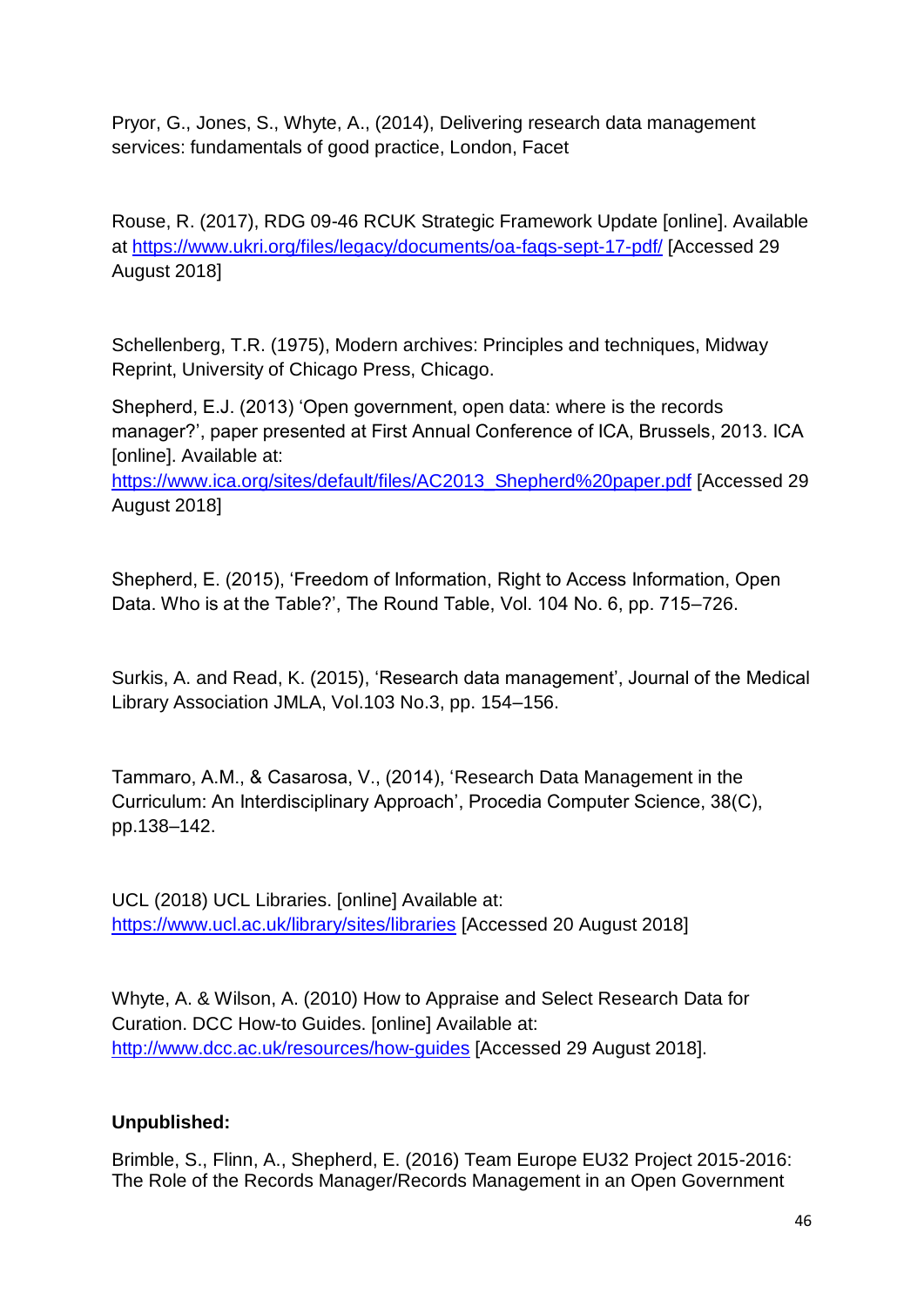Environment in the UK: higher education (unpublished)

## **Interviews**

## **Case 1:**

A - Archivist and Records Manager (2017) Unpublished interview conducted by Aisling O'Malley, 11 September

B – Research Data Manager (2017) Unpublished interview conducted by Aisling O'Malley, 6 September

## **Case 2:**

C – Head of Research and Scholarly Communications (2018) Unpublished interview conducted by Aisling O'Malley, 27 April

D – Director, Libraries and Curriculum Support (2018) Unpublished interview conducted by Aisling O'Malley, 19 January

E – Senior Records Manager (2018) Unpublished interview conducted by Aisling O'Malley, 12 February

## **Case 3:**

F – Head of Records (2018) Unpublished interview conducted by Aisling O'Malley, 2 May

G – Research Data Officer (2018) Unpublished interview conducted by Aisling O'Malley, 12 February

H – Head of Research Data Services (2018) Unpublished interview conducted by Aisling O'Malley, 15 February

### **List of Tables and Illustrations**:

Figure 1 – Organisational Chart: Case 1 – Library and Archives Service

Figure 2 – Organisational Chart: Case 3 - Information Services Division

Figure 3 – Organisational Chart: Case 3 – Library Services

Figure 4 - DCC Curation Lifecycle Model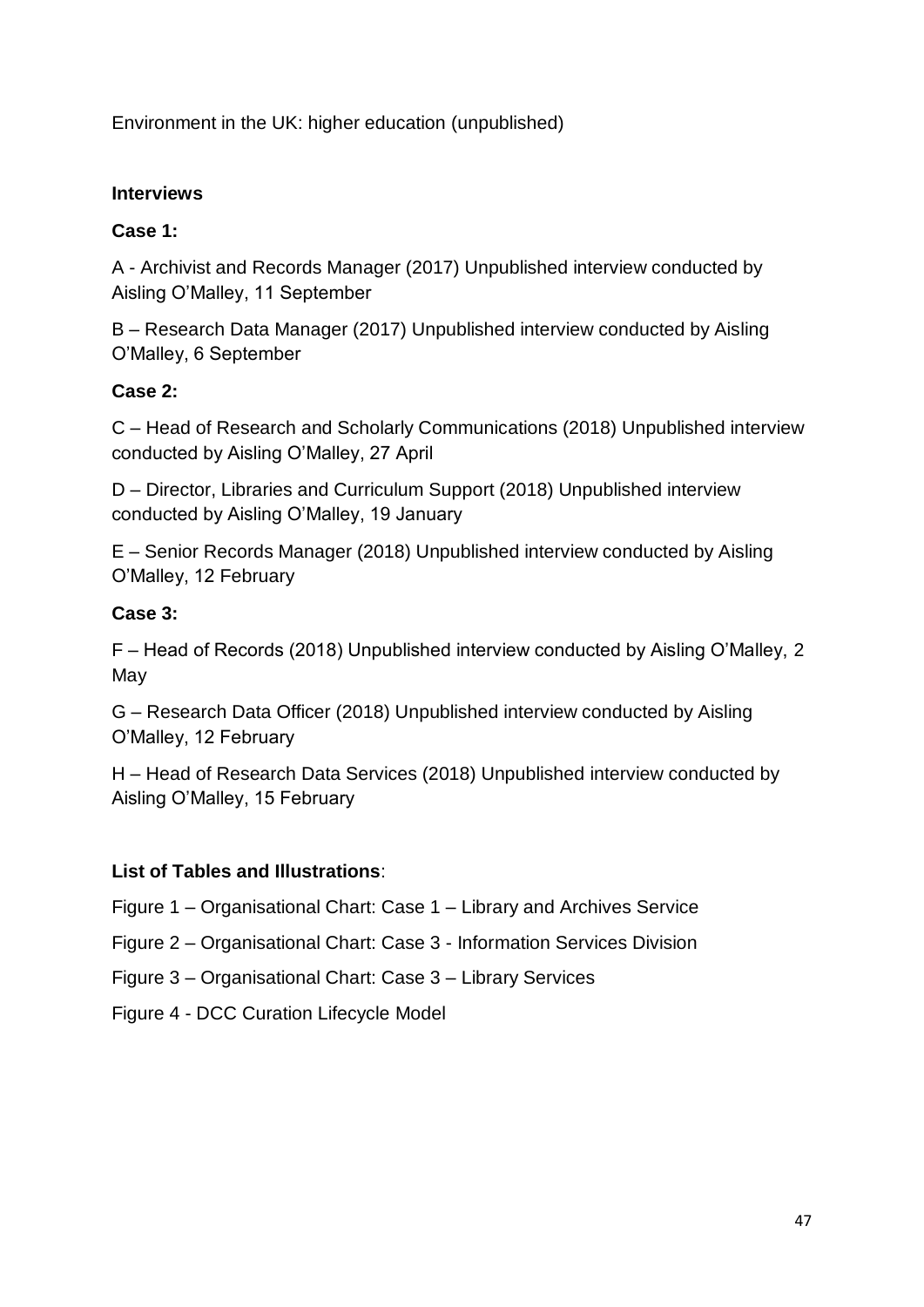## **Appendix A– Interview Schedule**

## **Case 1**

| <b>Job Title</b>              | <b>Identifier</b> | Date       | <b>Time</b> | <b>Further Information</b>                                                                                              |
|-------------------------------|-------------------|------------|-------------|-------------------------------------------------------------------------------------------------------------------------|
|                               |                   |            |             |                                                                                                                         |
| Archivist and Records Manager | A                 | 11/09/2017 | 1:03:21     | Qualified Archivist and Records Manager.                                                                                |
|                               |                   |            |             | Set up the archives and records                                                                                         |
|                               |                   |            |             | management service and helped                                                                                           |
|                               |                   |            |             | establish the RDM service at Case 1 with                                                                                |
|                               |                   |            |             | participant D.                                                                                                          |
| Research Data Manager (1st    | B                 | 06/09/2017 | 54:45       | Does not have a library or recordkeeping<br>background, instead has experience in<br>digital curation and preservation. |
| Interview)                    |                   |            |             |                                                                                                                         |
| Research Data Manager (2nd)   |                   | 06/09/2017 | 37:21       |                                                                                                                         |
| Interview)                    |                   |            |             |                                                                                                                         |

## **Case 2**

| <b>Job Title</b>                                 | <b>Identifier</b> | Date       | Time      | <b>Further Information</b>                                                                                                       |
|--------------------------------------------------|-------------------|------------|-----------|----------------------------------------------------------------------------------------------------------------------------------|
| Head of Research and Scholarly<br>Communications |                   | 27/04/2018 | 0:58:54   | Qualified librarian, but, as part of their<br>postgraduate degree, completed some<br>archives and records management<br>modules. |
| Director, Libraries and Curriculum<br>Support    | D                 | 19/01/2018 | 1:05:28:9 | Qualified librarian who was once the<br>Head of Library and Archives Service at<br>Case 1 where they helped establish the        |